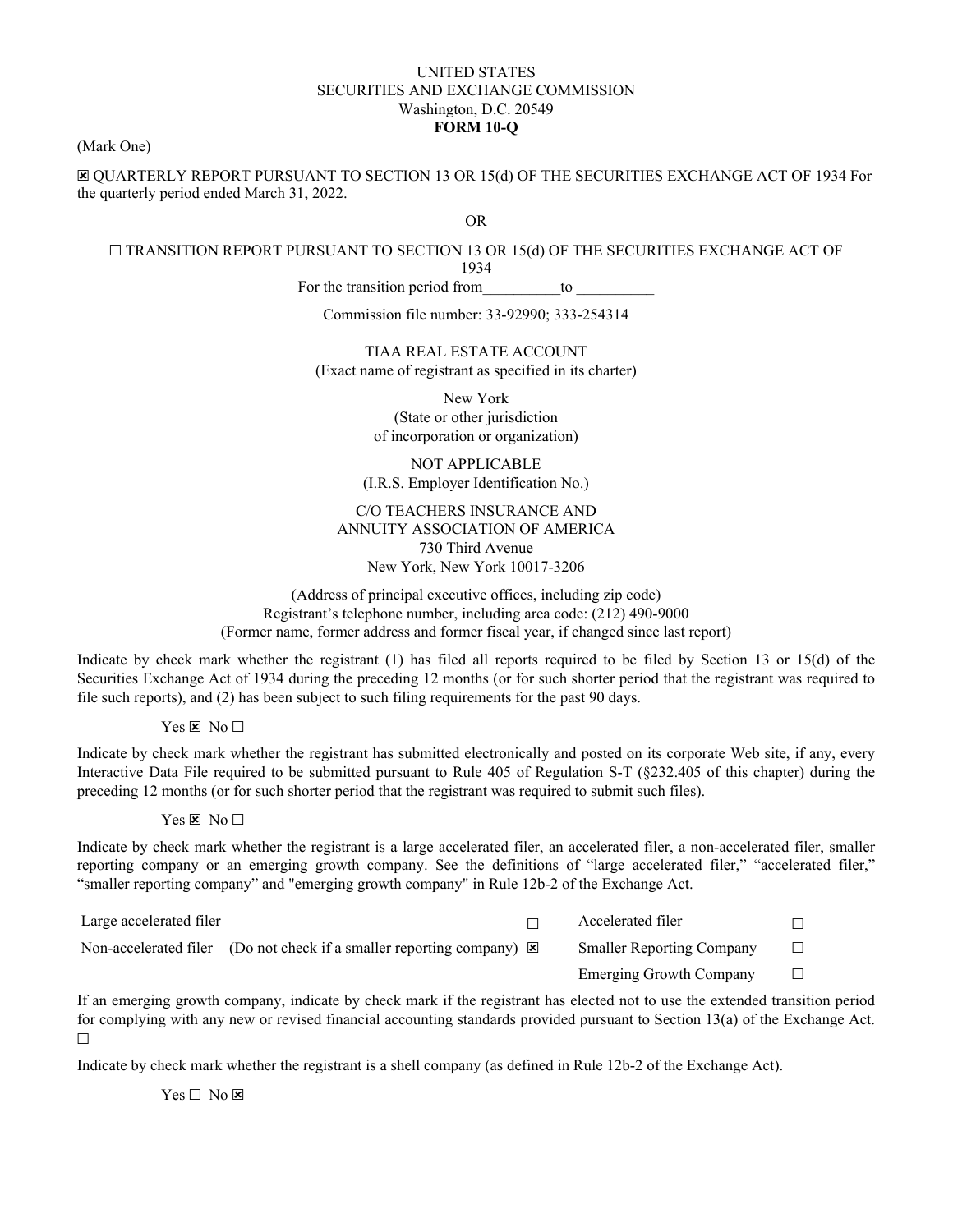## **TABLE OF CONTENTS**

|            |                   |                                                                                                               | $\tilde{\phantom{a}}$ |  |  |  |
|------------|-------------------|---------------------------------------------------------------------------------------------------------------|-----------------------|--|--|--|
| Part I     |                   | Financial Information                                                                                         |                       |  |  |  |
|            | Item $11$         | <b>Unaudited Consolidated Financial Statements</b>                                                            |                       |  |  |  |
|            |                   | <b>Consolidated Statements of Assets and Liabilities</b>                                                      | $\overline{3}$        |  |  |  |
|            |                   | <b>Consolidated Statements of Operations</b>                                                                  | $\overline{4}$        |  |  |  |
|            |                   | Consolidated Statements of Changes in Net Assets                                                              | $\overline{5}$        |  |  |  |
|            |                   | <b>Consolidated Statements of Cash Flows</b>                                                                  | $\underline{6}$       |  |  |  |
|            |                   | Notes to the Consolidated Financial Statements                                                                | $\overline{1}$        |  |  |  |
|            |                   | <b>Condensed Consolidated Schedules of Investments</b>                                                        | 25                    |  |  |  |
|            | Item 2.           | Management's Discussion and Analysis of the Account's Financial Condition and<br><b>Results of Operations</b> | $\underline{30}$      |  |  |  |
|            | Item 3.           | Quantitative and Qualitative Disclosures about Market Risk                                                    | $\frac{48}{5}$        |  |  |  |
|            | Item 4.           | <b>Controls and Procedures</b>                                                                                | 49                    |  |  |  |
| Part II    | Other Information |                                                                                                               |                       |  |  |  |
|            | Item 1.           | <b>Legal Proceedings</b>                                                                                      | <u>50</u>             |  |  |  |
|            | Item 1A.          | <b>Risk Factors</b>                                                                                           | $\underline{50}$      |  |  |  |
|            | Item 2.           | Unregistered Sales of Equity Securities and Use of Proceeds                                                   | $\underline{50}$      |  |  |  |
|            | Item 3.           | Defaults Upon Senior Securities                                                                               | $\underline{50}$      |  |  |  |
|            | Item 4.           | Mine Safety Disclosures                                                                                       | <u>50</u>             |  |  |  |
|            | Item $51$         | Other Information                                                                                             | $\underline{50}$      |  |  |  |
|            | Item $6$ .        | Exhibits                                                                                                      | 51                    |  |  |  |
| Signatures |                   |                                                                                                               | 53                    |  |  |  |

**Page**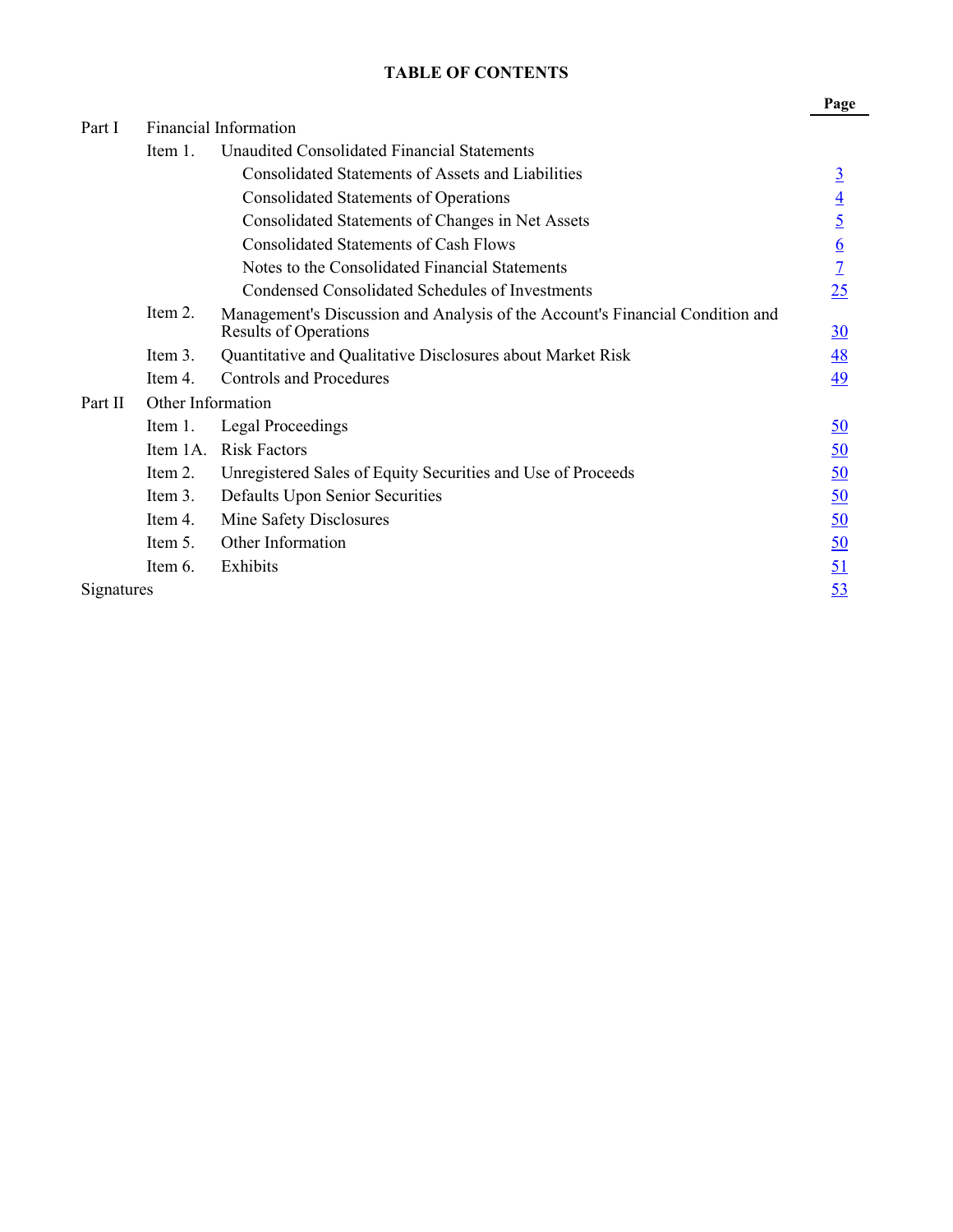#### **PART I. FINANCIAL INFORMATION**

## <span id="page-2-0"></span>**ITEM 1. UNAUDITED CONSOLIDATED FINANCIAL STATEMENTS**

## **TIAA REAL ESTATE ACCOUNT CONSOLIDATED STATEMENTS OF ASSETS AND LIABILITIES (Unaudited)**

## **(In millions, except per accumulation unit amounts)**

|                                                                                     |               | March 31,<br>2022 |             | December 31,<br>2021 |
|-------------------------------------------------------------------------------------|---------------|-------------------|-------------|----------------------|
| <b>ASSETS</b>                                                                       |               |                   |             |                      |
| Investments, at fair value:                                                         |               |                   |             |                      |
| Real estate properties<br>(cost: $$14,226.1$ and $$14,163.2$ )                      | \$            | 20,179.1          | \$          | 18,903.9             |
| Real estate joint ventures<br>(cost: $$5,505.6$ and $$5,497.9$ )                    |               | 7,253.3           |             | 7,175.9              |
| Real estate funds<br>(cost: $$696.7$ and $$692.9$ )                                 |               | 805.8             |             | 811.5                |
| Real estate operating business<br>(cost: $$352.5$ and $$251.6$ )                    |               | 487.6             |             | 326.3                |
| Marketable securities<br>(cost: $$2,579.1$ and $$2,217.0$ )                         |               | 2,541.2           |             | 2,207.8              |
| Loans receivable<br>(principal: \$1,270.0 and \$1,434.3)                            |               | 1,259.3           |             | 1,422.7              |
| Loans receivable with related parties<br>(principal: \$69.8 and \$69.8)             |               | 69.9              |             | 69.9                 |
| Total investments<br>(cost: $$24,699.8$ and $$24,326.7$ )                           | $\mathsf{\$}$ | 32,596.2          | $\mathbb S$ | 30,918.0             |
| Cash and cash equivalents                                                           |               | 34.9              |             | 21.2                 |
| Due from investment manager                                                         |               | 9.2               |             | 9.9                  |
| Receivable for securities sold                                                      |               | 4.8               |             |                      |
| Other                                                                               |               | 304.7             |             | 327.3                |
| <b>TOTAL ASSETS \$</b>                                                              |               | 32,949.8          | $\mathbb S$ | 31,276.4             |
| <b>LIABILITIES</b>                                                                  |               |                   |             |                      |
| Loans payable, at fair value<br>(principal outstanding: $$2,323.8$ and $$2,362.6$ ) |               | 2,338.0           |             | 2,380.5              |
| Line of credit, at fair value                                                       |               | 500.0             |             | 500.0                |
| Accrued real estate property expenses                                               |               | 257.5             |             | 287.6                |
| Payable for securities purchased                                                    |               | 45.0              |             |                      |
| Other                                                                               |               | 38.3              |             | 36.3                 |
| <b>TOTAL LIABILITIES \$</b>                                                         |               | 3,178.8           | $\$$        | 3,204.4              |
| <b>COMMITMENTS AND CONTINGENCIES</b>                                                |               |                   |             |                      |
| <b>NET ASSETS</b>                                                                   |               |                   |             |                      |
| <b>Accumulation Fund</b>                                                            |               | 29,141.9          |             | 27,476.0             |
| <b>Annuity Fund</b>                                                                 |               | 629.1             |             | 596.0                |
| <b>TOTAL NET ASSETS \$</b>                                                          |               | 29,771.0          | \$          | 28,072.0             |
| NUMBER OF ACCUMULATION UNITS OUTSTANDING                                            |               | 53.7              |             | 53.4                 |
| NET ASSET VALUE, PER ACCUMULATION UNIT                                              | \$            | 542.752           | \$          | 514.765              |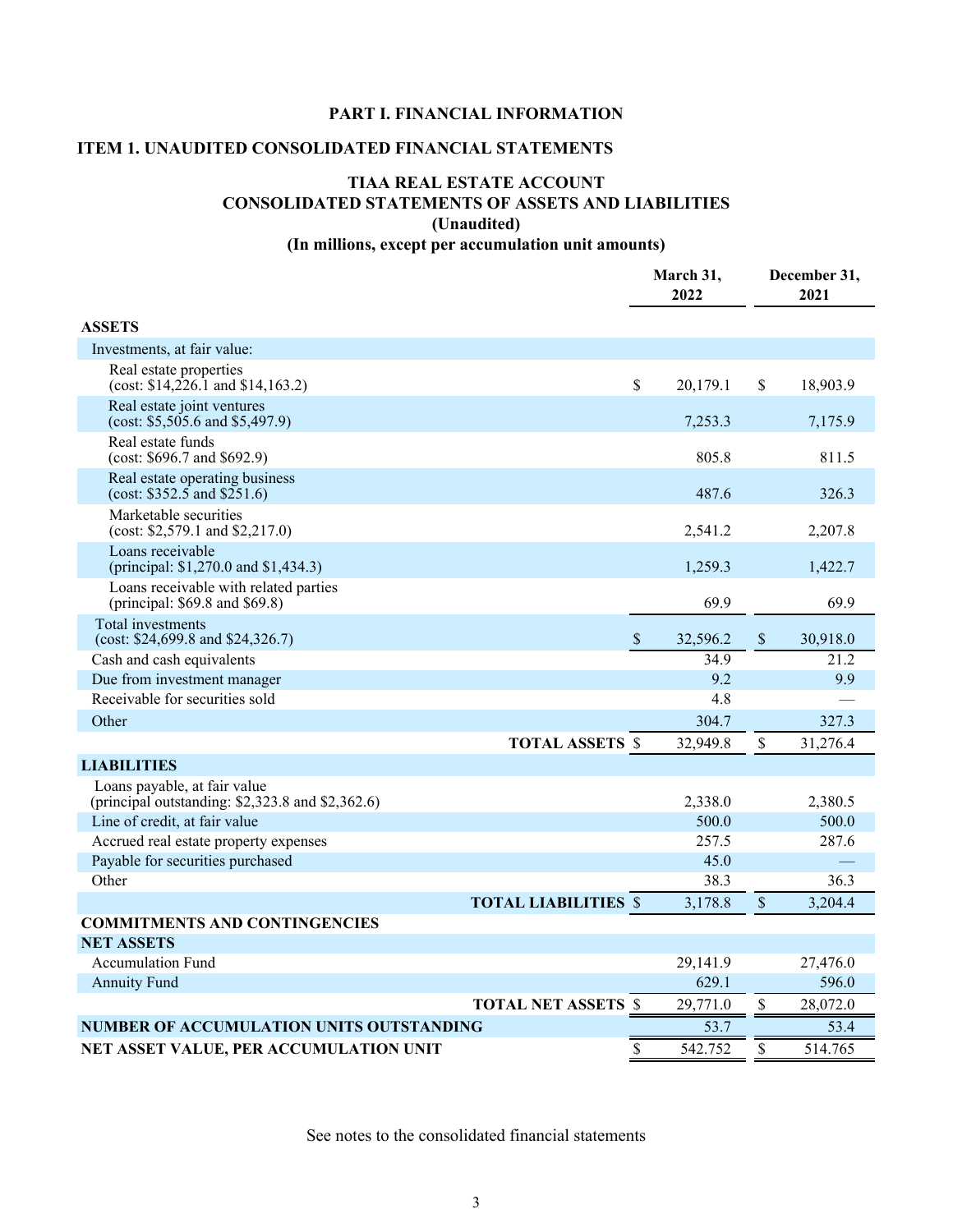## **TIAA REAL ESTATE ACCOUNT CONSOLIDATED STATEMENTS OF OPERATIONS (In millions) (Unaudited)**

<span id="page-3-0"></span>

|                                                                                    |                                                                   | <b>For the Three Months Ended</b><br>March 31, |    |       |
|------------------------------------------------------------------------------------|-------------------------------------------------------------------|------------------------------------------------|----|-------|
|                                                                                    |                                                                   | 2022                                           |    | 2021  |
| <b>INVESTMENT INCOME</b>                                                           |                                                                   |                                                |    |       |
| Real estate income, net:                                                           |                                                                   |                                                |    |       |
| Rental income                                                                      |                                                                   | $\$$<br>303.7                                  | \$ | 288.8 |
| Real estate property level expenses and taxes:                                     |                                                                   |                                                |    |       |
| Operating expenses                                                                 |                                                                   | 73.6                                           |    | 69.0  |
| Real estate taxes                                                                  |                                                                   | 51.7                                           |    | 54.8  |
| Interest expense                                                                   |                                                                   | 20.9                                           |    | 22.9  |
|                                                                                    | Total real estate property level expenses and taxes               | 146.2                                          |    | 146.7 |
|                                                                                    | Real estate income, net                                           | 157.5                                          |    | 142.1 |
| Income from real estate joint ventures                                             |                                                                   | 60.5                                           |    | 43.0  |
| Income from real estate funds                                                      |                                                                   | 6.0                                            |    | 2.1   |
| Interest                                                                           |                                                                   | 20.7                                           |    | 19.9  |
| Other                                                                              |                                                                   | 0.8                                            |    |       |
|                                                                                    | TOTAL INVESTMENT INCOME                                           | 245.5                                          |    | 207.1 |
| <b>Expenses:</b>                                                                   |                                                                   |                                                |    |       |
| Investment management charges                                                      |                                                                   | 22.5                                           |    | 17.2  |
| Administrative charges                                                             |                                                                   | 13.5                                           |    | 14.8  |
| Distribution charges                                                               |                                                                   | 7.3                                            |    | 8.3   |
| Mortality and expense risk charges                                                 |                                                                   | 0.4                                            |    | 0.3   |
| Liquidity guarantee charges                                                        |                                                                   | 22.7                                           |    | 13.9  |
|                                                                                    | <b>TOTAL EXPENSES</b>                                             | 66.4                                           |    | 54.5  |
|                                                                                    | <b>INVESTMENT INCOME, NET</b>                                     | 179.1                                          |    | 152.6 |
| NET REALIZED AND UNREALIZED GAIN (LOSS) ON INVESTMENTS AND LOANS<br><b>PAYABLE</b> |                                                                   |                                                |    |       |
| Net realized gain (loss) on investments:                                           |                                                                   |                                                |    |       |
| Real estate properties                                                             |                                                                   | (8.4)                                          |    | 3.0   |
| Real estate joint ventures                                                         |                                                                   | 50.9                                           |    |       |
| Marketable securities                                                              |                                                                   | (1.0)                                          |    |       |
| Loans receivable                                                                   |                                                                   |                                                |    | (0.7) |
|                                                                                    | Net realized gain on investments                                  | 41.5                                           |    | 2.3   |
| Net change in unrealized gain (loss) on:                                           |                                                                   |                                                |    |       |
| Real estate properties                                                             |                                                                   | 1,212.4                                        |    | 287.8 |
| Real estate joint ventures                                                         |                                                                   | 71.9                                           |    | 65.9  |
| Real estate funds                                                                  |                                                                   | (9.4)                                          |    | (7.6) |
| Real estate operating business                                                     |                                                                   | 60.4                                           |    |       |
| Marketable securities                                                              |                                                                   | (28.6)                                         |    | —     |
| Loans receivable                                                                   |                                                                   | 1.0                                            |    | 13.3  |
| Loans payable                                                                      |                                                                   | 3.7                                            |    | 3.5   |
|                                                                                    | Net change in unrealized gain on investments and loans payable    | 1,311.4                                        |    | 362.9 |
|                                                                                    | NET REALIZED AND UNREALIZED GAIN ON INVESTMENTS AND LOANS PAYABLE | 1,352.9                                        |    | 365.2 |
|                                                                                    | NET INCREASE IN NET ASSETS RESULTING FROM OPERATIONS \$           | 1,532.0                                        |    | 517.8 |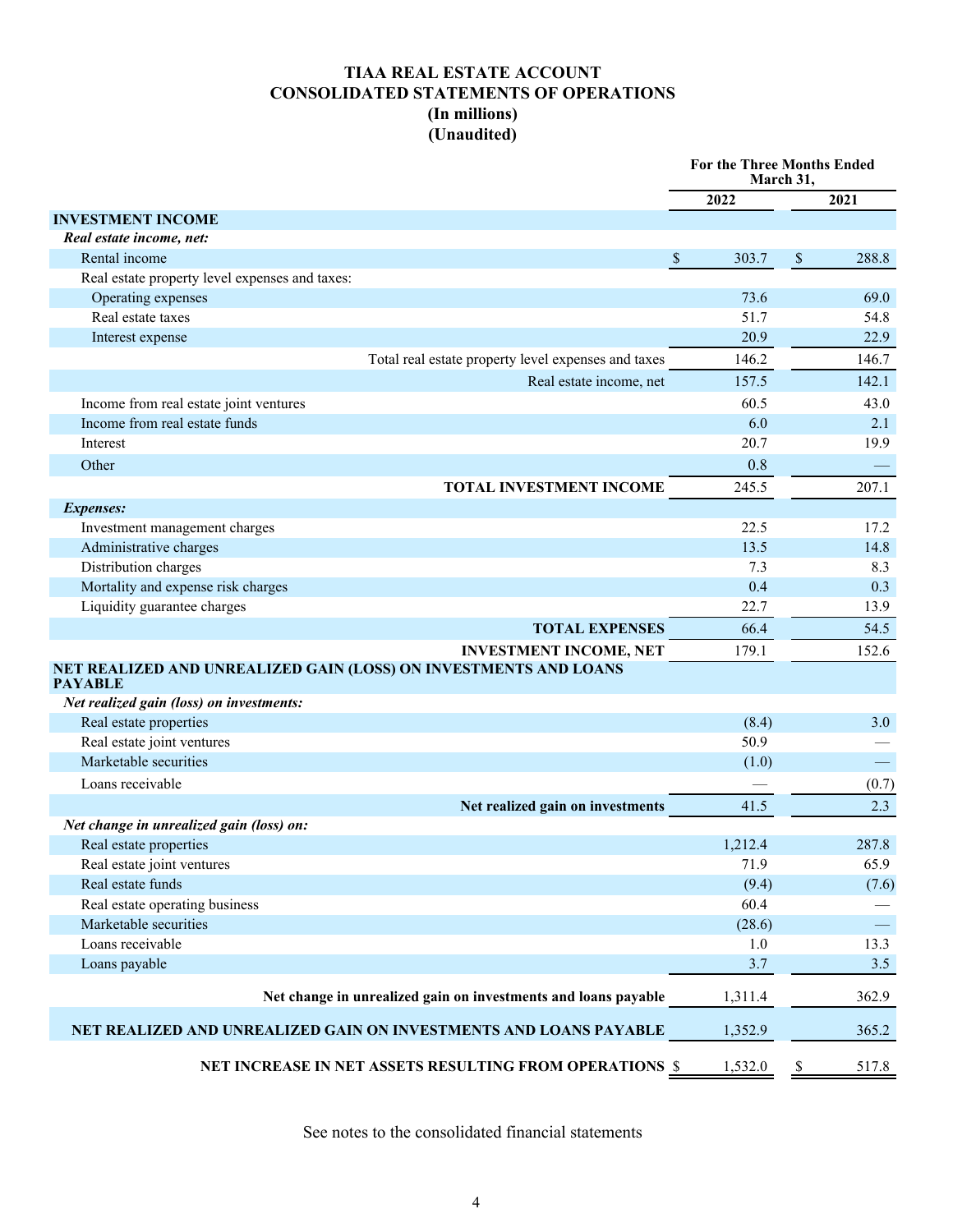## **TIAA REAL ESTATE ACCOUNT CONSOLIDATED STATEMENTS OF CHANGES IN NET ASSETS (In millions) (Unaudited)**

<span id="page-4-0"></span>

|                                                                              | <b>For the Three Months</b><br><b>Ended March 31,</b> |          |    |            |  |  |  |      |
|------------------------------------------------------------------------------|-------------------------------------------------------|----------|----|------------|--|--|--|------|
|                                                                              |                                                       | 2022     |    |            |  |  |  | 2021 |
| <b>FROM OPERATIONS</b>                                                       |                                                       |          |    |            |  |  |  |      |
| Investment income, net                                                       | \$                                                    | 179.1    | S. | 152.6      |  |  |  |      |
| Net realized gain on investments                                             |                                                       | 41.5     |    | 2.3        |  |  |  |      |
| Net change in unrealized gain on investments and loans payable               |                                                       | 1,311.4  |    | 362.9      |  |  |  |      |
| NET INCREASE IN NET ASSETS RESULTING FROM OPERATIONS                         |                                                       | 1,532.0  |    | 517.8      |  |  |  |      |
| <b>FROM PARTICIPANT TRANSACTIONS</b>                                         |                                                       |          |    |            |  |  |  |      |
| Premiums                                                                     |                                                       | 808.4    |    | 688.1      |  |  |  |      |
| Annuity payments                                                             |                                                       | (12.5)   |    | (12.0)     |  |  |  |      |
| Withdrawals and death benefits                                               |                                                       | (628.9)  |    | (665.7)    |  |  |  |      |
| NET INCREASE IN NET ASSETS RESULTING FROM PARTICIPANT<br><b>TRANSACTIONS</b> |                                                       | 167.0    |    | 10.4       |  |  |  |      |
| <b>NET INCREASE IN NET ASSETS</b>                                            |                                                       | 1,699.0  |    | 528.2      |  |  |  |      |
| <b>NET ASSETS</b>                                                            |                                                       |          |    |            |  |  |  |      |
| Beginning of period                                                          |                                                       | 28,072.0 |    | 23,243.9   |  |  |  |      |
| End of period                                                                |                                                       | 29,771.0 |    | \$23,772.1 |  |  |  |      |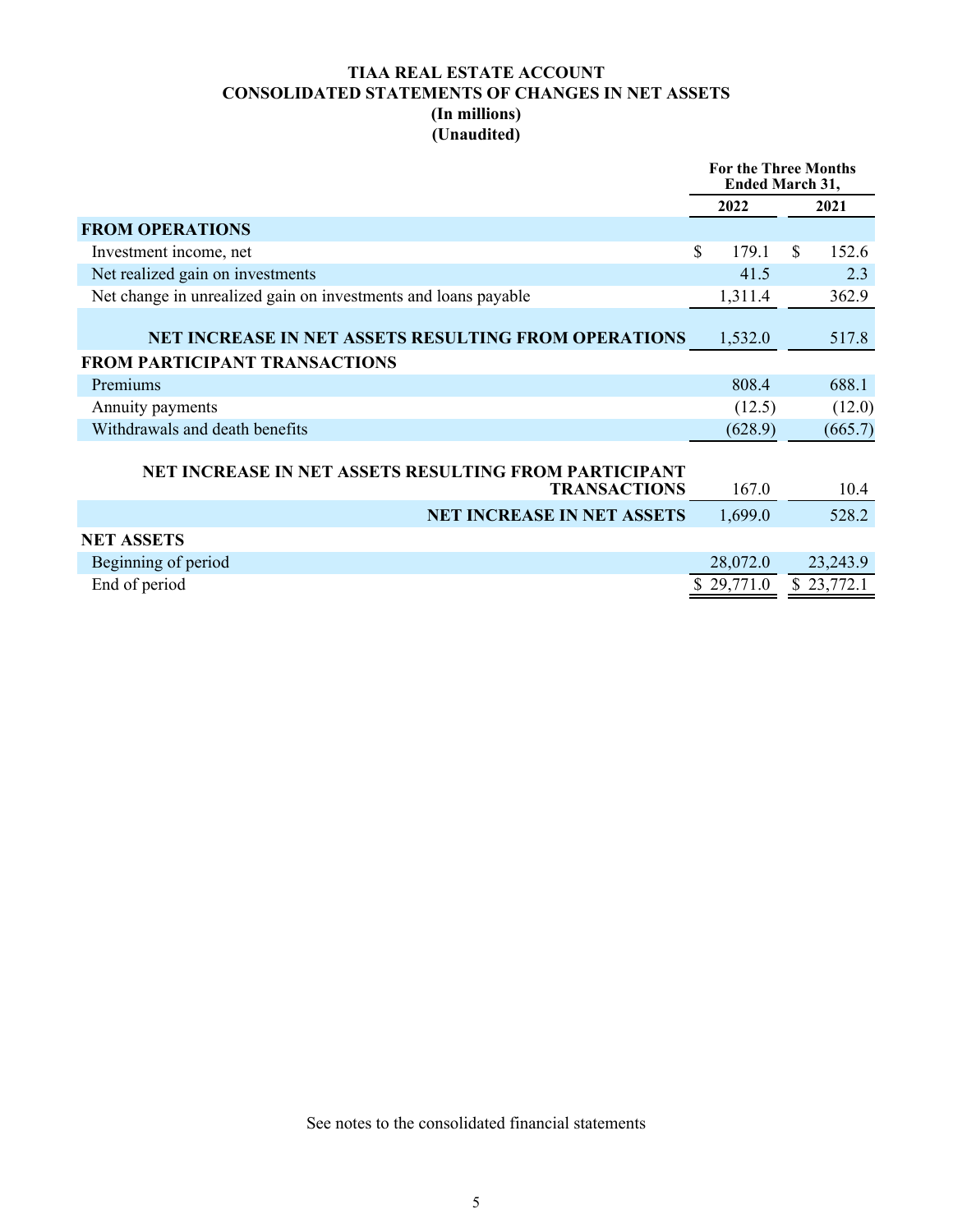#### **TIAA REAL ESTATE ACCOUNT CONSOLIDATED STATEMENTS OF CASH FLOWS (In millions, Unaudited)**

<span id="page-5-0"></span>

|                                                                                                                                  | For the Three Months Ended<br>March 31, |           |               |                   |
|----------------------------------------------------------------------------------------------------------------------------------|-----------------------------------------|-----------|---------------|-------------------|
|                                                                                                                                  |                                         | 2022      |               | 2021              |
| <b>CASH FLOWS FROM OPERATING ACTIVITIES</b>                                                                                      |                                         |           |               |                   |
| Net increase in net assets resulting from operations                                                                             | \$                                      | 1,532.0   | <sup>\$</sup> | 517.8             |
| Adjustments to reconcile net changes in net assets resulting from operations to net cash used in operating<br><i>activities:</i> |                                         |           |               |                   |
| Net realized gain on investments                                                                                                 |                                         | (41.5)    |               | (2.3)             |
| Net change in unrealized gain on investments and loans payable                                                                   |                                         | (1,311.4) |               | (362.9)           |
| Purchase of real estate properties                                                                                               |                                         | (137.2)   |               | (0.6)             |
| Capital improvements on real estate properties                                                                                   |                                         | (84.8)    |               | (56.0)            |
| Proceeds from sales of real estate properties                                                                                    |                                         | 157.7     |               | 3.0               |
| Purchases of other real estate investments                                                                                       |                                         | (369.8)   |               | (96.7)            |
| Proceeds from sales of other real estate investments                                                                             |                                         | 310.8     |               |                   |
| Purchases and originations of loans receivable                                                                                   |                                         | (5.2)     |               | (46.6)            |
| Proceeds from sales of loans receivable                                                                                          |                                         | 161.4     |               | 81.2              |
| Proceeds from payoffs of loans receivable                                                                                        |                                         | 8.2       |               | 10.9              |
| Increase in other investments                                                                                                    |                                         | (363.2)   |               | (90.8)            |
| Net change in due to/from investment manager                                                                                     |                                         | 0.7       |               | 4.4               |
| Increase in receivable for securities sold                                                                                       |                                         | (4.8)     |               |                   |
| Increase in payable for securities purchased                                                                                     |                                         | 45.0      |               |                   |
| Decrease in other assets                                                                                                         |                                         | 20.3      |               | 21.2              |
| (Increase) decrease in other liabilities                                                                                         |                                         | (35.0)    |               | 1.7               |
| NET CASH USED IN OPERATING ACTIVITIES                                                                                            |                                         | (116.8)   |               | (15.7)            |
| <b>CASH FLOWS FROM FINANCING ACTIVITIES</b>                                                                                      |                                         |           |               |                   |
| Mortgage loan proceeds received                                                                                                  |                                         | 3.0       |               |                   |
| Payments of mortgage loans                                                                                                       |                                         | (41.8)    |               | (4.3)             |
| Premiums                                                                                                                         |                                         | 808.4     |               | 688.1             |
| Annuity payments                                                                                                                 |                                         | (12.5)    |               | (12.0)            |
| Withdrawals and death benefits                                                                                                   |                                         | (628.9)   |               | (665.7)           |
| <b>NET CASH PROVIDED BY FINANCING ACTIVITIES</b>                                                                                 |                                         | 128.2     |               | 6.1               |
| NET INCREASE (DECREASE) IN CASH, CASH EQUIVALENTS AND RESTRICTED CASH                                                            |                                         | 11.4      |               | (9.6)             |
| CASH, CASH EQUIVALENTS AND RESTRICTED CASH                                                                                       |                                         |           |               |                   |
| Beginning of period cash, cash equivalents and restricted cash                                                                   |                                         | 46.0      |               | 61.1              |
| Net increase (decrease) in cash, cash equivalents and restricted cash                                                            |                                         | 11.4      |               | (9.6)             |
| End of period cash, cash equivalents and restricted cash                                                                         | $\mathsf{\$}$                           | 57.4      | \$            | 51.5              |
| <b>SUPPLEMENTAL DISCLOSURES:</b>                                                                                                 |                                         |           |               |                   |
| Cash paid for interest                                                                                                           | \$                                      | 21.9      | \$            | $\overline{23.5}$ |

The following table provides a reconciliation of cash, cash equivalents and restricted cash reported within the Consolidated Statements of Assets and Liabilities that sum to the total of the same such amounts shown in the Consolidated Statements of Cash Flows (in millions):

|                           |                                                         | As of March 31, |      |  |      |
|---------------------------|---------------------------------------------------------|-----------------|------|--|------|
|                           |                                                         |                 | 2022 |  | 2021 |
| Cash and cash equivalents |                                                         |                 | 34.9 |  | 30.3 |
| Restricted cash $^{(1)}$  |                                                         |                 | 22.5 |  | 21.2 |
|                           | <b>TOTAL CASH, CASH EQUIVALENTS AND RESTRICTED CASH</b> |                 | 57.4 |  | 51.5 |
|                           |                                                         |                 |      |  |      |

(1) Restricted cash is included within other assets in the Consolidated Statements of Assets and Liabilities.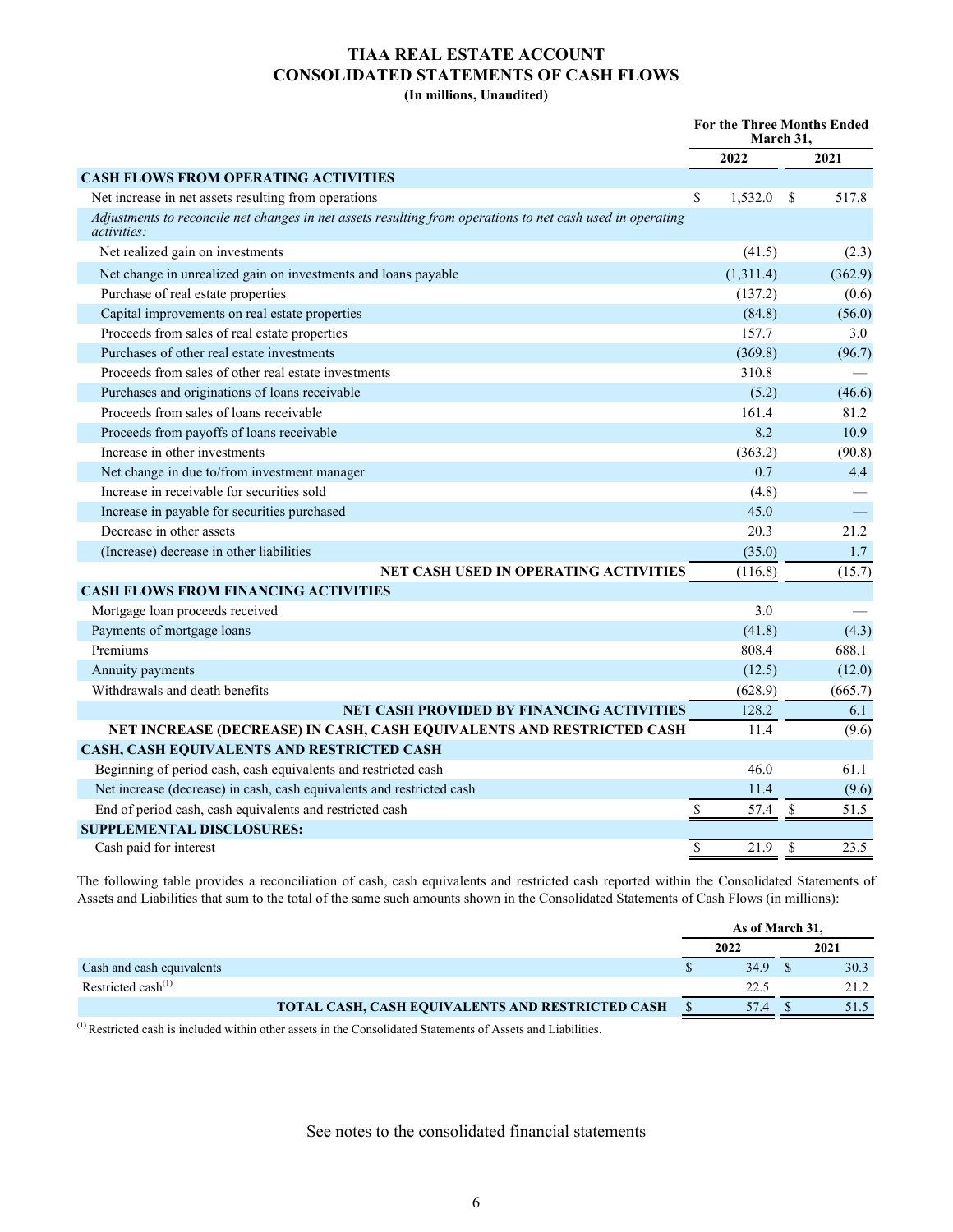#### **TIAA REAL ESTATE ACCOUNT NOTES TO THE CONSOLIDATED FINANCIAL STATEMENTS (Unaudited)**

#### <span id="page-6-0"></span>**Note 1—Organization and Significant Accounting Policies**

**Business:** The TIAA Real Estate Account ("Account") is an insurance separate account of Teachers Insurance and Annuity Association of America ("TIAA") and was established by resolution of TIAA's Board of Trustees (the "Board") on February 22, 1995, under the insurance laws of the State of New York, for the purpose of funding variable annuity contracts issued by TIAA. The Account offers individual and group accumulating annuity contracts (with contributions made on a pre-tax or after-tax basis), as well as individual lifetime and term-certain variable payout annuity contracts (including the payment of death benefits to beneficiaries). Investors are entitled to transfer funds to or from the Account, and make withdrawals from the Account on a daily basis, under certain circumstances. Funds invested in the Account for each category of contract are expressed in terms of units, and unit values will fluctuate depending on the Account's performance.

The investment objective of the Account is to seek favorable total returns primarily through the rental income and appreciation of a diversified portfolio of directly held, private real estate investments and real estate-related investments while offering investors guaranteed, daily liquidity. The Account holds real estate properties directly and through subsidiaries wholly-owned by TIAA for the sole benefit of the Account. The Account also holds limited interests in real estate joint ventures and funds, as well as investments in loans receivable with real estate properties as underlying collateral. Additionally, the Account invests in real estate-related and non-real estaterelated publicly traded securities, cash and other instruments to maintain adequate liquidity levels for operating expenses, capital expenditures and to fund benefit payments (withdrawals, transfers and related transactions).

**Interim Financial Information:** The Consolidated Financial Statements of the Account as of March 31, 2022 and for the three months ended March 31, 2022 and 2021 are unaudited and include all adjustments necessary to present a fair statement of results for the interim periods presented. Results of operations for the interim periods are not necessarily indicative of results for the entire year. These Consolidated Financial Statements have been prepared in accordance with the applicable rules and regulations of the Securities and Exchange Commission ("SEC"). Accordingly, certain footnote disclosures normally included in financial statements prepared in accordance with accounting principles generally accepted in the United States of America ("GAAP") have been condensed or omitted from this report pursuant to the rules of the SEC. As a result, these Consolidated Financial Statements should be read in conjunction with the audited Consolidated Financial Statements and notes thereto included in the Account's Annual Report on Form 10-K for the year ended December 31, 2021 ("2021 Form 10-K").

**Basis of Presentation:** The accompanying Consolidated Financial Statements include the Account and those subsidiaries wholly-owned by TIAA for the benefit of the Account. Certain prior period amounts have been reclassified for comparative purposes to conform to the current period financial statement presentation. These reclassifications had no effect on previously reported results of operations. All significant intercompany accounts and transactions between the Account and such subsidiaries have been eliminated.

The Accumulation Unit Value ("AUV") used for financial reporting purposes may differ from the AUV used for processing transactions. The AUV used for financial reporting purposes includes security and participant (or "contract owner") transactions effective through the period end date to which this report relates. Total return is computed based on the AUV used for processing transactions.

**Use of Estimates:** The Consolidated Financial Statements were prepared in accordance with GAAP, which requires the use of estimates made by management. Actual results may vary from those estimates and such differences may be material.

The outbreak of the novel coronavirus (commonly known as "COVID-19") and the subsequent global pandemic began significantly impacting the U.S. and global financial markets and economies during the first quarter of 2020. During the second and third quarters of 2020, the Account received multiple requests for rent and loan payment relief as a result of the COVID-19 pandemic; however, the requests were slowed during the fourth quarter of 2020 and reasonably estimated at this time. The ultimate impact of the COVID-19 pandemic and the extent to which the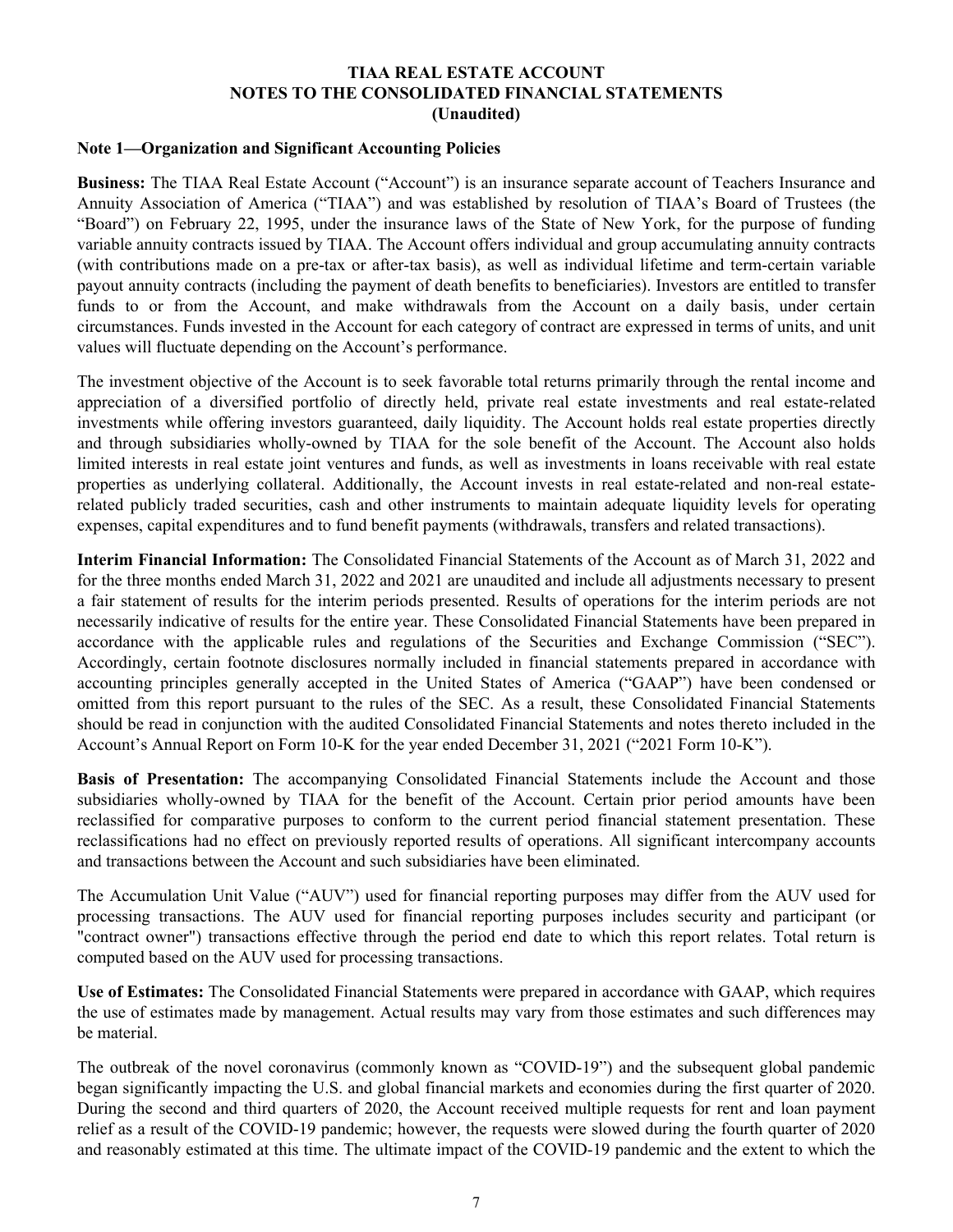COVID-19 pandemic impacts the Account's business, results of operations, investments, and cash flows will depend on future developments, which are highly uncertain and difficult to predict.

**Significant Accounting Policy Updates:** In the quarter ended March 31, 2022, the Account began hedging its foreign currency risk through the use of derivative instruments. The impact of this hedging activity was not material to the results of operations for the first quarter of 2022 or the Consolidated Statement of Assets and Liabilities at March 31, 2022. Other than the addition of the following accounting policy related to derivative instruments, there were no changes to the Account's significant accounting policies as described in the Account's Annual Report on Form 10-K for the year ended December 31, 2021.

*Foreign Currency Forwards*—The Account uses foreign currency forward contracts to manage foreign currency exchange rate risk related to foreign currency-denominated investments. Foreign currency forward contracts are recorded at fair value and are reflected in Other assets or liabilities on the Consolidated Statements of Assets and Liabilities. The fair value of foreign currency forward contracts is determined using the prevailing forward exchange rate which is derived from quotes provided by an independent pricing source.

**Recent Accounting Pronouncements:** In July 2021, the FASB issued ASU 2021-05—Leases (Topic 842): Lessors —Certain Leases with Variable Lease Payments ("ASU 2021-05"). The amendments in ASU 2021-05 amend the lease classification requirements for lessors to align them with practice under Topic 840. Lessors should classify and account for a lease with variable lease payments that do not depend on a reference index or a rate as an operating lease if certain criteria are met. When a lease is classified as operating, the lessor does not recognize a net investment in the lease, does not derecognize the underlying asset, and, therefore, does not recognize a selling profit or loss. The amendments are effective for fiscal years beginning after December 15, 2021, for all entities, and interim periods within those fiscal years for public business entities. Entities that have adopted Topic 842 before the issuance date of ASU 2016-05 have the option to apply the amendments either (1) retrospectively to leases that commenced or were modified on or after the adoption of Update 2016-02 or (2) prospectively to leases that commence or are modified on or after the date that an entity first applies the amendments. Management has adopted the guidance and it did not materially impact the Account.

In March 2020, the FASB issued ASU 2020-04, Facilitation of the Effects of Reference Rate Reform on Financial Reporting ("ASU 2020-04"). The guidance provides optional expedients and exceptions for applying generally accepted accounting principles to contract modifications and hedging relationships, subject to meeting certain criteria, that reference the London Interbank Offered Rate ("LIBOR") or another reference rate expected to be discontinued. The expedients and exceptions are effective for the period from March 12, 2020 through December 31, 2022. Management does not expect the guidance to materially impact the Account.

#### **Note 2—Related Party Transactions**

Investment management, administrative and distribution services are provided to the Account at cost by TIAA or certain affiliates of TIAA. Services provided at cost are paid by the Account on a daily basis based upon projected expenses to be provided to the Account. Payments are adjusted periodically to ensure daily payments are as close as possible to the Account's actual expenses incurred. Differences between actual expenses and the amounts paid by the Account are reconciled and adjusted quarterly.

Investment management services for the Account are provided by TIAA officers, under the direction and control of the Board, pursuant to investment management procedures adopted by TIAA for the Account. TIAA's investment management decisions for the Account are subject to review by the independent fiduciary. TIAA also provides various portfolio accounting and related services for the Account.

The Account is a party to the Distribution Agreement for the Contracts Funded by the TIAA Real Estate Account (the "Distribution Agreement"), dated January 1, 2008, by and among TIAA, for itself and on behalf of the Account, and TIAA-CREF Individual and Institutional Services, LLC ("Services"). Services is a direct whollyowned subsidiary of TIAA, and is registered with the SEC as a broker-dealer and a registered investment adviser and is a member of the Financial Industry Regulatory Authority. Pursuant to the Distribution Agreement, Services performs distribution services for the Account which include, among other things, (i) distribution of annuity contracts issued by TIAA and funded by the Account, (ii) advising existing annuity contract owners in connection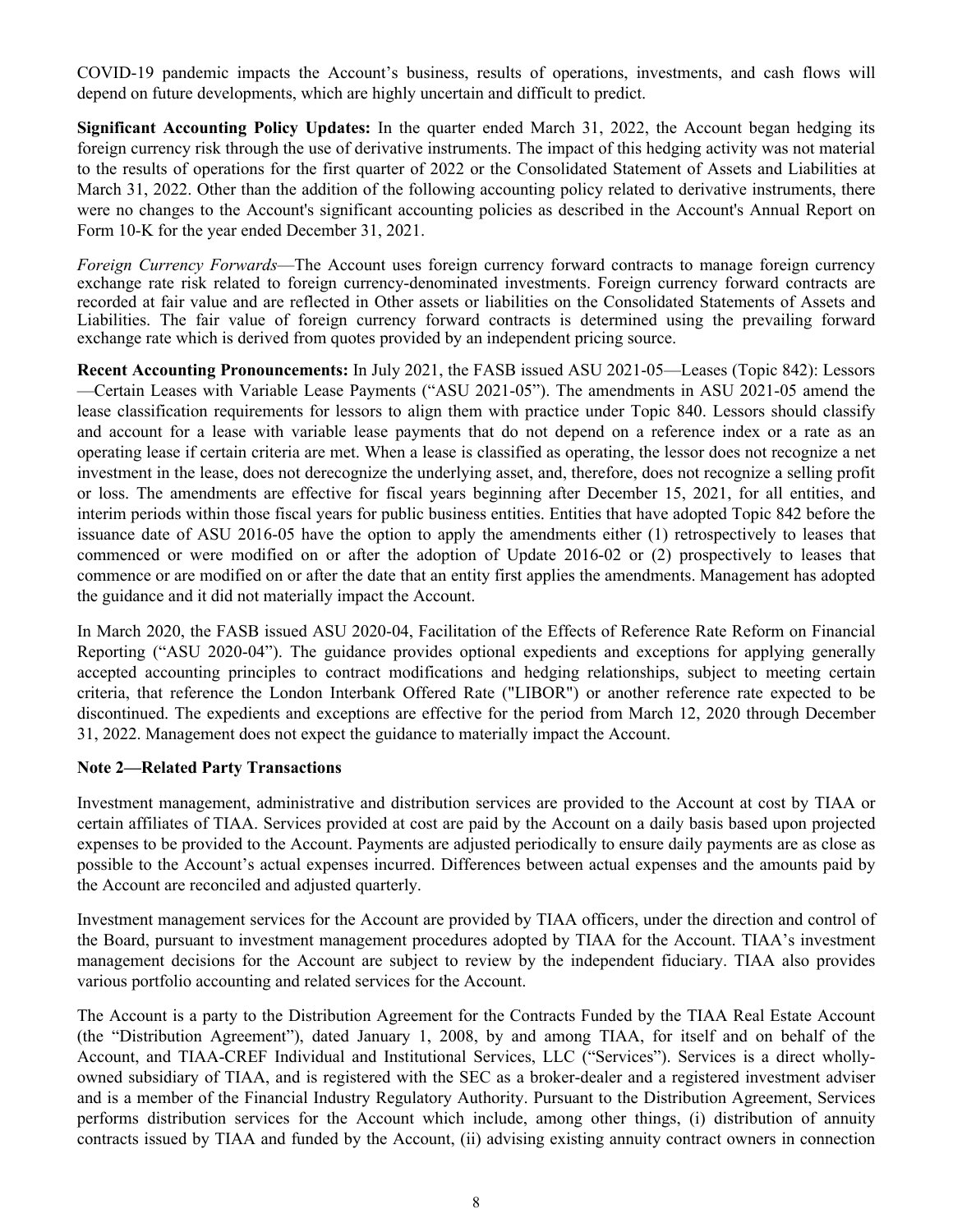with their accumulations and (iii) helping employers implement and manage retirement plans. In addition, TIAA performs administrative functions for the Account, which include, among other things, (i) maintaining accounting records and performing accounting services, (ii) receiving and allocating premiums, (iii) calculating and making annuity payments, (iv) processing withdrawal requests, (v) providing regulatory compliance and reporting services, (vi) maintaining the Account's records of contract ownership and (vii) otherwise assisting generally in all aspects of the Account's operations. Both distribution services (pursuant to the Distribution Agreement) and administrative services are provided to the Account by Services and TIAA, as applicable, on an at cost basis. The Distribution Agreement is terminable by either party upon 60 days written notice and terminates automatically upon any assignment thereof.

In addition to providing the services described above, TIAA charges the Account fees to bear certain mortality and expense risks and risks with providing the liquidity guarantee. These fees are charged as a percentage of the net assets of the Account. Rates for these fees are established annually.

Once an Account participant begins receiving lifetime annuity income benefits, payment levels cannot be reduced as a result of the Account's actual mortality experience. As such, mortality and expense risk are contractual charges for TIAA's assumption of this risk.

TIAA provides the Account with a liquidity guarantee enabling the Account to have funds available to meet contract owner redemption, transfer or cash withdrawal requests. The liquidity guarantee is required by the New York State Department of Financial Services and is subject to a prohibited transaction exemption that the Account received in 1996 (96-76) from the U.S. Department of Labor (the "PTE 96-76"). The Account pays TIAA for the risk associated with providing the liquidity guarantee through a daily deduction from the Account's net assets. Whether the liquidity guarantee is exercised is based on the cash level of the Account from time to time, as well as recent contract owner withdrawal activity and the Account's expected working capital, debt service and cash needs, and subject to the oversight of the independent fiduciary. If the Account cannot fund contract owner withdrawal or redemption requests from the Account's own cash flow and liquid investments, TIAA will fund them by purchasing accumulation units issued by the Account (accumulation units that are purchased by TIAA are generally referred to as "liquidity units"). TIAA guarantees that contract owners can redeem their accumulation units at the accumulation unit value next determined after their transfer or cash withdrawal request is received in good order. Liquidity units owned by TIAA are valued in the same manner as accumulation units owned by the Account's contract owners. The independent fiduciary, which has the right to adjust the percentage of total accumulation units that TIAA's ownership should not exceed (the "trigger point"), has established the trigger point at 45% of the outstanding accumulation units.

Expenses for the services and fees described above are identified as such in the accompanying Consolidated Statements of Operations and are further identified as "Expenses" in *Note 11—Financial Highlights*.

The Account has loans receivable outstanding with related parties as of March 31, 2022. One loan is with a joint venture partner and the other loans are with joint ventures in which the Account also has an equity interest. The loans are held at fair value in accordance with the valuation policies described in *Note 1—Organization and Significant Accounting Policies* of the Account's 2021 Form 10-K. The following table presents the key terms of the loans as of the reporting date (in millions):

|      |           |      |                          |                            |                                                       |                 |      |           | <b>Fair Value at</b> |              |  |  |  |      |
|------|-----------|------|--------------------------|----------------------------|-------------------------------------------------------|-----------------|------|-----------|----------------------|--------------|--|--|--|------|
|      | Principal |      |                          | <b>Equity</b><br>Ownership |                                                       | <b>Maturity</b> |      | March 31, |                      | December 31, |  |  |  |      |
| 2022 |           | 2021 | <b>Related Party</b>     | <b>Interest</b>            | <b>Interest Rate</b>                                  | Date            | 2022 |           |                      |              |  |  |  | 2021 |
|      |           |      |                          |                            |                                                       |                 |      |           |                      |              |  |  |  |      |
|      | 36.5      | 36.5 | MRA Hub 34 Holding, LLC  | $95.00\%$                  | $2.50\% + LIBOR$                                      | 9/1/2022        | -S   | 36.5 S    |                      | 36.5         |  |  |  |      |
|      | 0.5       | 0.5  | MRA 34 LLC               | $-$ %                      | $3.75\% + LIBOR$                                      | 8/26/2022       |      | 0.5       |                      | 0.5          |  |  |  |      |
|      | 32.8      | 32.8 | THP Student Housing, LLC | 97.00%                     | $3.20\%$                                              | 9/1/2024        |      | 32.9      |                      | 32.9         |  |  |  |      |
|      |           |      |                          |                            | <b>TOTAL LOANS RECEIVABLE WITH RELATED PARTIES \$</b> |                 |      | 69.9      |                      | 69.9         |  |  |  |      |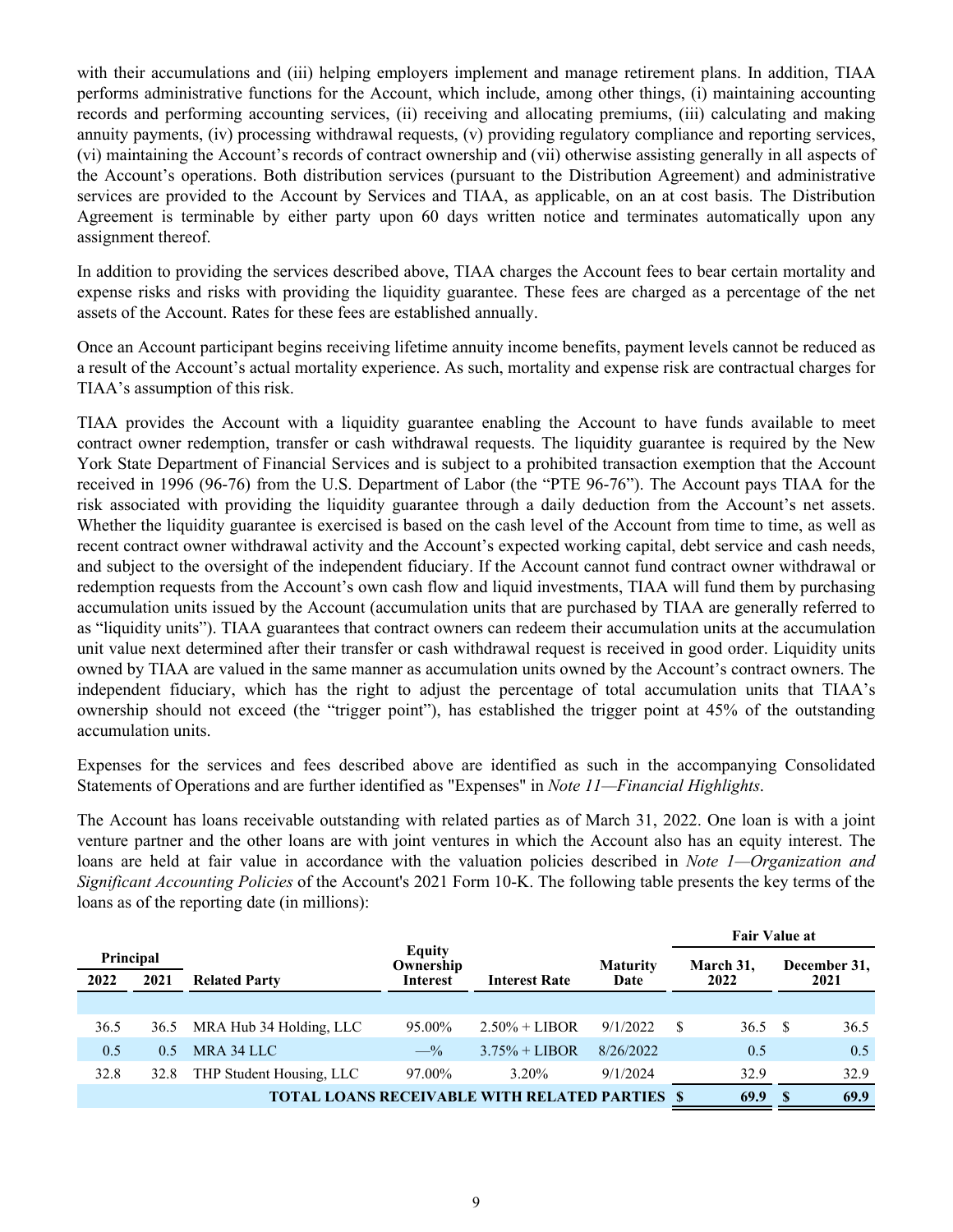## **Note 3—Concentrations of Risk**

Concentrations of risk may arise when a number of properties are located in a similar geographic region such that the economic conditions of that region could impact tenants' obligations to meet their contractual obligations or cause the values of individual properties to decline. Additionally, concentrations of risk may arise if any one tenant comprises a significant amount of the Account's rent, or if tenants are concentrated in a particular industry.

As of March 31, 2022, the Account had no significant concentrations of tenants as no single tenant had annual contract rent that made up more than 4% of the rental income of the Account. Moreover, the Account's tenants have no notable concentration present in any one industry.

The Account's wholly-owned real estate investments and investments in joint ventures are primarily located in the United States. The following table represents the diversification of the Account's portfolio by region and property type as of March 31, 2022:

| Diversification by Fair Value <sup>(1)</sup> |              |                |                     |               |                  |          |  |  |  |
|----------------------------------------------|--------------|----------------|---------------------|---------------|------------------|----------|--|--|--|
|                                              | $West^{(2)}$ | South $^{(3)}$ | $\text{East}^{(4)}$ | Midwest $(5)$ | Foreign $^{(6)}$ | Total    |  |  |  |
| Office                                       | $10.6\%$     | $5.7\%$        | $14.5\%$            | $0.2 \%$      | $-$ %            | 31.0 $%$ |  |  |  |
| Apartment                                    | $9.0\%$      | $9.7\%$        | 6.8 $%$             | $1.0\%$       | $- \frac{9}{6}$  | 26.5 %   |  |  |  |
| Industrial                                   | $15.3\%$     | 6.1 %          | $2.4\%$             | $1.5\%$       | $- \frac{9}{6}$  | 25.3 %   |  |  |  |
| Retail                                       | $3.9\%$      | $5.0 \%$       | $2.8 \%$            | $0.7\%$       | $- \frac{9}{6}$  | 12.4 %   |  |  |  |
| Other $(7)$                                  | $1.3\%$      | $2.1 \%$       | $1.1\%$             | $0.2 \%$      | $0.1 \%$         | 4.8 %    |  |  |  |
| <b>Total</b>                                 | 40.1 $%$     | 28.6 %         | 27.6%               | $3.6\%$       | $0.1 \%$         | 100.0 %  |  |  |  |

<sup>(1)</sup> Wholly-owned properties are represented at fair value and gross of any debt, while joint venture properties are represented at the net equity value.

 $^{(2)}$  Properties in the "West" region are located in: AK, AZ, CA, CO, HI, ID, MT, NM, NV, OR, UT, WA, WY.

<sup>(3)</sup> Properties in the "South" region are located in: AL, AR, FL, GA, LA, MS, OK, TN, TX.

(4) Properties in the "East" region are located in: CT, DC, DE, KY, MA, MD, ME, NC, NH, NJ, NY, PA, RI, SC, VA, VT, WV.

<sup>(5)</sup> Properties in the "Midwest" region are located in: IA, IL, IN, KS, MI, MN, MO, ND, NE, OH, SD, WI.

(6) Represents a developable land investment in Ireland.

 $(7)$  Represents interests in Storage Portfolio investments, a hotel investment and land.

#### **Note 4—Leases**

The Account's wholly-owned real estate properties are leased to tenants under operating lease agreements which expire on various dates through 2051. Rental income is recognized in accordance with the billing terms of the lease agreements. The leases do not have material variable payments, material residual value guarantees or material restrictive covenants. Certain leases have the option to extend or terminate at the tenant's discretion, with termination options resulting in additional fees due to the Account. Aggregate minimum annual rentals for whollyowned real estate investments owned by the Account through the non-cancelable lease term, excluding short-term residential leases, as of March 31, 2022 and December 31, 2021 are as follows (in millions):

|                    | As of |                       |                          |  |  |  |
|--------------------|-------|-----------------------|--------------------------|--|--|--|
| <b>Years Ended</b> |       | <b>March 31, 2022</b> | <b>December 31, 2021</b> |  |  |  |
| 2022               |       | 477.4                 | $(1)$ \$<br>635.8        |  |  |  |
| 2023               |       | 599.7                 | 594.2                    |  |  |  |
| 2024               |       | 526.2                 | 517.7                    |  |  |  |
| 2025               |       | 445.5                 | 436.1                    |  |  |  |
| 2026               |       | 341.2                 | 330.2                    |  |  |  |
| Thereafter         |       | 1,207.0               | 1,172.7                  |  |  |  |
| Total              |       | 3,597.0               | 3,686.7<br>\$            |  |  |  |

(1) Representative of minimum rents owed for the remaining months of the calendar year ending December 31, 2022.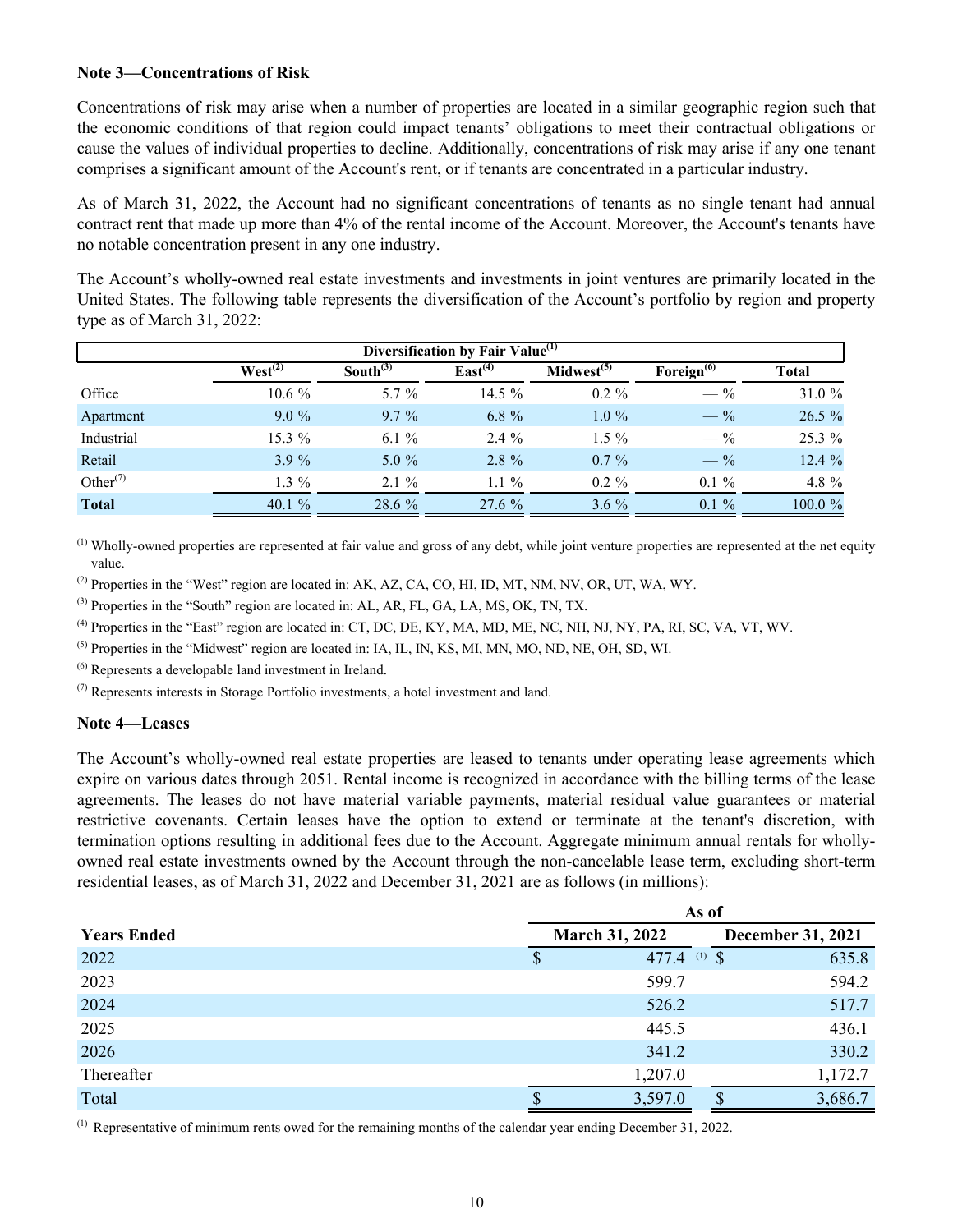Certain leases provide for additional rental amounts based upon the recovery of actual operating expenses in excess of specified base amounts, sales volume or contractual increases as defined in the lease agreement. These contractual contingent rentals are not included in the table above.

The Account has ground leases for which the Account is the lessee. The leases do not contain material residual value guarantees or material restrictive covenants. The fair value of right-of-use assets and leases liabilities related to ground leases are reflected on the balance sheet within other assets and other liabilities, respectively.

The fair values and key terms of the right-of-use assets and lease liabilities related to the Account's ground leases are as follows (in millions):

|                                               |   | As of                 |               |                          |  |  |
|-----------------------------------------------|---|-----------------------|---------------|--------------------------|--|--|
|                                               |   | <b>March 31, 2022</b> |               | <b>December 31, 2021</b> |  |  |
|                                               |   |                       |               |                          |  |  |
| <b>Assets:</b>                                |   |                       |               |                          |  |  |
| Right-of-use assets, at fair value            | S | 38.6                  | <sup>\$</sup> | 40.3                     |  |  |
| <b>Liabilities:</b>                           |   |                       |               |                          |  |  |
| Ground lease liabilities, at fair value       |   | 38.6                  | \$.           | 40.3                     |  |  |
| <b>Key Terms:</b>                             |   |                       |               |                          |  |  |
| Weighted-average remaining lease term (years) |   | 67.9                  |               | 69.5                     |  |  |
| Weighted-average discount rate $^{(1)}$       |   | 7.71%                 |               | 7.71%                    |  |  |

 $<sup>(1)</sup>$  Discount rates are reflective of the rates utilized during the most recent appraisal of the associated real estate investments.</sup>

For the three months ended March 31, 2022 and 2021, operating lease costs related to ground leases were \$0.5 million and \$0.6 million, respectively. These costs include variable lease costs, which are immaterial. Aggregate future minimum annual payments for ground leases held by the Account are as follows (in millions):

|                    | As of                 |       |                          |       |  |  |
|--------------------|-----------------------|-------|--------------------------|-------|--|--|
|                    | <b>March 31, 2022</b> |       | <b>December 31, 2021</b> |       |  |  |
| <b>Years Ended</b> |                       |       |                          |       |  |  |
| 2022               | \$                    | 1.7   | \$                       | 2.3   |  |  |
| 2023               |                       | 2.4   |                          | 2.3   |  |  |
| 2024               |                       | 2.5   |                          | 2.4   |  |  |
| 2025               |                       | 2.5   |                          | 2.4   |  |  |
| 2026               |                       | 2.5   |                          | 2.4   |  |  |
| Thereafter         |                       | 438.4 |                          | 414.0 |  |  |
| Total              |                       | 450.0 | <b>C</b>                 | 425.8 |  |  |

In April 2020, the FASB staff released guidance focused on treatment of concessions related to the effects of the COVID-19 pandemic on the application of lease modification guidance in Accounting Standards Codification ("ASC") 842, "Leases." The guidance provides a practical expedient to forgo the associated reassessments required by ASC 842 when changes to a lease result in similar or lower future consideration. There was no material exposure to rent concessions or lease defaults for tenants impacted by the COVID-19 pandemic for the three months ended March 31, 2022.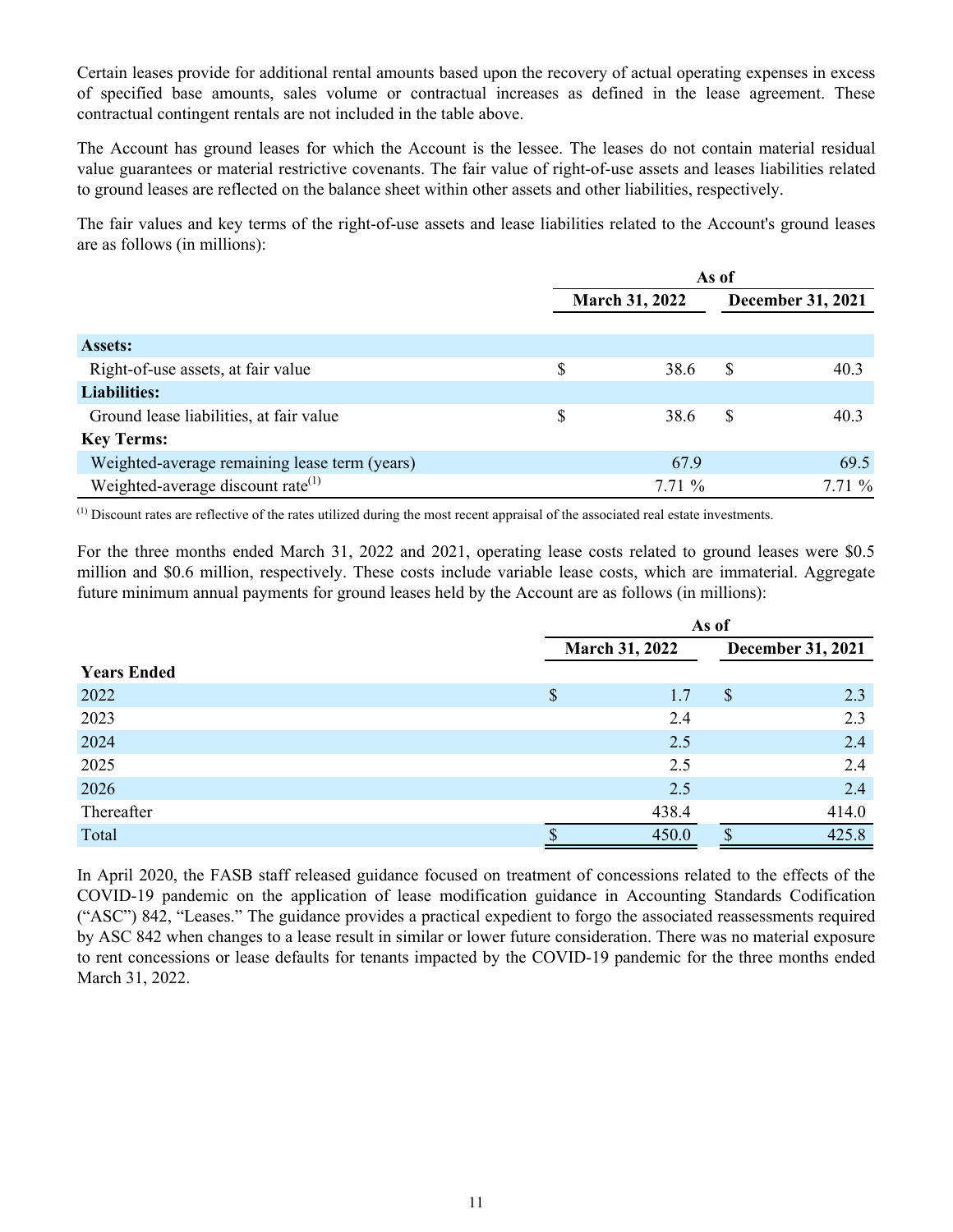### **Note 5—Assets and Liabilities Measured at Fair Value on a Recurring Basis**

**Valuation Hierarchy:** The Account's fair value measurements are grouped into three levels, as defined by the FASB. The levels are defined as follows:

- Level 1 fair value inputs are quoted prices for identical items in active, liquid and visible markets such as stock exchanges.
- Level 2 fair value inputs are observable information for similar items in active or inactive markets, and appropriately consider counterparty creditworthiness in the valuations.
- Level 3 fair value inputs reflect our best estimate of inputs and assumptions market participants would use in pricing an asset or liability at the measurement date. The inputs are unobservable in the market and significant to the valuation estimate.

An investment's categorization within the valuation hierarchy described above is based upon the lowest level of input that is significant to the fair value measurement. Real estate fund investments are excluded from the valuation hierarchy, as these investments are fair valued using their net asset value as a practical expedient since market quotations or values from independent pricing services are not readily available. See *Note 1*—*Organization and Significant Accounting Policies* of the Account's 2021 Form 10-K for further discussion regarding the use of a practical expedient for the valuation of real estate funds.

The following tables show the major categories of assets and liabilities measured at fair value on a recurring basis as of March 31, 2022 and December 31, 2021, using unadjusted quoted prices in active markets for identical assets (Level 1); significant other observable inputs (Level 2); and significant unobservable inputs (Level 3); and fair value using the practical expedient (millions):

| <b>Description</b>                                   | Level 1:<br><b>Quoted Prices</b><br>in Active<br><b>Markets for</b><br><b>Identical Assets</b> |  |               | Level 2:<br>Significant<br>Other<br><b>Observable</b><br><b>Inputs</b> |    | Level 3:<br>Significant<br>Unobservable<br><b>Inputs</b> |              | <b>Fair Value</b><br><b>Using</b><br><b>Practical</b><br><b>Expedient</b> | <b>Total at</b><br>March 31,<br>2022 |           |  |
|------------------------------------------------------|------------------------------------------------------------------------------------------------|--|---------------|------------------------------------------------------------------------|----|----------------------------------------------------------|--------------|---------------------------------------------------------------------------|--------------------------------------|-----------|--|
| Real estate properties                               | \$                                                                                             |  | $\mathcal{S}$ |                                                                        | \$ | 20,179.1                                                 | $\mathbb{S}$ |                                                                           | \$                                   | 20,179.1  |  |
| Real estate joint ventures                           |                                                                                                |  |               |                                                                        |    | 7,253.3                                                  |              |                                                                           |                                      | 7,253.3   |  |
| Real estate funds                                    |                                                                                                |  |               |                                                                        |    |                                                          |              | 805.8                                                                     |                                      | 805.8     |  |
| Real estate operating<br>business                    |                                                                                                |  |               |                                                                        |    | 487.6                                                    |              |                                                                           |                                      | 487.6     |  |
| Marketable securities:                               |                                                                                                |  |               |                                                                        |    |                                                          |              |                                                                           |                                      |           |  |
| U.S. government agency<br>notes                      |                                                                                                |  |               | 1,076.5                                                                |    |                                                          |              |                                                                           |                                      | 1,076.5   |  |
| Foreign government<br>agency notes                   |                                                                                                |  |               | 17.1                                                                   |    |                                                          |              |                                                                           |                                      | 17.1      |  |
| U.S. treasury securities                             |                                                                                                |  |               | 875.2                                                                  |    |                                                          |              |                                                                           |                                      | 875.2     |  |
| Corporate bonds                                      |                                                                                                |  |               | 572.4                                                                  |    |                                                          |              |                                                                           |                                      | 572.4     |  |
| Loans receivable $^{(1)}$                            |                                                                                                |  |               |                                                                        |    | 1,329.2                                                  |              |                                                                           |                                      | 1,329.2   |  |
| <b>Total Investments at</b><br><b>March 31, 2022</b> |                                                                                                |  |               | 2,541.2                                                                |    | 29,249.2                                                 |              | 805.8                                                                     |                                      | 32,596.2  |  |
| Loans payable                                        |                                                                                                |  |               |                                                                        |    | (2,338.0)                                                |              |                                                                           |                                      | (2,338.0) |  |
| Line of credit                                       | \$                                                                                             |  | \$            |                                                                        | S  | $(500.0)$ \$                                             |              |                                                                           |                                      | (500.0)   |  |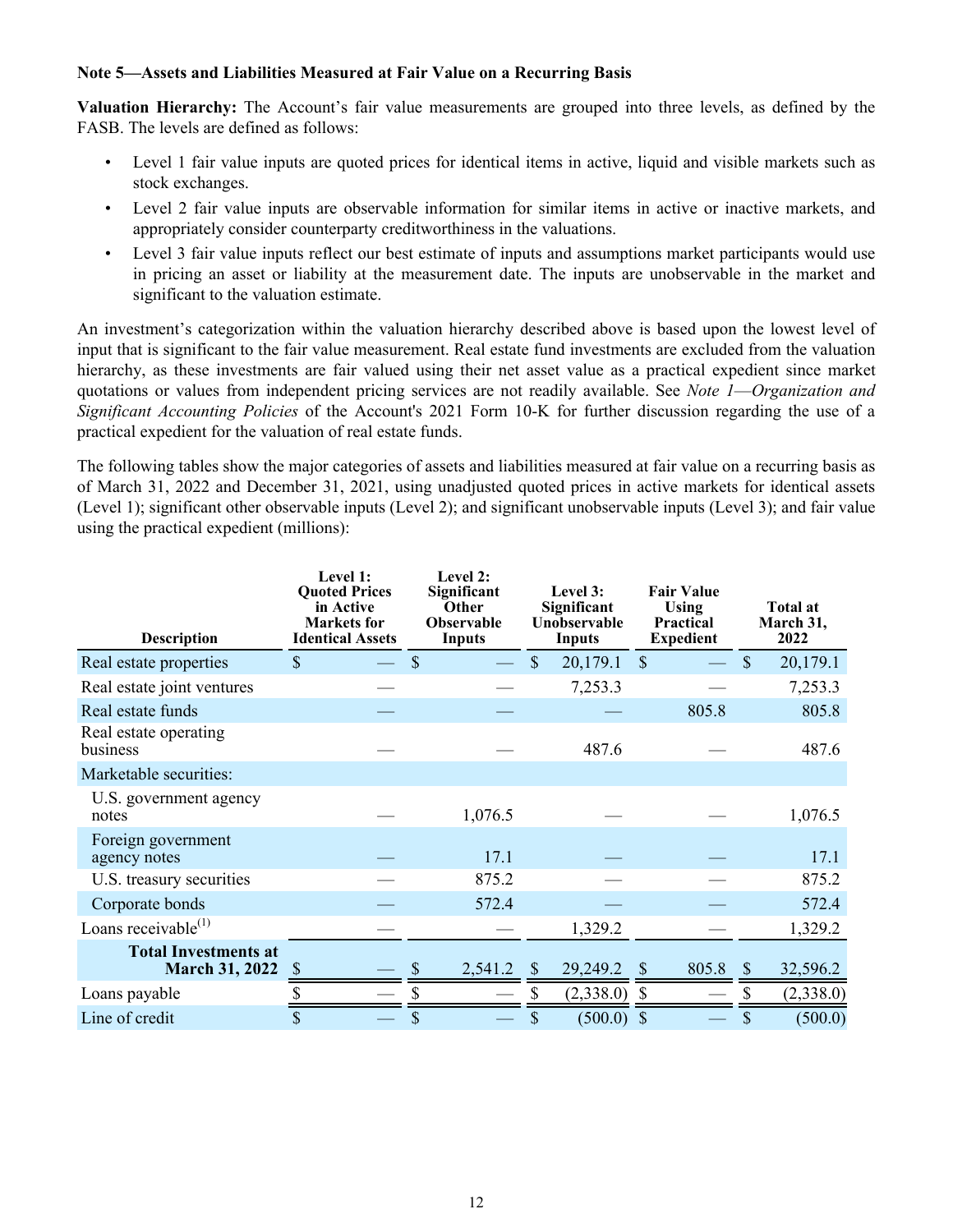| <b>Description</b>                                      | Level 1:<br><b>Quoted Prices</b><br>in Active<br><b>Markets</b> for<br><b>Identical Assets</b> | Level 2:<br>Significant<br><b>Other</b><br><b>Observable</b><br><b>Inputs</b> | Level 3:<br>Significant<br>Unobservable<br><b>Inputs</b> | <b>Fair Value</b><br><b>Using</b><br>Practical<br><b>Expedient</b> | <b>Total at</b><br>December 31,<br>2021 |
|---------------------------------------------------------|------------------------------------------------------------------------------------------------|-------------------------------------------------------------------------------|----------------------------------------------------------|--------------------------------------------------------------------|-----------------------------------------|
| Real estate properties                                  | $\mathbb{S}$                                                                                   | \$                                                                            | \$<br>18,903.9                                           | $\mathcal{S}$                                                      | $\mathbb{S}$<br>18,903.9                |
| Real estate joint ventures                              |                                                                                                |                                                                               | 7,175.9                                                  |                                                                    | 7,175.9                                 |
| Real estate funds                                       |                                                                                                |                                                                               |                                                          | 811.5                                                              | 811.5                                   |
| Real estate operating business                          |                                                                                                |                                                                               | 326.3                                                    |                                                                    | 326.3                                   |
| Marketable securities:                                  |                                                                                                |                                                                               |                                                          |                                                                    |                                         |
| U.S. government agency<br>notes                         |                                                                                                | 864.1                                                                         |                                                          |                                                                    | 864.1                                   |
| Foreign government agency<br>notes                      |                                                                                                | 7.6                                                                           |                                                          |                                                                    | 7.6                                     |
| U.S. treasury securities                                |                                                                                                | 784.3                                                                         |                                                          |                                                                    | 784.3                                   |
| Corporate bonds                                         |                                                                                                | 551.8                                                                         |                                                          |                                                                    | 551.8                                   |
| Loans receivable $^{(1)}$                               |                                                                                                |                                                                               | 1,492.6                                                  |                                                                    | 1,492.6                                 |
| <b>Total Investments at</b><br><b>December 31, 2021</b> | $\boldsymbol{\mathsf{S}}$                                                                      | 2,207.8                                                                       | $\boldsymbol{\mathsf{S}}$<br>27,898.7                    | <sup>\$</sup><br>811.5                                             | 30,918.0<br>-S                          |
| Loans payable                                           |                                                                                                |                                                                               | (2,380.5)                                                | \$                                                                 | (2,380.5)                               |
| Line of credit                                          | \$                                                                                             | \$                                                                            | \$<br>$(500.0)$ \$                                       |                                                                    | \$<br>(500.0)                           |

(1) Includes loans receivable with related parties.

The following tables show the reconciliation of the beginning and ending balances for assets and liabilities measured at fair value on a recurring basis using significant unobservable inputs (Level 3) during the three months ended March 31, 2022 and 2021 (in millions):

|                                                                          | <b>Real Estate</b><br><b>Properties</b> |    | <b>Real Estate</b><br>Joint<br><b>Ventures</b> |    | <b>Real Estate</b><br>Operating<br><b>Business</b> |   | Loans<br>Receivable $^{(3)}$ |   | Total<br>Level 3<br>Investments | Loans<br>Pavable | Line of<br>Credit |         |
|--------------------------------------------------------------------------|-----------------------------------------|----|------------------------------------------------|----|----------------------------------------------------|---|------------------------------|---|---------------------------------|------------------|-------------------|---------|
| For the three months ended March<br>31, 2022                             |                                         |    |                                                |    |                                                    |   |                              |   |                                 |                  |                   |         |
| Beginning balance January 1, 2022                                        | \$18,903.9                              | S. | 7,175.9                                        | -S | 326.3                                              | S | 1,492.6                      | S | 27,898.7                        | $(2,380.5)$ \$   |                   | (500.0) |
| Total realized and unrealized gains<br>included in changes in net assets | 1.204.0                                 |    | 122.8                                          |    | 60.4                                               |   | 1.0                          |   | 1,388.2                         | 3.7              |                   |         |
| Purchases $^{(1)}$                                                       | 228.9                                   |    | 251.3                                          |    | 100.9                                              |   | 5.2                          |   | 586.3                           | (3.0)            |                   |         |
| <b>Sales</b>                                                             | (157.7)                                 |    |                                                |    |                                                    |   | (161.4)                      |   | (319.1)                         |                  |                   |         |
| Settlements <sup><math>(2)</math></sup>                                  |                                         |    | (296.7)                                        |    |                                                    |   | (8.2)                        |   | (304.9)                         | 41.8             |                   |         |
| Ending balance March 31, 2022                                            | \$20,179.1                              |    | 7,253.3                                        |    | 487.6                                              | S | 1,329.2                      |   | 29,249.2                        | $(2,338.0)$ \$   |                   | (500.0) |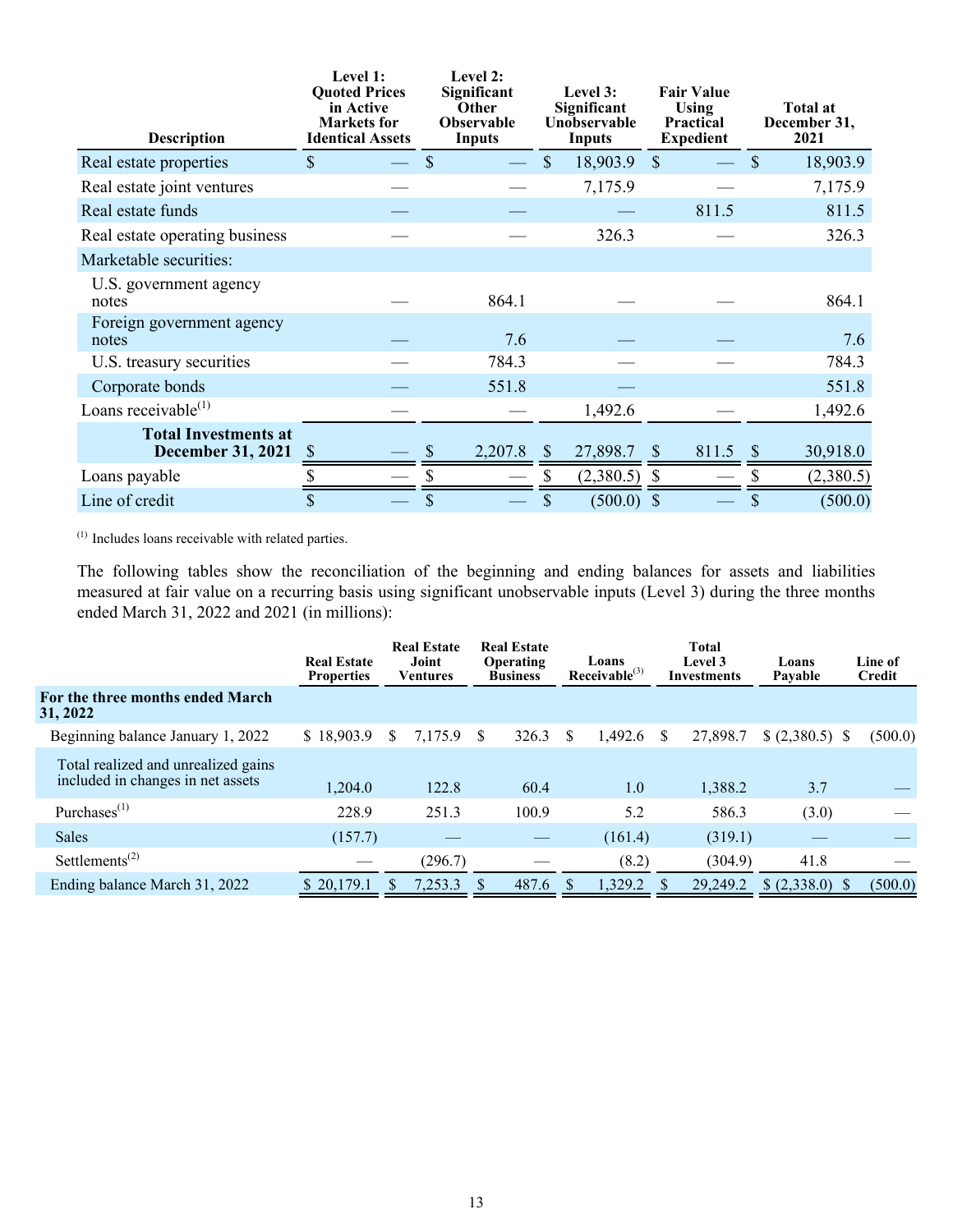|                                                                             | <b>Real Estate</b><br><b>Properties</b> |          |              | <b>Real Estate</b><br>Joint<br><b>Ventures</b> |              | <b>Real Estate</b><br>Operating<br><b>Business</b> | Loans<br>Receivable $^{(3)}$ |         |    | <b>Total</b><br>Level 3<br><b>Investments</b> | Loans<br>Payable |  |
|-----------------------------------------------------------------------------|-----------------------------------------|----------|--------------|------------------------------------------------|--------------|----------------------------------------------------|------------------------------|---------|----|-----------------------------------------------|------------------|--|
| For the three months ended<br><b>March 31, 2021</b>                         |                                         |          |              |                                                |              |                                                    |                              |         |    |                                               |                  |  |
| Beginning balance January 1,<br>2021                                        | S                                       | 16,476.7 | <sup>S</sup> | 6.128.9                                        | <sup>S</sup> | 250.0                                              | -S                           | 1.562.5 | S. | 24,418.1                                      | \$(2,411.4)      |  |
| Total realized and unrealized<br>gains included in changes in net<br>assets |                                         | 290.8    |              | 54.3                                           |              |                                                    |                              | 12.6    |    | 357.7                                         | 3.5              |  |
| Purchases $^{(1)}$                                                          |                                         | 52.0     |              | 32.2                                           |              |                                                    |                              | 46.6    |    | 130.8                                         |                  |  |
| Sales <sup>(4)</sup>                                                        |                                         | (3.0)    |              |                                                |              |                                                    |                              | (81.2)  |    | (84.2)                                        |                  |  |
| Settlements <sup><math>(2)</math></sup>                                     |                                         |          |              | (0.1)                                          |              |                                                    |                              | (10.9)  |    | (11.0)                                        | 4.3              |  |
| Ending balance March 31, 2021                                               | <b>S</b>                                | 16,816.5 |              | 6.215.3                                        | \$.          | 250.0                                              | <b>S</b>                     | 1,529.6 |    | 24.811.4                                      | (2,403.6)        |  |

(1) Includes purchases, contributions for joint ventures, capital expenditures, lending for loans receivable and assumption of loans payable.<br>(2) Includes operating income for real estate joint ventures net of distributio

Includes operating income for real estate joint ventures net of distributions, principal payments and payoffs of loans receivable, and principal payments and extinguishment of loans payable.

(3) Includes loans receivable with related parties.<br>  $^{(4)}$  Real estate properties amount shown is inclusi

Real estate properties amount shown is inclusive of post closing realized losses.

The following table shows quantitative information about unobservable inputs related to the Level 3 fair value measurements for the quarter ended March 31, 2022.

| <b>Type</b>                                         | <b>Asset Class</b> | <b>Valuation</b><br>Technique(s)      | <b>Unobservable</b><br>Inputs $^{(1)}$                                           | Range (Weighted Average)                              |
|-----------------------------------------------------|--------------------|---------------------------------------|----------------------------------------------------------------------------------|-------------------------------------------------------|
| <b>Real Estate Properties</b><br>and Joint Ventures | Office             | Income Approach—Discounted Cash Flow  | <b>Discount Rate</b><br><b>Terminal Capitalization Rate</b>                      | $5.8\% - 9.8\%$ (6.6%)<br>$4.5\% - 8.5\%$ (5.5%)      |
|                                                     |                    | Income Approach—Direct Capitalization | <b>Overall Capitalization Rate</b>                                               | $4.0\% - 8.0\%$ (5.0%)                                |
|                                                     | Industrial         | Income Approach—Discounted Cash Flow  | <b>Discount Rate</b><br><b>Terminal Capitalization Rate</b>                      | $4.8\% - 8.0\%$ (5.8%)<br>$3.5\% - 6.8\% (4.4\%)$     |
|                                                     |                    | Income Approach—Direct Capitalization | <b>Overall Capitalization Rate</b>                                               | $2.0\% - 6.0\%$ (3.8%)                                |
|                                                     | Apartment          | Income Approach—Discounted Cash Flow  | <b>Discount Rate</b><br><b>Terminal Capitalization Rate</b>                      | $5.3\% - 7.0\%$ (5.8%)<br>$4.0\% - 5.5\% (4.5\%)$     |
|                                                     |                    | Income Approach—Direct Capitalization | <b>Overall Capitalization Rate</b>                                               | $3.5\% - 5.0\% (4.0\%)$                               |
|                                                     | Retail             | Income Approach—Discounted Cash Flow  | <b>Discount Rate</b><br><b>Terminal Capitalization Rate</b>                      | $6.0\% - 11.5\%$ (7.0%)<br>$5.0\% - 8.7\%$ (5.7%)     |
|                                                     |                    | Income Approach—Direct Capitalization | <b>Overall Capitalization Rate</b>                                               | $4.5\% - 8.6\%$ (5.2%)                                |
|                                                     | Hotel              | Income Approach—Discounted Cash Flow  | <b>Discount Rate</b><br><b>Terminal Capitalization Rate</b>                      | $9.8\%$ $(9.8\%)$<br>$7.8\%$ $(7.8\%)$                |
|                                                     |                    | Income Approach—Direct Capitalization | <b>Overall Capitalization Rate</b>                                               | $7.5\%$ $(7.5\%)$                                     |
| <b>Real Estate Operating</b><br><b>Business</b>     |                    | Income Approach—Discounted Cash Flow  | <b>Discount Rate</b><br><b>Terminal Growth Rate</b>                              | 8.2%<br>5.3%                                          |
|                                                     |                    | Market Approach                       | <b>EBITDA</b> Multiple                                                           | 25.0x                                                 |
| <b>Loans Payable</b>                                | Office             | Discounted Cash Flow                  | Loan to Value Ratio<br><b>Equivalency Rate</b>                                   | 35.8% - 57.5% (45.4%)<br>$1.8\% - 3.7\%$ (3.2%)       |
|                                                     |                    | Net Present Value                     | Loan to Value Ratio<br>Weighted Average Cost of Capital<br>Risk Premium Multiple | $35.8\% - 57.5\%$ (45.4%)<br>$1.2 - 1.4(1.3)$         |
|                                                     | Industrial         | Discounted Cash Flow                  | Loan to Value Ratio<br><b>Equivalency Rate</b>                                   | $31.2\% - 38.4\%$ (34.1%)<br>$3.3\% - 3.9\% (3.6\%)$  |
|                                                     |                    | Net Present Value                     | Loan to Value Ratio<br>Weighted Average Cost of Capital<br>Risk Premium Multiple | $31.2\% - 38.4\% (34.1\%)$<br>$1.2 - 1.3(1.2)$        |
|                                                     | Apartment          | Discounted Cash Flow                  | Loan to Value Ratio<br><b>Equivalency Rate</b>                                   | $27.2\% - 67.8\% (41.2\%)$<br>$1.9\% - 3.2\% (2.6\%)$ |
|                                                     |                    | Net Present Value                     | Loan to Value Ratio<br>Weighted Average Cost of Capital<br>Risk Premium Multiple | $27.2\% - 67.8\% (41.2\%)$<br>$1.2 - 1.5(1.3)$        |
|                                                     | Retail             | Discounted Cash Flow                  | Loan to Value Ratio<br><b>Equivalency Rate</b>                                   | $34.8\% - 74.2\% (45.4\%)$<br>$3.2\% - 4.2\% (3.6\%)$ |
|                                                     |                    | Net Present Value                     | Loan to Value Ratio<br>Weighted Average Cost of Capital<br>Risk Premium Multiple | $34.8\% - 74.2\% (45.4\%)$<br>1.2 - 1.8 $(1.4)$       |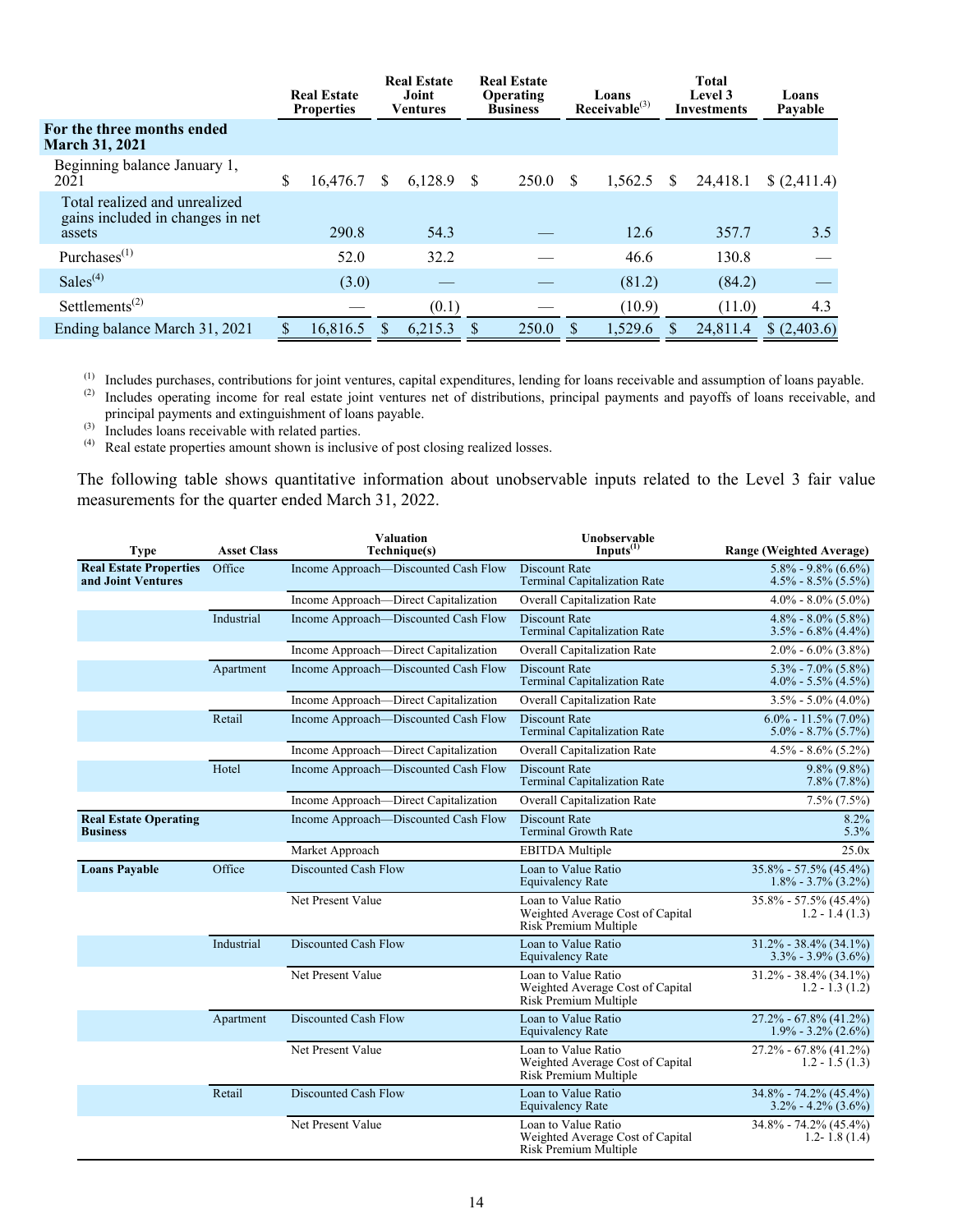| <b>Type</b>                                                         | <b>Asset Class</b>         | <b>Valuation</b><br>Technique(s) | Unobservable<br>Inputs $(1)$            | Range (Weighted Average)                              |
|---------------------------------------------------------------------|----------------------------|----------------------------------|-----------------------------------------|-------------------------------------------------------|
| <b>Loans Receivable,</b><br>including those with<br>related parties | Office                     | Discounted Cash Flow             | Loan to Value Ratio<br>Equivalency Rate | $40.4\% - 94.7\%$ (69.8%)<br>$2.3\% - 9.5\%$ (5.6%)   |
|                                                                     | Industrial                 | Discounted Cash Flow             | Loan to Value Ratio<br>Equivalency Rate | $29.9\% - 71.3\% (65.3\%)$<br>$4.3\% - 5.2\% (4.7\%)$ |
|                                                                     | Apartment                  | Discounted Cash Flow             | Loan to Value Ratio<br>Equivalency Rate | $38.4\% - 76.5\% (49.0\%)$<br>$2.5\% - 8.6\%$ (5.0%)  |
|                                                                     | Retail $\&$<br>Hospitality | Discounted Cash Flow             | Loan to Value Ratio<br>Equivalency Rate | $59.8\% - 79.8\% (67.6\%)$<br>$3.0\% - 7.3\% (4.3\%)$ |

The following table shows quantitative information about unobservable inputs related to the Level 3 fair value measurements as of December 31, 2021.

| <b>Type</b>                                                         | <b>Asset Class</b>      | <b>Valuation</b><br>Technique(s)      | Unobservable<br>Inputs <sup>(1)</sup>                                            | Range (Weighted Average)                              |
|---------------------------------------------------------------------|-------------------------|---------------------------------------|----------------------------------------------------------------------------------|-------------------------------------------------------|
| <b>Real Estate Properties</b><br>and Joint Ventures                 | Office                  | Income Approach—Discounted Cash Flow  | <b>Discount Rate</b><br><b>Terminal Capitalization Rate</b>                      | $5.8\% - 9.5\%$ (6.6%)<br>$4.5\% - 8.5\%$ (5.5%)      |
|                                                                     |                         | Income Approach—Direct Capitalization | Overall Capitalization Rate                                                      | $4.0\% - 8.0\%$ (5.0%)                                |
|                                                                     | Industrial              | Income Approach—Discounted Cash Flow  | Discount Rate<br><b>Terminal Capitalization Rate</b>                             | $5.0\% - 8.3\%$ (6.0%)<br>$4.0\% - 6.8\% (4.6\%)$     |
|                                                                     |                         | Income Approach—Direct Capitalization | Overall Capitalization Rate                                                      | $2.5\% - 6.5\% (4.0\%)$                               |
|                                                                     | Apartment               | Income Approach-Discounted Cash Flow  | Discount Rate<br><b>Terminal Capitalization Rate</b>                             | $5.3\% - 7.3\%$ (5.9%)<br>$4.0\% - 5.8\% (4.5\%)$     |
|                                                                     |                         | Income Approach—Direct Capitalization | <b>Overall Capitalization Rate</b>                                               | $3.5\% - 5.3\% (4.0\%)$                               |
|                                                                     | Retail                  | Income Approach—Discounted Cash Flow  | Discount Rate<br><b>Terminal Capitalization Rate</b>                             | $6.0\% - 11.8\%$ (7.0%)<br>$5.0\% - 9.5\%$ (5.7%)     |
|                                                                     |                         | Income Approach—Direct Capitalization | Overall Capitalization Rate                                                      | $4.5\% - 9.3\% (5.2\%)$                               |
|                                                                     | Hotel                   | Income Approach—Discounted Cash Flow  | Discount Rate<br><b>Terminal Capitalization Rate</b>                             | 9.8%<br>7.8%                                          |
|                                                                     |                         | Income Approach—Direct Capitalization | Overall Capitalization Rate                                                      | 7.3%                                                  |
| <b>Real Estate Operating</b><br><b>Business</b>                     |                         | Income Approach—Discounted Cash Flow  | Discount Rate                                                                    | $7.3\%$                                               |
|                                                                     |                         |                                       | <b>Terminal Growth Rate</b>                                                      | 4.0 %                                                 |
|                                                                     |                         | Market Approach                       | <b>EBITDA</b> Multiple                                                           | 21.6x                                                 |
| <b>Loans Payable</b>                                                | Office                  | Discounted Cash Flow                  | Loan to Value Ratio<br><b>Equivalency Rate</b>                                   | $36.1\% - 63.5\% (45.8\%)$<br>$1.8\% - 3.7\% (3.2\%)$ |
|                                                                     |                         | Net Present Value                     | Loan to Value Ratio<br>Weighted Average Cost of Capital<br>Risk Premium Multiple | $36.1\% - 63.5\% (45.8\%)$<br>$1.2 - 1.4(1.3)$        |
|                                                                     | Industrial              | Discounted Cash Flow                  | Loan to Value Ratio<br>Equivalency Rate                                          | 34.0% - 44.9% (38.3%)<br>$3.3\% - 3.7\%$ (3.4%)       |
|                                                                     |                         | Net Present Value                     | Loan to Value Ratio<br>Weighted Average Cost of Capital<br>Risk Premium Multiple | $34.0\% - 44.9\% (38.3\%)$<br>$1.2 - 1.3(1.3)$        |
|                                                                     | Apartment               | Discounted Cash Flow                  | Loan to Value Ratio<br>Equivalency Rate                                          | 28.8% - 53.6% (40.0%)<br>$2.1\% - 3.0\%$ (2.8%)       |
|                                                                     |                         | Net Present Value                     | Loan to Value Ratio<br>Weighted Average Cost of Capital<br>Risk Premium Multiple | $28.8\% - 53.6\%$ (40.0%)<br>$1.3 - 1.4(1.3)$         |
|                                                                     | Retail                  | Discounted Cash Flow                  | Loan to Value Ratio<br>Equivalency Rate                                          | $36.0\% - 76.3\% (46.0\%)$<br>$3.1\% - 4.0\% (3.5\%)$ |
|                                                                     |                         | Net Present Value                     | Loan to Value Ratio<br>Weighted Average Cost of Capital<br>Risk Premium Multiple | $36.0\% - 76.3\% (46.0\%)$<br>$1.2 - 1.9(1.4)$        |
| <b>Loans Receivable,</b><br>including those with<br>related parties | Office                  | Discounted Cash Flow                  | Loan to Value Ratio<br><b>Equivalency Rate</b>                                   | $41.9\% - 94.7\%$ (73.1%)<br>$2.4\% - 9.5\%$ (5.7%)   |
|                                                                     | Industrial              | Discounted Cash Flow                  | Loan to Value Ratio<br><b>Equivalency Rate</b>                                   | 29.9% - 71.3% (65.9%)<br>$4.3\% - 5.1\% (4.6\%)$      |
|                                                                     | Apartment               | Discounted Cash Flow                  | Loan to Value Ratio<br><b>Equivalency Rate</b>                                   | 38.4% - 77.3% (49.1%)<br>$2.5\% - 8.6\%$ (5.0%)       |
|                                                                     | Retail &<br>Hospitality | Discounted Cash Flow                  | Loan to Value Ratio<br>Equivalency Rate                                          | 59.8% - 79.8% (65.0%)<br>$3.5\% - 6.9\% (5.2\%)$      |

(1) Equivalency Rate is defined as the prevailing market interest rate used to discount the contractual loan payments.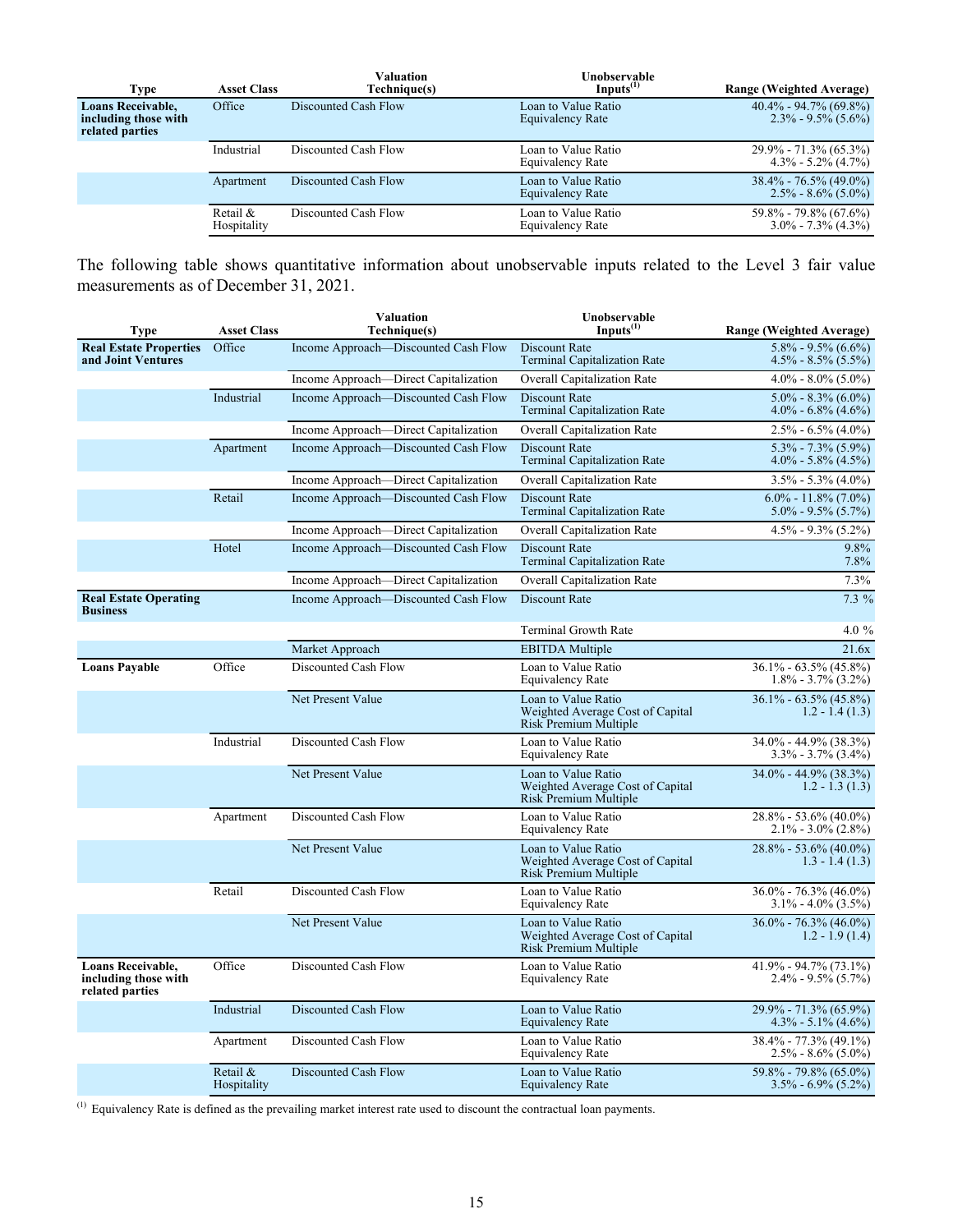*Real Estate Properties and Joint Ventures:* The significant unobservable inputs used in the fair value measurement of the Account's real estate property and joint venture investments are the selection of certain investment rates (Discount Rate, Terminal Capitalization Rate, and Overall Capitalization Rate). Significant increases (decreases) in any of those inputs in isolation would result in significantly lower (higher) fair value measurements, respectively.

*Real Estate Operating Business:* The significant unobservable inputs used in the fair value measurement of the Account's real estate operating business are the selection of certain investment rates and ratios (Discount Rate, Terminal Growth Rate, and EBITDA Multiple). Significant increases (decreases) in any of those inputs in isolation would result in significantly lower (higher) fair value measurements, respectively.

*Loans Receivable:* The significant unobservable inputs used in the fair value measurement of the Account's loans receivable are the loan to value ratios and the selection of certain credit spreads. Significant increases (decreases) in any of those inputs in isolation would result in a significantly lower (higher) fair value, respectively.

*Loans Payable:* The significant unobservable inputs used in the fair value measurement of the Account's loans payable are the loan to value ratios and the selection of certain credit spreads and weighted average cost of capital risk premiums. Significant increases (decreases) in any of those inputs in isolation would result in a significantly lower (higher) fair value, respectively.

*Line of Credit:* The Account's line of credit is recorded at par as Management believes par approximates fair value due to the short-term nature of the facility.

During the three months ended March 31, 2022 and 2021, there were no transfers between Levels 1, 2 or 3.

The amount of total net unrealized gains included in changes in net assets relating to Level 3 investments and loans payable using significant unobservable inputs still held as of the reporting date is as follows (millions):

|                                           | <b>Real Estate</b><br><b>Properties</b> | <b>Real Estate</b><br>Joint<br>Ventures | <b>Real Estate</b><br><b>Operating</b><br><b>Business</b> | Loans<br>$Receivable$ <sup>(1)</sup> | Total<br><b>Level 3</b><br><b>Investments</b> | Loans<br>Pavable |
|-------------------------------------------|-----------------------------------------|-----------------------------------------|-----------------------------------------------------------|--------------------------------------|-----------------------------------------------|------------------|
| For the three months ended March 31, 2022 | 202.5                                   |                                         | 60.4                                                      | 0.9 <sup>°</sup>                     | 3892                                          |                  |
| For the three months ended March 31, 2021 | 287                                     | 50.0                                    |                                                           |                                      | 342 R                                         |                  |

(1) Amount shown is reflective of loans receivable and loans receivable with related parties.

#### **Note 6—Investments in Joint Ventures**

The Account owns interests in several real estate properties through joint ventures and receives distributions and allocations of profits and losses from the joint ventures based on the Account's ownership interest in those investments. Several of these joint ventures have loans payable collateralized by the properties owned by the aforementioned joint ventures. At March 31, 2022, the Account held investments in joint ventures with ownership interest percentages that ranged from 33.3% to 98.5%. Certain joint ventures are subject to adjusted distribution percentages when earnings in the investment reach a predetermined threshold.

A condensed summary of the results of operations of the joint ventures are shown below (millions):

|                                       |              | <b>For the Three Months</b><br><b>Ended March 31,</b> |  |  |
|---------------------------------------|--------------|-------------------------------------------------------|--|--|
|                                       | 2021<br>2022 |                                                       |  |  |
| <b>Operating Revenue and Expenses</b> |              |                                                       |  |  |
| Revenues                              | \$269.2      | \$251.7                                               |  |  |
| <b>Expenses</b>                       | 167.3        | 143.0                                                 |  |  |
| Excess of revenues over expenses      | \$101.9      | \$108.7                                               |  |  |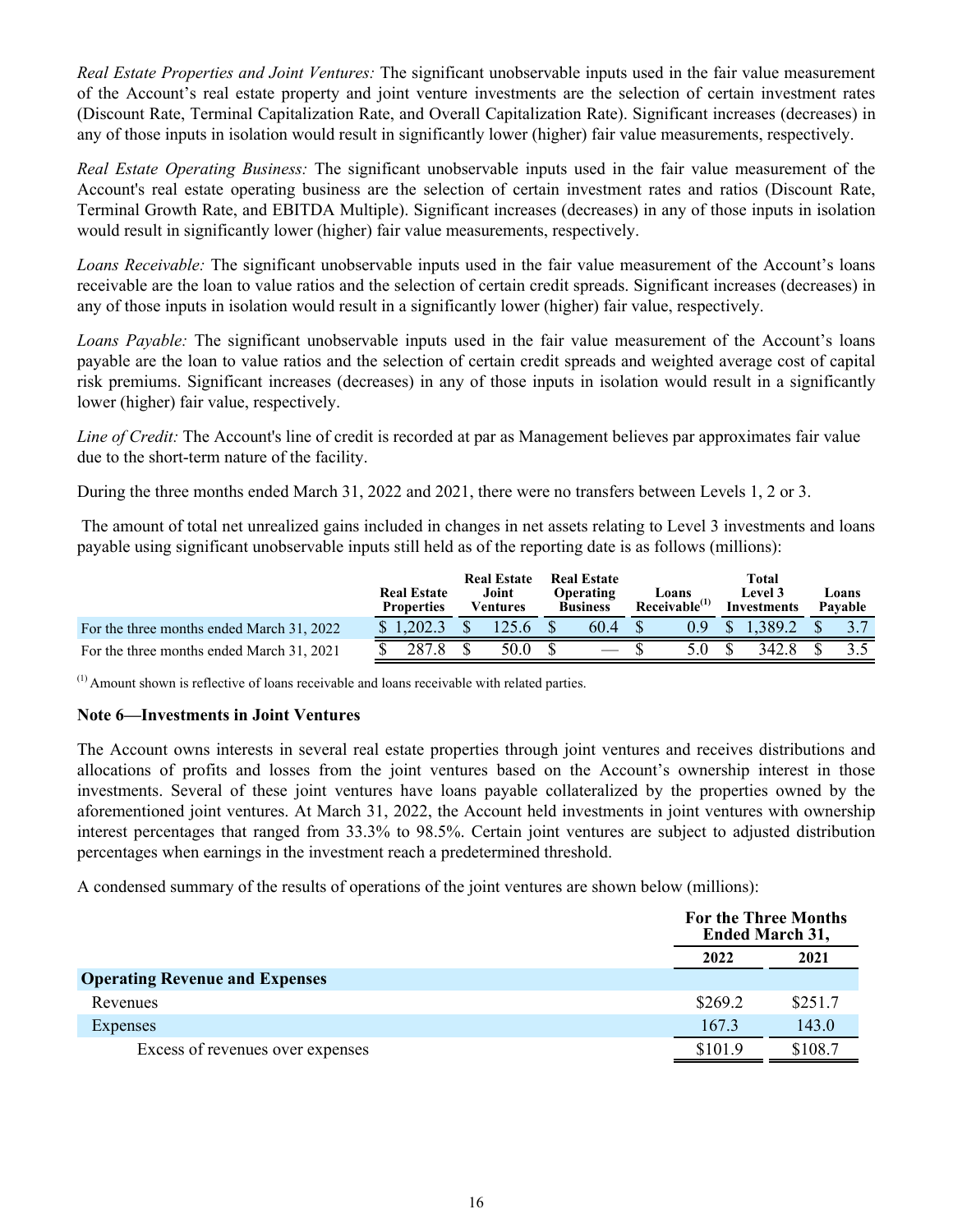### **Note 7—Investments in Real Estate Funds**

The Account has ownership interests in real estate funds (each a "Fund", and collectively the "Funds"). The Funds are setup as limited partnerships or entities similar to a limited partnership, and as such, meet the definition of a VIE as the limited partners collectively lack the power, through voting or similar rights, to direct the activities of the Fund that most significantly impact the Fund's economic performance. Management has determined that the Account is not the primary beneficiary for any of the Funds, as the Account lacks the power to direct the activities of each Fund that most significantly impact the respective Fund's economic performance, and the Account further lacks substantive kick-out rights to remove the entity with these powers. Refer to *Note 1—Organization and Significant Accounting Policies* of the Account's 2021 Form 10-K for a description of the methodology used to determine the primary beneficiary of a VIE.

No financial support (such as loans or financial guarantees) was provided to the Funds during the three months ended March 31, 2022. The Account is contractually obligated to make additional capital contributions in certain Funds in future years. These commitments are included in the maximum exposure to loss presented below.

The carrying amount and maximum exposure to loss relating to unconsolidated VIEs in which the Account holds a variable interest but is not the primary beneficiary were as follows at March 31, 2022 (in millions):

**Maximum** 

| <b>Fund Name</b>                                                      | Carrying<br>Amount |       |               | waannum<br><b>Exposure to</b><br>Loss | <b>Liquidity Provisions</b>                                                                                                                                                                                                       | <b>Investment Strategy</b>                                                            |
|-----------------------------------------------------------------------|--------------------|-------|---------------|---------------------------------------|-----------------------------------------------------------------------------------------------------------------------------------------------------------------------------------------------------------------------------------|---------------------------------------------------------------------------------------|
| <b>LCS SHIP Venture I, LLC</b><br>(90.0% Account Interest)            | $\mathbf S$        | 224.5 | $\mathbf S$   | 224.5                                 | Redemptions prohibited prior to liquidation.                                                                                                                                                                                      | To invest in senior<br>housing properties.                                            |
|                                                                       |                    |       |               |                                       | Liquidation estimated to begin no earlier than<br>2025.                                                                                                                                                                           |                                                                                       |
|                                                                       |                    |       |               |                                       | The Account is permitted to sell or transfer its<br>interest in the fund, subject to consent and<br>approval of the manager.                                                                                                      |                                                                                       |
| Veritas - Trophy VI, LLC<br>(90.4% Account Interest)                  | \$                 | 80.2  | $\mathbf S$   | 100.1                                 | Redemptions prohibited prior to liquidation.                                                                                                                                                                                      | To invest in multi-family<br>properties primarily in                                  |
|                                                                       |                    |       |               |                                       | The Account is not permitted to sell or<br>transfer its interest in the fund until August<br>2022. After this date, the Account can sell or<br>transfer its interest in the fund with the<br>consent and approval of the manager. | the San Francisco Bay<br>and Los Angeles<br>metropolitan statistical<br>area ("MSA"). |
| $SPV - ILLLC$<br>(61.8% Account Interest)                             | $\mathsf{\$}$      | 102.2 | $\mathbf S$   | 115.2                                 | Redemptions prohibited prior to liquidation.                                                                                                                                                                                      | To invest in medical<br>office properties in the                                      |
|                                                                       |                    |       |               |                                       | Liquidation estimated to begin no earlier than<br>2022.                                                                                                                                                                           | U.S.                                                                                  |
|                                                                       |                    |       |               |                                       | The Account is permitted to sell or transfer its<br>interest in the fund, subject to consent and<br>approval of the manager.                                                                                                      |                                                                                       |
| <b>Taconic New York City GP Fund, LP</b><br>(60.0% Account Interest)  | \$                 | 29.8  | $\mathbb{S}$  | 34.0                                  | Redemptions prohibited prior to liquidation.                                                                                                                                                                                      | To invest in real estate<br>and real estate-related                                   |
|                                                                       |                    |       |               |                                       | Liquidation estimated to begin no earlier than<br>2024.                                                                                                                                                                           | assets in the New York<br>City MSA.                                                   |
|                                                                       |                    |       |               |                                       | The Account is permitted to sell its interest in<br>the fund, subject to consent and approval of<br>the general partner.                                                                                                          |                                                                                       |
| Silverpeak NRE FundCo LLC<br>(90.0% Account Interest)                 | $\mathbf{s}$       | 70.1  | $\mathsf{\$}$ | 100.1                                 | Redemptions prohibited prior to liquidation.                                                                                                                                                                                      | To invest in alternative<br>real estate investments                                   |
|                                                                       |                    |       |               |                                       | Liquidation estimated to begin no earlier than<br>2028.                                                                                                                                                                           | primarily in major U.S.<br>metropolitan markets.                                      |
|                                                                       |                    |       |               |                                       | The Account is permitted to sell its interest in<br>the fund to qualified institutional investors,<br>subject to consent and approval of the<br>manager.                                                                          |                                                                                       |
| <b>IDR</b> - Core Property Index Fund, LLC<br>(1.8% Account Interest) | <sup>\$</sup>      | 40.4  | S             | 40.4                                  | Redemptions are permitted for a full calendar<br>quarter and upon at least 90 days prior written<br>notice, subject to fund availability.                                                                                         | To invest primarily in<br>open-ended funds that<br>fall within the NFI-               |
|                                                                       |                    |       |               |                                       | The Account is permitted to sell its interest in<br>the fund, subject to consent and approval of<br>the manager.                                                                                                                  | ODCE Index and are<br>actively managed.                                               |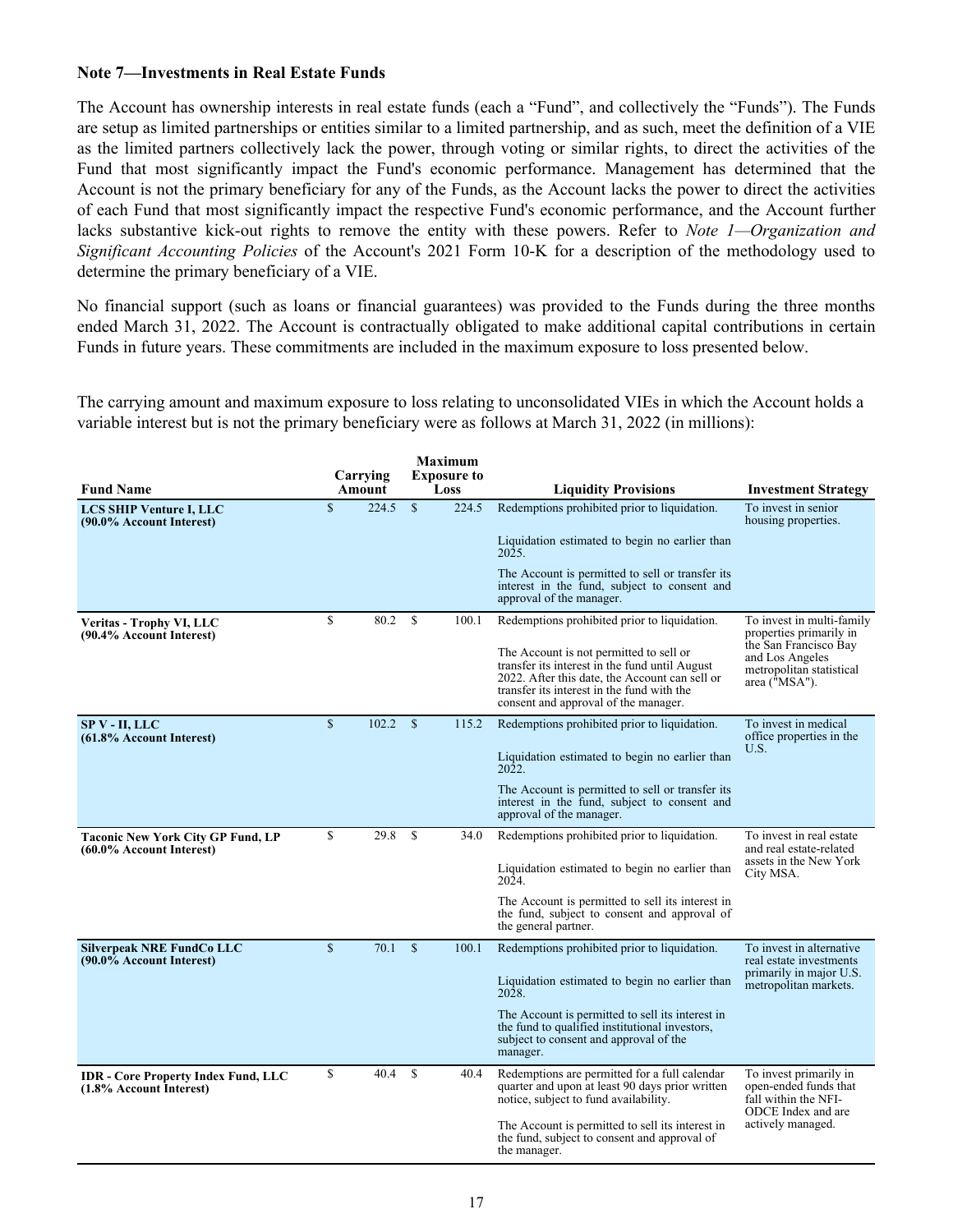|                                                                                               |              | Carrying | <b>Maximum</b><br><b>Exposure to</b> |         |                                                                                                                                                                                                                          |                                                                              |
|-----------------------------------------------------------------------------------------------|--------------|----------|--------------------------------------|---------|--------------------------------------------------------------------------------------------------------------------------------------------------------------------------------------------------------------------------|------------------------------------------------------------------------------|
| <b>Fund Name</b>                                                                              |              | Amount   |                                      | Loss    | <b>Liquidity Provisions</b>                                                                                                                                                                                              | <b>Investment Strategy</b>                                                   |
| <b>Townsend Group Value-Add Fund</b><br>(99.0% Account Interest)                              | $\mathbb{S}$ | 122.3    | $\mathbb{S}$                         | 240.7   | Redemptions prohibited prior to liquidation.                                                                                                                                                                             | To invest in value-add<br>real estate investment                             |
|                                                                                               |              |          |                                      |         | Liquidation estimated to begin no earlier than<br>2027.                                                                                                                                                                  | opportunities in the U.S.<br>market.                                         |
|                                                                                               |              |          |                                      |         | The Account is prohibited from transferring<br>its interest in the fund without consent by the<br>general partner, which can be withheld in their<br>sole discretion                                                     |                                                                              |
| <b>Flagler REA Healthcare Properties</b><br>Partnership<br>(90.0% Account Interest)           | \$           | 26.1     | \$                                   | 27.3    | Redemptions prohibited prior to liquidation.                                                                                                                                                                             | To acquire healthcare<br>properties within the top<br>50 MSA's in the U.S.   |
|                                                                                               |              |          |                                      |         | Liquidation estimated to begin no earlier than<br>2025.                                                                                                                                                                  |                                                                              |
|                                                                                               |              |          |                                      |         | The Account is permitted to transfer its<br>interest in the fund to a qualified institutional<br>investor, subject to the right first offer by the<br>partner, following the one year anniversary of<br>the fund launch. |                                                                              |
| <b>Grubb Southeast Real Estate Fund VI, LLC \$</b><br>(66.7% Account Interest)                |              | 21.4     | $\mathbf{s}$                         | 21.4    | Redemptions prohibited prior to liquidation.                                                                                                                                                                             | To acquire office<br>investments across the<br>Southeast.                    |
|                                                                                               |              |          |                                      |         | Liquidation estimated to begin no earlier than<br>2026.                                                                                                                                                                  |                                                                              |
|                                                                                               |              |          |                                      |         | The Account is permitted to sell or transfer its<br>interest in the fund with the consent and<br>approval of the manager.                                                                                                |                                                                              |
| Silverpeak NRE FundCo 2 LLC<br>(90.0% Account Interest)                                       | $\mathbf S$  | 64.7     | S                                    | 106.5   | Redemptions prohibited prior to liquidation.                                                                                                                                                                             | To invest in value-add<br>real estate investment<br>opportunities in the top |
|                                                                                               |              |          |                                      |         | The Account is permitted to sell its interest in<br>the fund to qualified institutional investors,<br>subject to consent and approval of the<br>manager.                                                                 | 25 major U.S.<br>metropolitan markets.                                       |
| <b>JCR Capital - REA Preferred Equity</b><br><b>Parallel Fund</b><br>(31.1% Account Interest) | $\mathbf S$  | 24.1     | $\mathbf S$                          | 100.2   | Redemptions prohibited prior to liquidation.                                                                                                                                                                             | To invest primarily in<br>multi-family properties.                           |
|                                                                                               |              |          |                                      |         | Liquidation estimated to begin no earlier than<br>2026.                                                                                                                                                                  |                                                                              |
|                                                                                               |              |          |                                      |         | The Account is prohibited from transferring<br>its interest in the fund without consent by the<br>general partner, which can be withheld in their<br>sole discretion                                                     |                                                                              |
| Total \$                                                                                      |              | 805.8    | \$                                   | 1,110.4 |                                                                                                                                                                                                                          |                                                                              |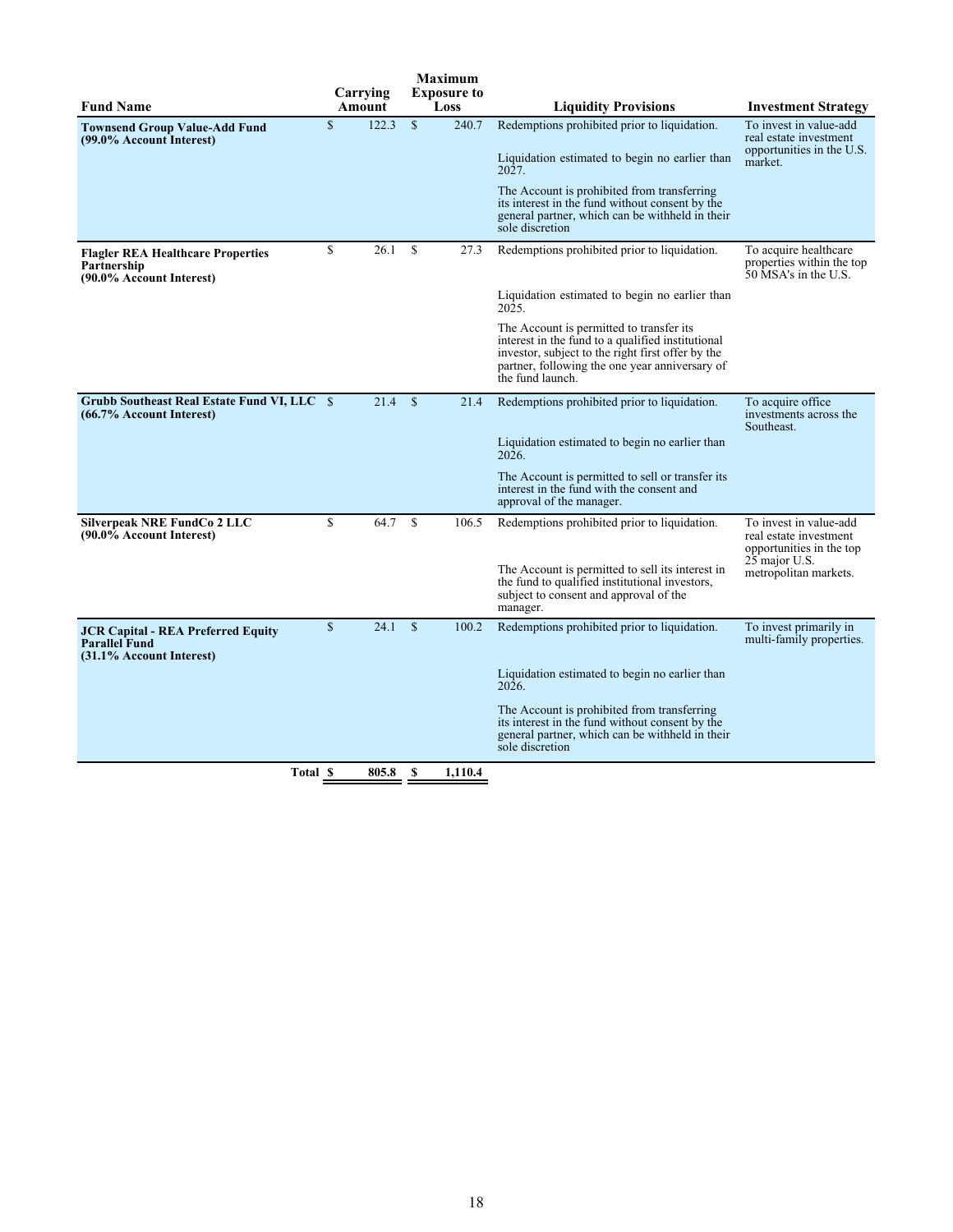#### **Note 8—Loans Receivable**

The Account's loan receivable portfolio is primarily comprised of mezzanine loans secured by the borrower's direct and indirect interests in commercial real estate. Mezzanine loans are subordinate to first mortgages on the underlying real estate collateral. The following property types represent the underlying real estate collateral for the Account's mezzanine loans (in millions):

|                                        |                                               |         |                 | <b>March 31, 2022</b> |                          |      | <b>December 31, 2021</b> |                 |         |          |  |  |
|----------------------------------------|-----------------------------------------------|---------|-----------------|-----------------------|--------------------------|------|--------------------------|-----------------|---------|----------|--|--|
|                                        | Principal<br><b>Fair Value</b><br>Outstanding |         | % of Fair Value |                       | Principal<br>Outstanding |      | <b>Fair Value</b>        | % of Fair Value |         |          |  |  |
| Office $(1)$                           | .b                                            | 867.4   | S               | 858.1                 | 64.6 %                   | - \$ | 862.4                    | S               | 853.4   | 57.2 %   |  |  |
| Apartments <sup><math>(1)</math></sup> |                                               | 253.5   |                 | 252.1                 | 19.0 $%$                 |      | 253.3                    |                 | 252.0   | 16.9%    |  |  |
| Industrial                             |                                               |         |                 |                       | $- \frac{9}{6}$          |      | 161.4                    |                 | 161.3   | 10.8 %   |  |  |
| Hotel                                  |                                               | 125.2   |                 | 125.3                 | $9.4\%$                  |      | 125.3                    |                 | 125.3   | 8.4 %    |  |  |
| Retail                                 |                                               | 93.7    |                 | 93.7                  | $7.0\%$                  |      | 101.7                    |                 | 100.6   | $6.7 \%$ |  |  |
|                                        |                                               | 1,339.8 |                 | 1,329.2               | $100.0 \%$               |      | 1,504.1                  | \$              | 1,492.6 | 100.0 %  |  |  |

(1) Includes loans receivable with related parties.

The Account monitors the risk profile of the loan receivable portfolio with the assistance of a third-party rating service that models the loans and assigns risk ratings based on inputs such as loan-to-value ratios, yields, credit quality of the borrowers, property types of the collateral, geographic and local market dynamics, physical condition of the collateral, and the underlying structure of the loans. Ratings for loans are updated monthly. Assigned ratings can range from AAA to C, with an AAA designation representing debt with the lowest level of credit risk and C representing a greater risk of default or principal loss. Loans that are more than 90 days past due are classified as delinquent and assigned a D rating. Mezzanine debt in good health is typically reflective of a risk rating in the B range (e.g., BBB, BB, or B), as these ratings reflect borrowers' having adequate financial resources to service their financial commitments, but also acknowledging that adverse economic conditions, should they occur, would likely impede on a borrowers' ability to pay.

All borrowers of loans rated C or higher are current as of March 31, 2022.

The following table presents the fair values of the Account's loan portfolio based on the risk ratings as of March 31, 2022 (in millions), listed in order of the strength of the risk rating (from strongest to weakest):

|               |                        | March 31, 2022    |                 |                        | December 31, 2021 |                 |
|---------------|------------------------|-------------------|-----------------|------------------------|-------------------|-----------------|
|               | <b>Number of Loans</b> | <b>Fair Value</b> | % of Fair Value | <b>Number of Loans</b> | <b>Fair Value</b> | % of Fair Value |
| AA            |                        |                   | $-$ %           |                        | 62.6              | 4.2 $%$         |
| $\mathbf{A}$  | 2                      | 195.4             | 14.7%           | $\overline{4}$         | 248.5             | 16.6 %          |
| A-            |                        | 51.4              | 3.9%            |                        |                   | $-$ %           |
| <b>BBB</b>    | $\overline{2}$         | 102.1             | $7.7\%$         | 6                      | 374.7             | 25.1 %          |
| BBB-          | $\overline{4}$         | 117.3             | 8.8 %           |                        |                   | $-$ %           |
| $BB+$         | $\overline{5}$         | 197.1             | 14.8 %          |                        |                   | $-$ %           |
| BB            | 3                      | 156.6             | 11.8 %          | 10                     | 437.8             | 29.3 %          |
| BB-           | $\overline{2}$         | 129.1             | $9.7\%$         |                        |                   | $-$ %           |
| $B+$          | 2                      | 74.7              | 5.6 $%$         |                        |                   | $-$ %           |
| B             | $\overline{2}$         | 77.1              | 5.8 %           | 5                      | 144.3             | 9.7%            |
| $\mathcal{C}$ | 2                      | 158.5             | 11.9 %          | 2                      | 154.8             | $10.4\%$        |
| $NR^{(1)}$    | $\overline{3}$         | 69.9              | 5.3 $%$         | 3                      | 69.9              | 4.7 $%$         |
|               | 28                     | \$<br>1,329.2     | $100.0 \%$      | 31                     | \$<br>1,492.6     | 100.0%          |

<sup>(1)</sup> "NR" designates loans not assigned an internal credit rating. As of March 31, 2022 and December 31, 2021, this is comprised of three loans with related parties. The loans are collateralized by equity interests in real estate investments.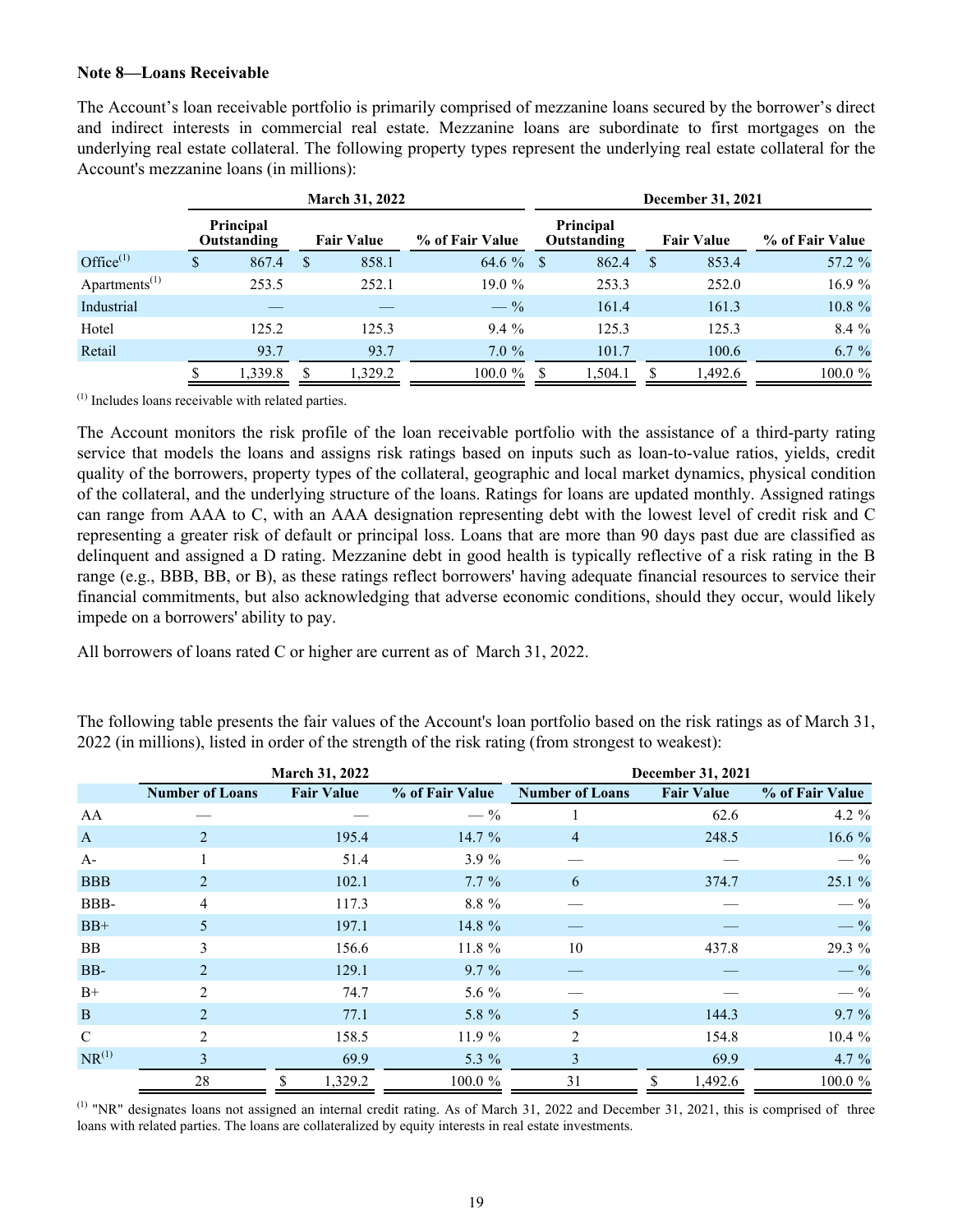#### **Note 9—Loans Payable**

At March 31, 2022, the Account had outstanding loans payable secured by the following assets (in millions):

| <b>Property</b>                               | <b>Annual Interest Rate and</b><br>Payment Frequency <sup>(2)</sup> | March 31,<br>2022         | December 31,<br>2021       | <b>Maturity</b>    |
|-----------------------------------------------|---------------------------------------------------------------------|---------------------------|----------------------------|--------------------|
|                                               |                                                                     |                           |                            |                    |
| Fusion $1560^{(5)}$                           | 3.42% paid monthly                                                  | $\boldsymbol{\mathsf{S}}$ | $\mathbf{\hat{S}}$<br>37.4 | June 10, 2022      |
| San Diego Office Portfolio <sup>(4)</sup>     | 3.62% paid monthly                                                  | 52.3                      | 51.4                       | August 15, 2022    |
| The Colorado <sup>(1)</sup>                   | 3.69% paid monthly                                                  | 84.2                      | 84.7                       | November 1, 2022   |
| The Legacy at Westwood $^{(1)}$               | 3.69% paid monthly                                                  | 42.9                      | 43.2                       | November 1, 2022   |
| Regents Court <sup>(1)</sup>                  | 3.69% paid monthly                                                  | 36.4                      | 36.6                       | November 1, 2022   |
| 1001 Pennsylvania Avenue <sup>(1)</sup>       | 3.70% paid monthly                                                  | 306.5                     | 308.1                      | June 1, 2023       |
| <b>Biltmore</b> at Midtown                    | 3.94% paid monthly                                                  | 36.4                      | 36.4                       | July 5, 2023       |
| Cherry Knoll                                  | 3.78% paid monthly                                                  | 35.3                      | 35.3                       | July 5, 2023       |
| Lofts at SoDo                                 | 3.94% paid monthly                                                  | 35.1                      | 35.1                       | July 5, 2023       |
| Pacific City                                  | 2.00% + LIBOR paid monthly                                          | 105.0                     | 105.0                      | October 1, 2023    |
| The Stratum $(4)$                             | 2.45% paid monthly                                                  | 39.8                      | 39.8                       | May 9, 2024        |
| Spring House Innovation Park <sup>(4)</sup>   | 1.25% + LIBOR paid monthly                                          | 42.6                      | 40.5                       | July 9, 2024       |
| 1401 H Street NW                              | 3.65% paid monthly                                                  | 115.0                     | 115.0                      | November 5, 2024   |
| The District on La Frontera <sup>(1)</sup>    | 3.84% paid monthly                                                  | 37.6                      | 37.8                       | December 1, 2024   |
| The District on La Frontera <sup>(1)</sup>    | 4.96% paid monthly                                                  | 4.2                       | 4.2                        | December 1, 2024   |
| Circa Green Lake                              | 3.71% paid monthly                                                  | 52.0                      | 52.0                       | March 5, 2025      |
| Union - South Lake Union                      | 3.66% paid monthly                                                  | 57.0                      | 57.0                       | March 5, 2025      |
| Holly Street Village                          | 3.65% paid monthly                                                  | 81.0                      | 81.0                       | May 1, 2025        |
| Henley at Kingstowne <sup>(1)</sup>           | 3.60% paid monthly                                                  | 68.7                      | 69.1                       | May 1, 2025        |
| 32 South State Street                         | 4.48% paid monthly                                                  | 24.0                      | 24.0                       | June 6, 2025       |
| Vista Station Office Portfolio <sup>(1)</sup> | 4.00% paid monthly                                                  | 19.1                      | 19.3                       | July 1, 2025       |
| 780 Third Avenue                              | 3.55% paid monthly                                                  | 150.0                     | 150.0                      | August 1, 2025     |
| 780 Third Avenue                              | 3.55% paid monthly                                                  | 20.0                      | 20.0                       | August 1, 2025     |
| Reserve at Chino Hills <sup>(4)</sup>         | 1.50% + LIBOR paid monthly                                          | 68.2                      | 68.2                       | August 9, 2025     |
| Vista Station Office Portfolio <sup>(1)</sup> | 4.20% paid monthly                                                  | 42.7                      | 42.9                       | November 1, 2025   |
| Sixth & Main <sup>(4)</sup>                   | 1.87% + LIBOR paid monthly                                          | 40.4                      | 40.4                       | November 9, 2025   |
| 701 Brickell Avenue <sup>(1)</sup>            | 3.66% paid monthly                                                  | 181.2                     | 182.0                      | April 1, 2026      |
| Marketplace at Mill Creek                     | 3.82% paid monthly                                                  | 39.6                      | 39.6                       | September 11, 2027 |
| Overlook At King Of Prussia                   | 3.82% paid monthly                                                  | 40.8                      | 40.8                       | September 11, 2027 |
| Winslow Bay                                   | 3.82% paid monthly                                                  | 25.8                      | 25.8                       | September 11, 2027 |
| 1900 K Street, NW                             | 3.93% paid monthly                                                  | 163.0                     | 163.0                      | April 1, 2028      |
| 99 High Street                                | 3.90% paid monthly                                                  | 277.0                     | 277.0                      | March 1, 2030      |
| <b>Total Principal Outstanding</b>            |                                                                     | $\mathbb{S}$<br>2,323.8   | $\mathbb S$<br>2,362.6     |                    |
| Fair Value Adjustment <sup>(3)</sup>          |                                                                     | 14.2                      | 17.9                       |                    |
| <b>Total Loans Payable</b>                    |                                                                     | $\mathsf{\$}$<br>2,338.0  | $\mathbb{S}$<br>2,380.5    |                    |

(1) The mortgage is adjusted monthly for principal payments.<br>(2) All interest rates are fixed except for Pacific City, Spring B

All interest rates are fixed except for Pacific City, Spring House Innovations Park, Reserve at Chino Hills and Sixth & Main, which have variable interest rates based on a spread above the one month London Interbank Offered Rate, as published by ICE Benchmark Administration Limited. Some mortgages held by the Account are structured to begin principal and interest payments after an initial interest only period.

(3) The fair value adjustment consists of the difference (positive or negative) between the principal amount of the outstanding debt and the fair value of the outstanding debt. See *Note 1—Organization and Significant Accounting Policies* of the Account's 2021 Form 10-K.

(4) The loan is collateralized by a mezzanine loan receivable. The mezzanine loan receivable is collateralized by the property reflected within the table above.

(5) The principal amount of the outstanding debt was paid off during the quarter.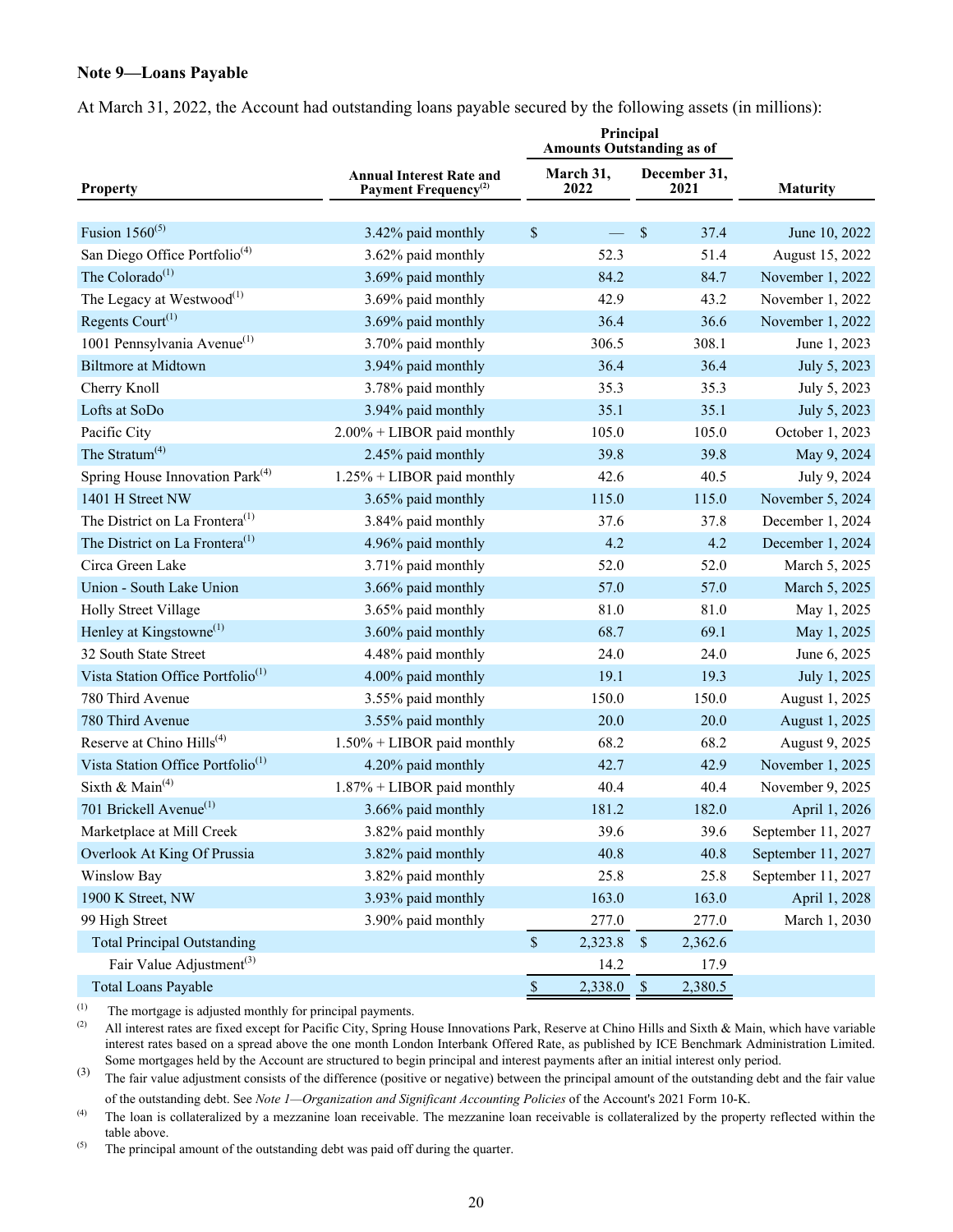#### **Note 10—Line of Credit**

The Account has a senior revolving unsecured line of credit with a syndicate of third-party bank lenders, including JPMorgan Chase Bank, N.A. ("Credit Agreement") with a maximum total commitment of \$500.0 million. Draws against the Credit Agreement can take the form of Eurodollar Loans or Alternate Base Rate Loans ("ABR Loans"). Eurodollar Loans and ABR Loans require a minimum funding of \$5.0 million. The Account previously held an unused, stand-alone, \$500.0 million unsecured line of credit scheduled to mature in August 2021 that was terminated in May 2021.

Eurodollar Loans are issued for a term of twelve months or less and bear interest during the period ("Interest Period") at a rate equal to the Adjusted London Interbank Offered Rate ("Adjusted LIBOR") plus a spread (the "Eurodollar Applicable Rate"), with the spread dependent upon the leverage ratio of the Account. Adjusted LIBOR is calculated by multiplying the Statutory Reserve Rate, as determined by the Federal Reserve Board for Eurodollar liabilities, by LIBOR, as determined by the Intercontinental Exchange on the date of issuance that corresponds to the length of the Interest Period. The Account may prepay Eurodollar Loans at any time during the life of the loan without penalty. The Account is limited to five active Eurodollar Loans on the Credit Agreement; however, the Account may retire and initiate new Eurodollar Loans without restriction so long as the total number of loans in active status does not exceed the limit.

ABR Loans are issued for a specific length of time and bear interest at a rate equal to the highest rate among the following calculations plus a spread (the "ABR Applicable Rate"), with the spread dependent on the leverage ratio of the Account: (i) the Prime Rate on the date of issuance, with the Prime Rate being defined as the rate of interest last quoted by the Wall Street Journal as the Prime Rate; (ii) the Federal Reserve Bank of New York ("NYFRB") rate as provided by the NYFRB on the date of issuance plus 0.5%; or (iii) the Adjusted LIBOR rate plus 1.0%. The Account may prepay ABR Loans at any time during the life of the loan without penalty.

As of March 31, 2022, the Account was in compliance with all covenants required by the Credit Agreement.

The following table provides a summary of the key characteristics of the Credit Agreement as of March 31, 2022:

| \$<br>500.0                       |
|-----------------------------------|
| \$<br>500.0                       |
| September 20, 2018                |
| September 20, 2022 <sup>(1)</sup> |
| $Yes$ <sup>(1)</sup>              |
| $0.85\% - 1.05\%$                 |
| $0.85\% - 1.05\%$                 |
| $0.20\%$ per annum                |
|                                   |

 $<sup>(1)</sup>$  On July 16, 2021, the Account exercised its option to extend the commitment terms until September 20, 2022, with one consecutive twelve month</sup> extension option remaining. The Account may request an additional \$250.0 million in commitments from the lenders at any time; however, this request is subject to approval at the sole discretion of the lenders and is not a guarantee that an expansion beyond the original \$500.0 million commitment will be granted.

 $^{(2)}$  The Account is charged a fee on the unused portion of the Credit Agreement.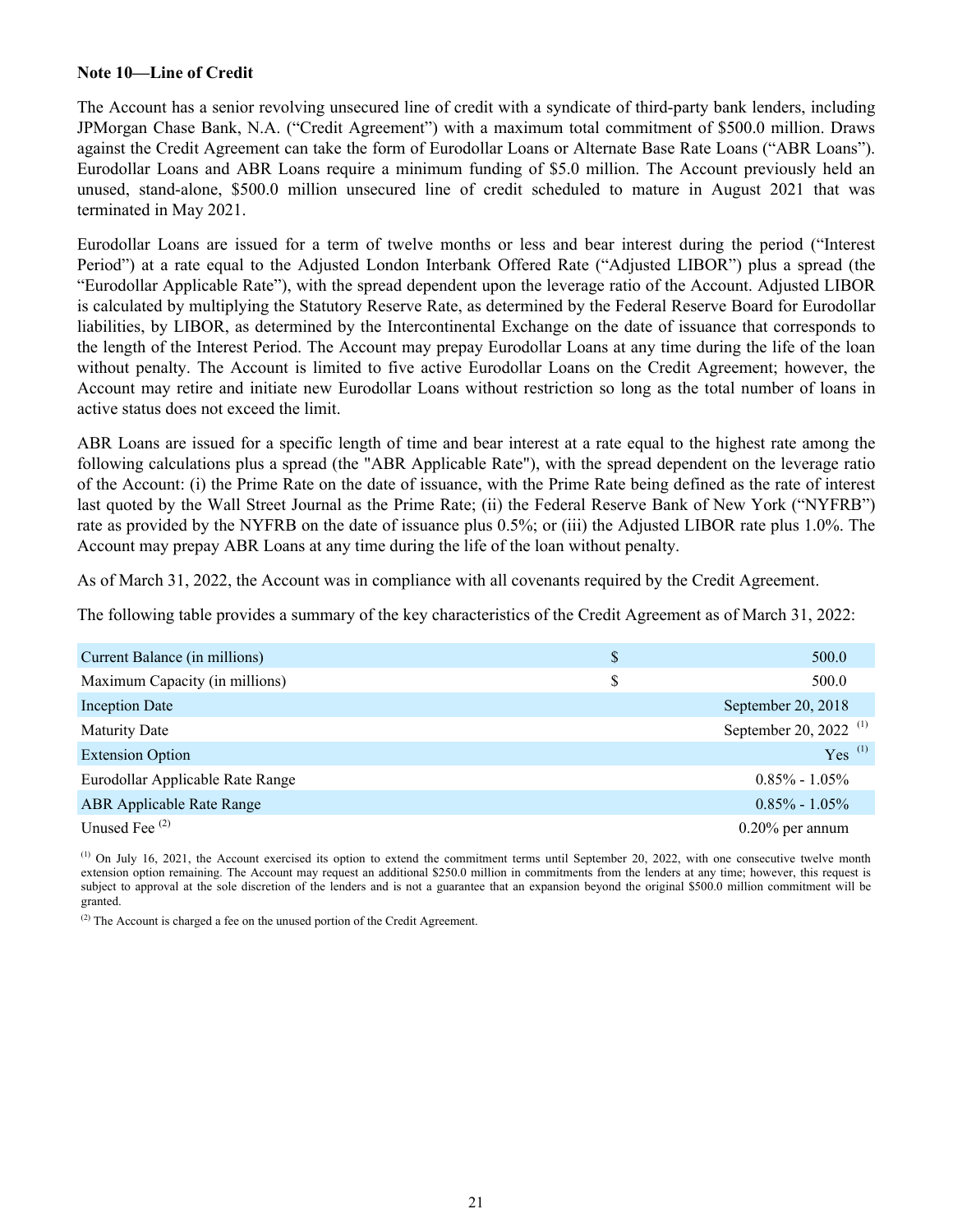#### **Note 11—Financial Highlights**

Selected condensed financial information for an Accumulation Unit of the Account is presented below. Per Accumulation Unit data is calculated on average units outstanding.

|                                                                             | <b>For the Three</b> |                                              |             | <b>Years Ended December 31,</b> |             |            |              |            |
|-----------------------------------------------------------------------------|----------------------|----------------------------------------------|-------------|---------------------------------|-------------|------------|--------------|------------|
|                                                                             |                      | <b>Months Ended</b><br><b>March 31, 2022</b> |             | 2021                            |             | 2020       |              | 2019       |
| Per Accumulation Unit Data:                                                 |                      |                                              |             |                                 |             |            |              |            |
| Rental income                                                               | \$                   | 5.677                                        | \$          | 22.672                          | \$          | 21.145     | \$           | 18.165     |
| Real estate property level expenses and taxes                               |                      | 2.733                                        |             | 10.731                          |             | 10.067     |              | 8.734      |
| Real estate income, net                                                     |                      | 2.944                                        |             | 11.941                          |             | 11.078     |              | 9.431      |
| Other income                                                                |                      | 1.645                                        |             | 5.474                           |             | 4.980      |              | 6.752      |
| Total income                                                                |                      | 4.589                                        |             | 17.415                          |             | 16.058     |              | 16.183     |
| Expense charges <sup>(1)</sup>                                              |                      | 1.241                                        |             | 3.987                           |             | 3.562      |              | 3.439      |
| Investment income, net                                                      |                      | 3.348                                        |             | 13.428                          |             | 12.496     |              | 12.744     |
| Net realized and unrealized gain (loss) on<br>investments and loans payable |                      | 24.639                                       |             | 64.615                          |             | (16.196)   |              | 10.262     |
| Net increase (decrease) in Accumulation Unit Value                          |                      | 27.987                                       |             | 78.043                          |             | (3.700)    |              | 23.006     |
| <b>Accumulation Unit Value:</b>                                             |                      |                                              |             |                                 |             |            |              |            |
| Beginning of period                                                         |                      | 514.765                                      |             | 436.722                         |             | 440.422    |              | 417.416    |
| End of period                                                               | $\mathcal{S}$        | 542.752                                      | $\sqrt{\ }$ | 514.765                         | $\sqrt{\ }$ | 436.722    | $\mathbb{S}$ | 440.422    |
| Total return $^{(3)}$                                                       |                      | 5.44 %                                       |             | 17.87 %                         |             | $(0.84)\%$ |              | 5.51 %     |
| Ratios to Average net assets <sup>(2)</sup> :                               |                      |                                              |             |                                 |             |            |              |            |
| Express <sup>(1)</sup>                                                      |                      | 0.94%                                        |             | $0.84 \%$                       |             | 0.81%      |              | $0.78 \%$  |
| Investment income, net                                                      |                      | 2.52 %                                       |             | 2.82 %                          |             | 2.85 %     |              | 2.90 %     |
| Portfolio turnover rate <sup>(3)</sup> :                                    |                      |                                              |             |                                 |             |            |              |            |
| Real estate properties <sup>(4)</sup>                                       |                      | $1.7\%$                                      |             | $7.6\%$                         |             | $7.1\%$    |              | 7.8 %      |
| Marketable securities $(5)$                                                 |                      | $2.0 \%$                                     |             | $-$ %                           |             | 113.4 %    |              | 28.7 %     |
| Accumulation Units outstanding at end of period<br>(millions)               |                      | 53.7                                         |             | 53.4                            |             | 52.0       |              | 60.8       |
| Net assets end of period (millions)                                         | \$                   | 29,771.0                                     |             | \$28,072.0                      |             | \$23,243.9 |              | \$27,307.9 |

(1) Expense charges per Accumulation Unit and the Ratio of Expenses to average net assets reflect the year-to-date Account level expenses and exclude real estate property level expenses which are included in real estate income, net.

(2) Percentages for the three months ended March 31, 2022 are annualized.

 $(3)$  Percentages for the three months ended March 31, 2022 are not annualized.

(4) Real estate investment portfolio turnover rate is calculated by dividing the lesser of purchases or sales of real estate property investments (including contributions to, or return of capital distributions received from, existing real estate joint ventures and fund investments) by the average value of the portfolio of real estate investments held during the period.

<sup>(5)</sup> Marketable securities portfolio turnover rate is calculated by dividing the lesser of purchases or sales of securities, excluding securities having maturity dates at acquisition of one year or less, by the average value of the portfolio securities held during the period.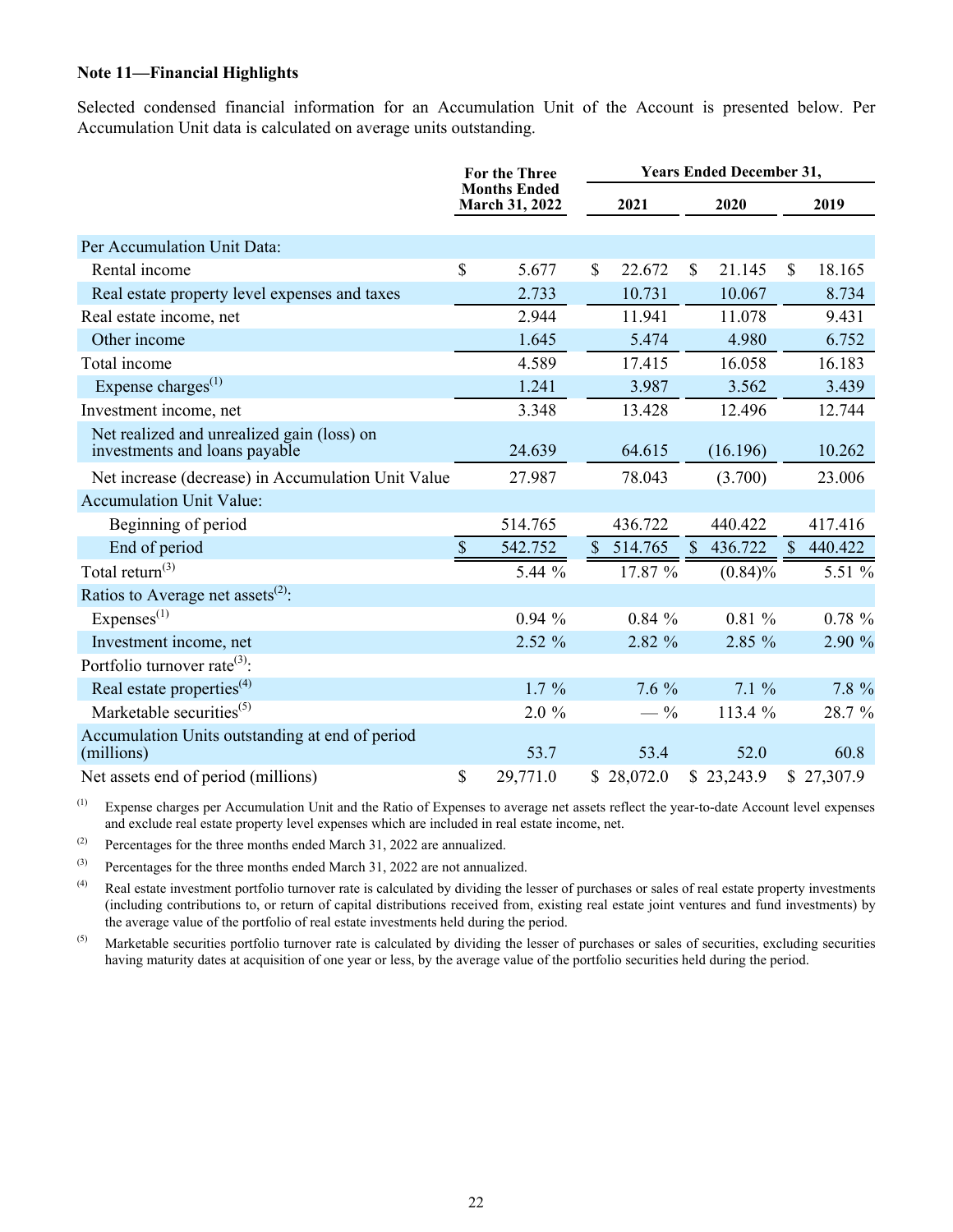## **Note 12—Accumulation Units**

Changes in the number of Accumulation Units outstanding were as follows (in millions):

|                                                                  | For the Three<br><b>Months Ended</b><br><b>March 31, 2022</b> | <b>For the Year Ended</b><br><b>December 31, 2021</b> |
|------------------------------------------------------------------|---------------------------------------------------------------|-------------------------------------------------------|
| Outstanding:                                                     |                                                               |                                                       |
| Beginning of period                                              | 53.4                                                          | 52.0                                                  |
| Credited for premiums                                            | 1.5                                                           | 6.4                                                   |
| Annuity, other periodic payments, withdrawals and death benefits | (1.2)                                                         | (5.0)                                                 |
| End of period                                                    | 53.7                                                          | 53.4                                                  |

## **Note 13—Commitments and Contingencies**

*Commitments*—As of March 31, 2022 and December 31, 2021, the Account had the following immediately callable commitments to purchase additional interests in its real estate funds or provide additional funding through its loans receivable investments (in millions):

|                                                  | Commitment<br><b>Expiration</b> | March 31, 2022        | December 31,<br>2021   |
|--------------------------------------------------|---------------------------------|-----------------------|------------------------|
| Real Estate Funds <sup>(1)</sup>                 |                                 |                       |                        |
| Veritas Trophy VI, LLC                           | 08/2022                         | $\mathsf{\$}$<br>20.0 | \$<br>20.6             |
| SP V - II, LLC                                   | 09/2022                         | 12.9                  | 12.9                   |
| JCR Capital - REA Preferred Equity Parallel Fund | 12/2022                         | 76.1                  | 75.3                   |
| Silverpeak NRE FundCo 2 LLC                      | 12/2022                         | 41.8                  | 43.7                   |
| Silverpeak NRE FundCo LLC                        | 12/2022                         | 30.0                  | 37.3                   |
| Taconic New York City GP Fund                    | 11/2023                         | 4.2                   | 4.2                    |
| Flagler - REA Healthcare Properties Partnership  | 02/2025                         | 1.2                   | 1.2                    |
| Townsend Group Value-Add Fund                    | 12/2026                         | 118.4                 | 125.9                  |
|                                                  |                                 | $\mathbb{S}$<br>304.6 | $\mathcal{S}$<br>321.1 |
| Loans Receivable <sup>(2)</sup>                  |                                 |                       |                        |
| <b>BREP VIII Industrial Mezzanine</b>            | 03/2022                         | \$                    | \$<br>22.4             |
| 311 South Wacker Mezzanine                       | 06/2022                         | 2.2                   | 2.2                    |
| San Diego Office Portfolio Senior Loan           | 08/2022                         | 5.9                   | 6.8                    |
| San Diego Office Portfolio Mezzanine             | 08/2022                         | 2.0                   | 2.2                    |
| MRA Hub 34 Holding, LLC                          | 08/2022                         | 1.5                   | 1.5                    |
| 1330 Broadway Mezzanine                          | 09/2022                         | 10.9                  | 10.9                   |
| Liberty Park Mezzanine                           | 11/2022                         | 2.6                   | 2.6                    |
| Colony New England Hotel Portfolio Senior Loan   | 11/2022                         | 14.1                  | 14.1                   |
| Colony New England Hotel Portfolio Mezzanine     | 11/2022                         | 4.7                   | 4.7                    |
| Exo Apartments Mezzanine                         | 01/2023                         | 2.4                   | 2.4                    |
| <b>SCG Oakland Portfolio Mezzanine</b>           | 03/2023                         | 5.8                   | 6.1                    |
| Five Oak Mezzanine                               | 03/2023                         | 1.6                   | 1.6                    |
| 5 Points Towers Mezzanine                        | 03/2024                         | 4.0                   | 4.2                    |
| The Stratum Senior Loan                          | 05/2024                         | 2.0                   | 2.0                    |
| The Stratum Mezzanine                            | 05/2024                         | 0.7                   | 0.7                    |
| Spring House Innovation Park Senior Loan         | 07/2024                         | 35.4                  | 38.0                   |
| Spring House Innovation Park Mezzanine           | 07/2024                         | 11.8                  | 12.7                   |
| The Reserve at Chino Hills                       | 08/2025                         | 20.0                  | 20.0                   |
| Sixth and Main Senior Loan                       | 11/2025                         | 6.9                   | 6.9                    |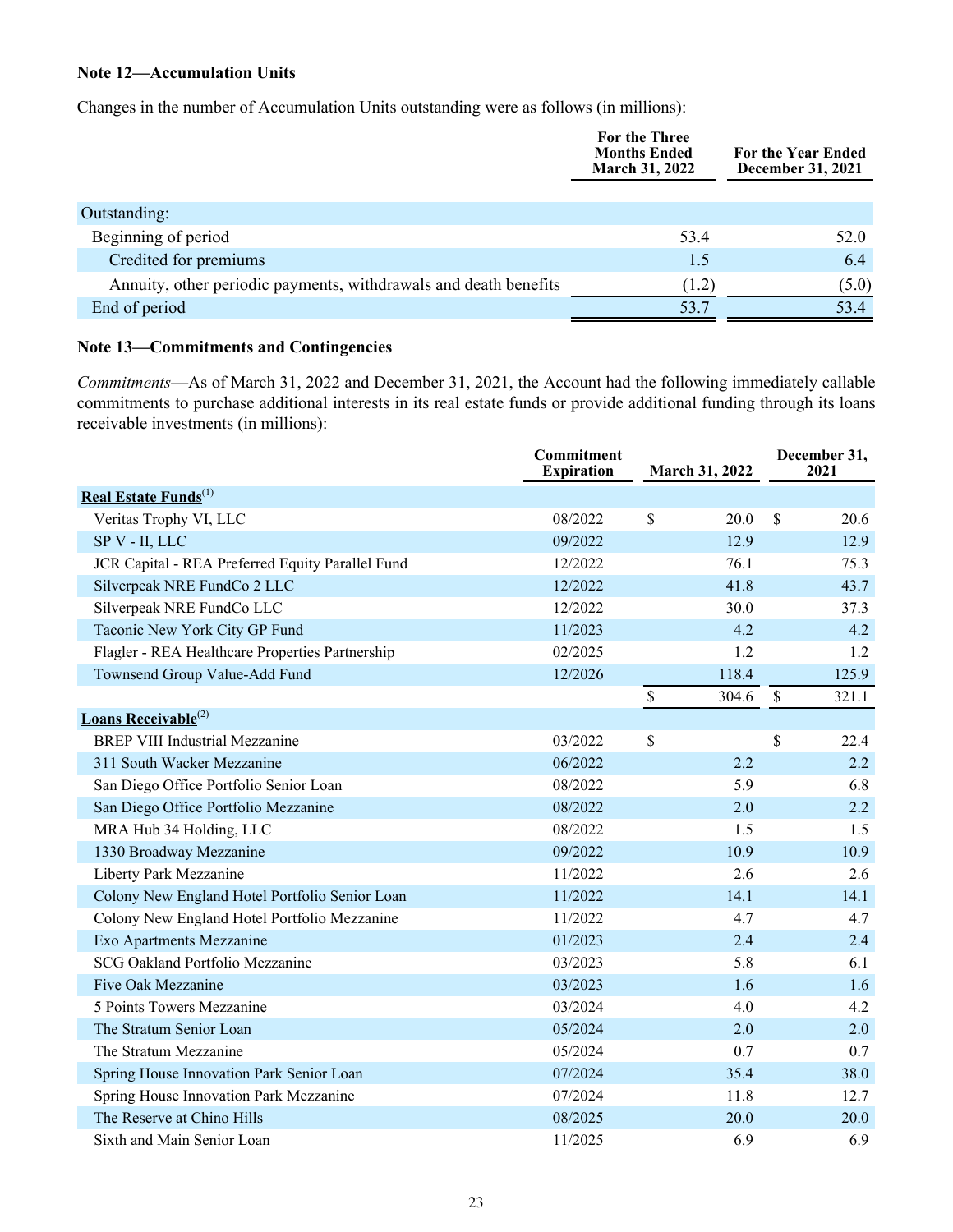|                          | Commitment<br><b>Expiration</b> | <b>March 31, 2022</b> | December 31,<br>2021 |
|--------------------------|---------------------------------|-----------------------|----------------------|
| Sixth and Main Mezzanine | 11/2025                         | 3.7                   |                      |
|                          |                                 | 138.2                 | 165.7                |
|                          |                                 |                       |                      |
| <b>TOTAL COMMITMENTS</b> |                                 | 442.8                 | 486.8                |
|                          |                                 |                       |                      |

(1) Additional capital can be called during the commitment period at any time. The commitment period can only be extended by the manager with the consent of the Account. The commitment expiration date is reflective of the most recent signed agreement between the Account and the fund manager, including any side letter agreements.

(2) Advances from the Account can be requested during the commitment period at any time. The commitment expiration date is reflective of the most recent signed agreement between the Account and the borrower, including any side letter agreements. Certain loans contain extension clauses on the term of the loan that do not require the Account's prior consent. If elected, the Account's commitment may be extended through the extension term.

*Contingencies*—In the normal course of business, the Account may be named, from time to time, as a defendant or may be involved in various legal actions, including arbitration, class actions and other litigation.

The Account establishes an accrual for all litigation and regulatory matters when it believes it is probable that a loss has been incurred and the amount of the loss can be reasonably estimated. Once established, accruals are adjusted, as appropriate, in light of additional information. The amount of loss ultimately incurred in relation to those matters may be higher or lower than the amounts accrued for those matters.

As of the date of this report, management of the Account does not believe that the results of any such claims or litigation, individually or in the aggregate, will have a material effect on the Account's business, financial position or results of operations.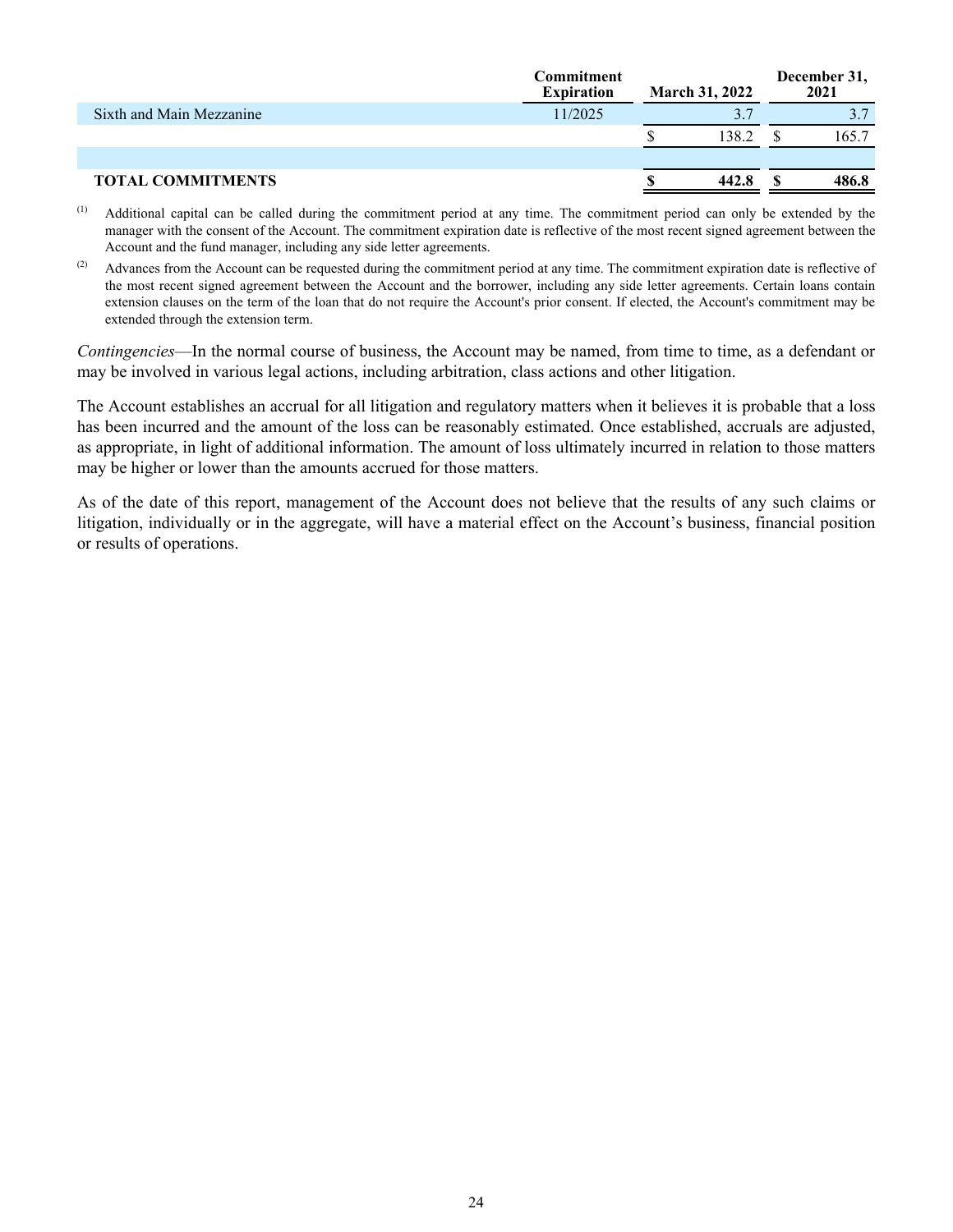# <span id="page-24-0"></span>**REAL ESTATE PROPERTIES**

|                        |                         | March 31, 2022    |                                                  |                         |                   | December 31, 2021         |  |  |
|------------------------|-------------------------|-------------------|--------------------------------------------------|-------------------------|-------------------|---------------------------|--|--|
| <b>Location/Sector</b> |                         | <b>Fair Value</b> | $\overline{\frac{9}{6}}$ of Net<br><b>Assets</b> |                         | <b>Fair Value</b> | % of Net<br><b>Assets</b> |  |  |
| Alabama                |                         |                   |                                                  |                         |                   |                           |  |  |
| Retail                 |                         | 62.2              | $0.2 \%$                                         |                         | 61.8              | 0.2 %                     |  |  |
|                        | $\overline{\$}$         | 62.2              | $0.2\frac{9}{6}$                                 | $\overline{\mathbf{s}}$ | 61.8              | $0.2\frac{9}{6}$          |  |  |
| Arizona                |                         |                   |                                                  |                         |                   |                           |  |  |
| Industrial             |                         | 49.0              | 0.2 %                                            |                         | 33.3              | $0.1\%$                   |  |  |
| Office                 |                         | 56.9              | $0.2 \%$                                         |                         | 55.0              | $0.2 \%$                  |  |  |
|                        | $\overline{\mathbf{s}}$ | 105.9             | $0.4\%$                                          | $\overline{\mathbb{S}}$ | 88.3              | $0.3\%$                   |  |  |
| California             |                         |                   |                                                  |                         |                   |                           |  |  |
| Apartments             |                         | 1,813.8           | 6.1 %                                            |                         | 1,759.2           | 6.3 %                     |  |  |
| Industrial             |                         | 3,493.5           | 11.7 %                                           |                         | 2,939.8           | 10.5 %                    |  |  |
| Office                 |                         | 763.0             | $2.6\%$                                          |                         | 771.1             | $2.7\%$                   |  |  |
| Retail                 |                         | 440.0             | $1.5\%$                                          |                         | 507.1             | $1.8\%$                   |  |  |
|                        | $\overline{\mathbb{S}}$ | 6,510.3           | $21.9\%$                                         | $\overline{\mathbb{S}}$ | 5,977.2           | 21.3 %                    |  |  |
| Colorado               |                         |                   |                                                  |                         |                   |                           |  |  |
| Office                 |                         | 110.0             | $0.4\%$                                          |                         | 108.0             | $0.4\%$                   |  |  |
| Retail                 |                         |                   | $-$ %                                            |                         | 69.5              | $0.2 \frac{9}{6}$         |  |  |
|                        | $\overline{\mathbf{s}}$ | 110.0             | $0.4\%$                                          | $\overline{\mathbf{s}}$ | 177.5             | $0.6\%$                   |  |  |
| Connecticut            |                         |                   |                                                  |                         |                   |                           |  |  |
| Office                 |                         | 72.4              | $0.2 \%$                                         |                         | 73.7              | $0.3\%$                   |  |  |
|                        | $\overline{\mathbb{S}}$ | 72.4              | $0.2\%$                                          | $\overline{\mathbb{S}}$ | 73.7              | $0.3\%$                   |  |  |
| Florida                |                         |                   |                                                  |                         |                   |                           |  |  |
| Apartments             |                         | 1,174.6           | 3.9 %                                            |                         | 1,074.5           | 3.8 %                     |  |  |
| Industrial             |                         | 500.6             | $1.7\%$                                          |                         | 452.5             | 1.6 $%$                   |  |  |
| Office                 |                         | 489.9             | 1.6 $%$                                          |                         | 490.3             | $1.8~\%$                  |  |  |
| Retail                 |                         | 153.4             | $0.6\%$                                          |                         | 153.4             | $0.5\%$                   |  |  |
| Other                  |                         | 102.1             | $0.3\%$                                          |                         | 55.2              | 0.2 %                     |  |  |
|                        | $\overline{\mathbf{s}}$ | 2,420.6           | $8.1\%$                                          | $\overline{\mathbb{S}}$ | 2,225.9           | 7.9 %                     |  |  |
| Georgia                |                         |                   |                                                  |                         |                   |                           |  |  |
| Apartments             |                         | 422.9             | 1.4 $%$                                          |                         | 393.1             | 1.4 $%$                   |  |  |
| Industrial             |                         | 224.5             | 0.7 %                                            |                         | 193.0             | 0.7 %                     |  |  |
| Retail                 |                         | 255.7             | 0.9 %                                            |                         | 242.8             | 0.9 %                     |  |  |
|                        | $\overline{\mathbb{S}}$ | 903.1             | $3.0\%$                                          | $\overline{\mathbf{s}}$ | 828.9             | $3.0\%$                   |  |  |
| <b>Illinois</b>        |                         |                   |                                                  |                         |                   |                           |  |  |
| Apartments             |                         | 122.0             | $0.4\%$                                          |                         | 120.0             | $0.4\%$                   |  |  |
| Industrial             |                         | 166.0             | $0.6\%$                                          |                         | 149.6             | $0.5\%$                   |  |  |
| Retail                 |                         | 198.7             | $0.6\%$                                          |                         | 196.7             | $0.7 \%$                  |  |  |
|                        | $\overline{\mathbb{S}}$ | 486.7             | $1.6\%$                                          | $\overline{\mathbb{S}}$ | 466.3             | $1.6\%$                   |  |  |
| Indiana                |                         |                   |                                                  |                         |                   |                           |  |  |
| Industrial             |                         | 119.0             | $0.4\%$                                          |                         | 115.0             | $0.4\%$                   |  |  |
|                        | $\overline{\mathbb{S}}$ | 119.0             | $0.4\%$                                          | $\overline{\mathbb{S}}$ | 115.0             | $0.4\%$                   |  |  |
| <b>Maryland</b>        |                         |                   |                                                  |                         |                   |                           |  |  |
| Apartments             |                         | 88.7              | $0.3\%$                                          |                         | 73.1              | $0.3\%$                   |  |  |
| Industrial             |                         | 68.0              | $0.2 \%$                                         |                         | 67.7              | $0.2 \%$                  |  |  |
| Retail                 |                         | 76.5              | $0.3\%$                                          |                         | 73.5              | $0.3\%$                   |  |  |
|                        | $\overline{\mathbb{S}}$ | 233.2             | $0.8 \%$                                         | $\overline{\mathbb{S}}$ | 214.3             | $0.8 \%$                  |  |  |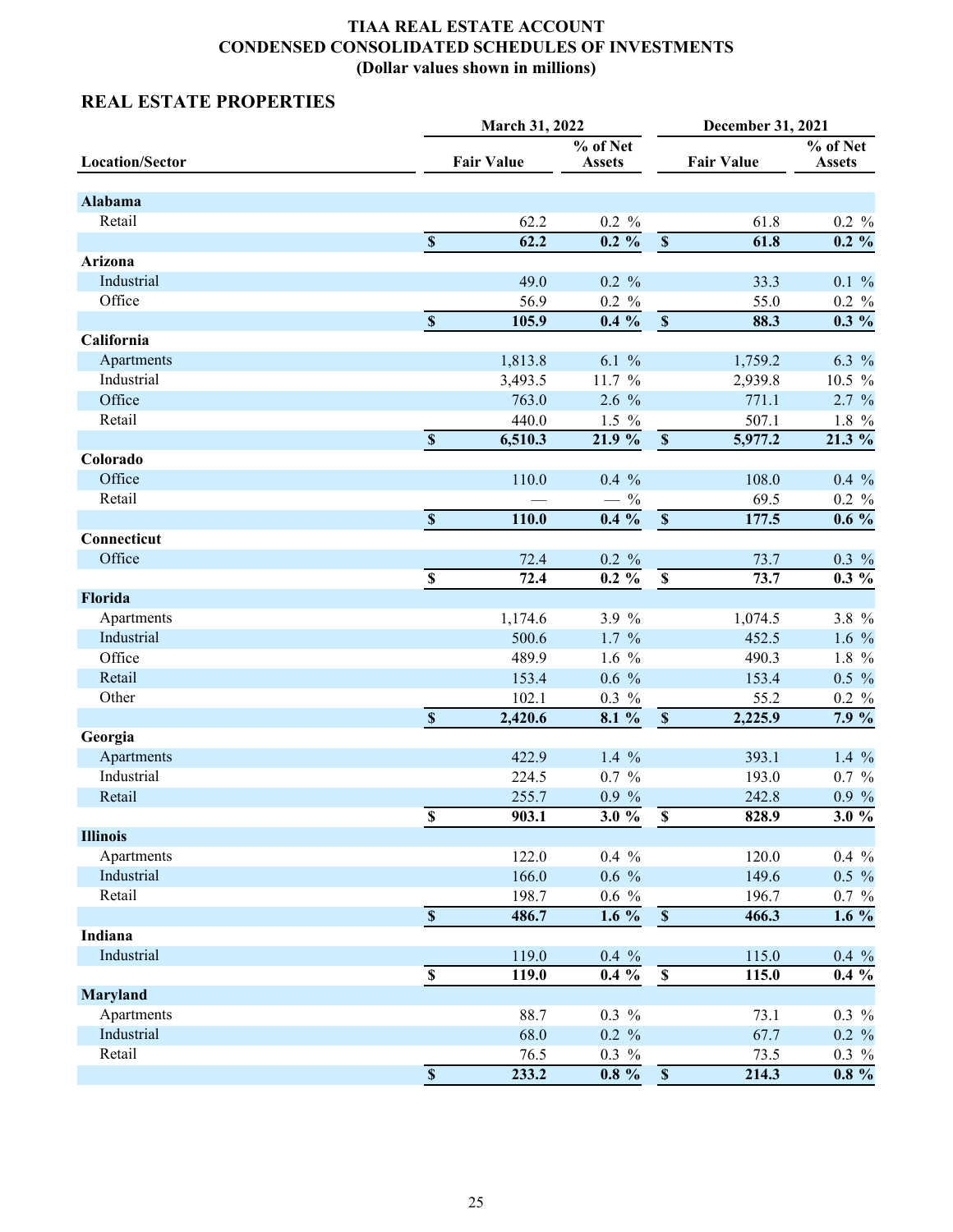# **REAL ESTATE PROPERTIES**

|                        |                         | March 31, 2022    |                           |                         | December 31, 2021 |                           |  |
|------------------------|-------------------------|-------------------|---------------------------|-------------------------|-------------------|---------------------------|--|
| <b>Location/Sector</b> |                         | <b>Fair Value</b> | % of Net<br><b>Assets</b> |                         | <b>Fair Value</b> | % of Net<br><b>Assets</b> |  |
| <b>Massachusetts</b>   |                         |                   |                           |                         |                   |                           |  |
| Industrial             |                         | 145.9             | $0.5\%$                   |                         | 127.0             | $0.5\%$                   |  |
| Office                 |                         | 737.0             | $2.5\%$                   |                         | 736.7             | $2.6\%$                   |  |
| Retail                 |                         | 127.0             | $0.4\%$                   |                         | 125.0             | $0.4\%$                   |  |
|                        | $\overline{\mathbb{S}}$ | 1,009.9           | $3.4\%$                   | $\overline{\mathbb{S}}$ | 988.7             | $3.5 \%$                  |  |
| Minnesota              |                         |                   |                           |                         |                   |                           |  |
| Apartments             |                         | 109.2             | $0.4\%$                   |                         | 107.9             | $0.4\%$                   |  |
| Industrial             |                         | 137.3             | $0.4\%$                   |                         |                   | $-$ %                     |  |
|                        | $\overline{\mathbf{s}}$ | 246.5             | $0.8\%$                   | $\overline{\mathbb{S}}$ | 107.9             | $0.4\%$                   |  |
| <b>New Jersey</b>      |                         |                   |                           |                         |                   |                           |  |
| Industrial             |                         | 354.3             | 1.2 $%$                   |                         | 306.4             | $1.1\%$                   |  |
| Retail                 |                         | 92.7              | $0.3\%$                   |                         | 96.1              | $0.3\%$                   |  |
|                        | $\overline{\mathbb{S}}$ | 447.0             | $1.5\frac{6}{6}$          | $\overline{\mathbb{S}}$ | 402.5             | $1.4\%$                   |  |
| <b>New York</b>        |                         |                   |                           |                         |                   |                           |  |
| Apartments             |                         | 263.3             | $0.9 \%$                  |                         | 260.2             | $0.9\%$                   |  |
| Office                 |                         | 899.1             | 3.0%                      |                         | 890.0             | 3.2 %                     |  |
|                        | $\overline{\mathbf{s}}$ | 1,162.4           | 3.9%                      | $\overline{\mathbb{S}}$ | 1,150.2           | $4.1\%$                   |  |
| <b>North Carolina</b>  |                         |                   |                           |                         |                   |                           |  |
| Apartments             |                         | 79.5              | $0.3\%$                   |                         | 79.4              | $0.3\%$                   |  |
| Retail                 |                         | 90.8              | $0.3\%$                   |                         | 89.4              | $0.3\%$                   |  |
|                        | $\overline{\mathbb{S}}$ | 170.3             | $0.6\%$                   | $\overline{\mathbb{S}}$ | 168.8             | $0.6\%$                   |  |
| Oregon                 |                         |                   |                           |                         |                   |                           |  |
| Apartments             |                         | 42.7              | $0.1\%$                   |                         | 38.9              | $0.1 \%$                  |  |
|                        | $\overline{\mathbf{s}}$ | 42.7              | $0.1\%$                   | $\overline{\mathbf{s}}$ | 38.9              | $0.1\%$                   |  |
| Pennsylvania           |                         |                   |                           |                         |                   |                           |  |
| Retail                 |                         | 71.8              | $0.2 \%$                  |                         | 70.8              | $0.3\%$                   |  |
|                        | $\overline{\mathbb{S}}$ | 71.8              | $0.2\frac{9}{6}$          | $\overline{\mathbb{S}}$ | 70.8              | $0.3\%$                   |  |
| <b>Rhode Island</b>    |                         |                   |                           |                         |                   |                           |  |
| Retail                 |                         |                   |                           |                         |                   |                           |  |
|                        |                         |                   | $-$ %<br>$-$ %            |                         | 12.5              | $-$ %                     |  |
|                        | $\overline{\mathbf{S}}$ |                   |                           | $\overline{\mathbb{S}}$ | 12.5              | $-$ %                     |  |
| <b>South Carolina</b>  |                         |                   |                           |                         |                   |                           |  |
| Apartments             |                         | 87.0              | $0.3\%$                   |                         | 89.2              | $0.3\%$                   |  |
| Retail                 |                         | 48.6              | $0.2 \frac{9}{6}$         |                         | 48.2              | $0.2\%$                   |  |
|                        | $\overline{\mathbf{s}}$ | 135.6             | $0.5\%$                   | $\overline{\mathbf{s}}$ | 137.4             | $0.5\%$                   |  |
| <b>Tennessee</b>       |                         |                   |                           |                         |                   |                           |  |
| Industrial             |                         | 75.0              | $0.3\%$                   |                         | 70.8              | $0.3\%$                   |  |
| Retail                 |                         | 138.3             | $0.5\%$                   |                         | 132.3             | $0.5\%$                   |  |
|                        | $\overline{\mathbb{S}}$ | 213.3             | $0.8 \%$                  | $\mathbb S$             | 203.1             | $0.8 \%$                  |  |
| <b>Texas</b>           |                         |                   |                           |                         |                   |                           |  |
| Apartments             |                         | 652.6             | 2.1%                      |                         | 622.7             | $2.2\%$                   |  |
| Industrial             |                         | 823.8             | 2.8 %                     |                         | 733.0             | $2.6\%$                   |  |
| Office                 |                         | 613.8             | $2.1\%$                   |                         | 583.1             | 2.1%                      |  |
| Other $(1)$            |                         | 106.0             | $0.4\%$                   |                         | 98.1              | $0.4\%$                   |  |
|                        | $\overline{\mathbb{S}}$ | 2,196.2           | $7.4\%$                   | $\overline{\mathbb{S}}$ | 2,036.9           | $7.3\%$                   |  |
| Utah                   |                         |                   |                           |                         |                   |                           |  |
| Office                 |                         | 128.6             | $0.4\%$                   |                         | 124.5             | $0.4\%$                   |  |
|                        | $\mathbb S$             | 128.6             | $0.4\%$                   | $\mathbb S$             | 124.5             | $0.4\%$                   |  |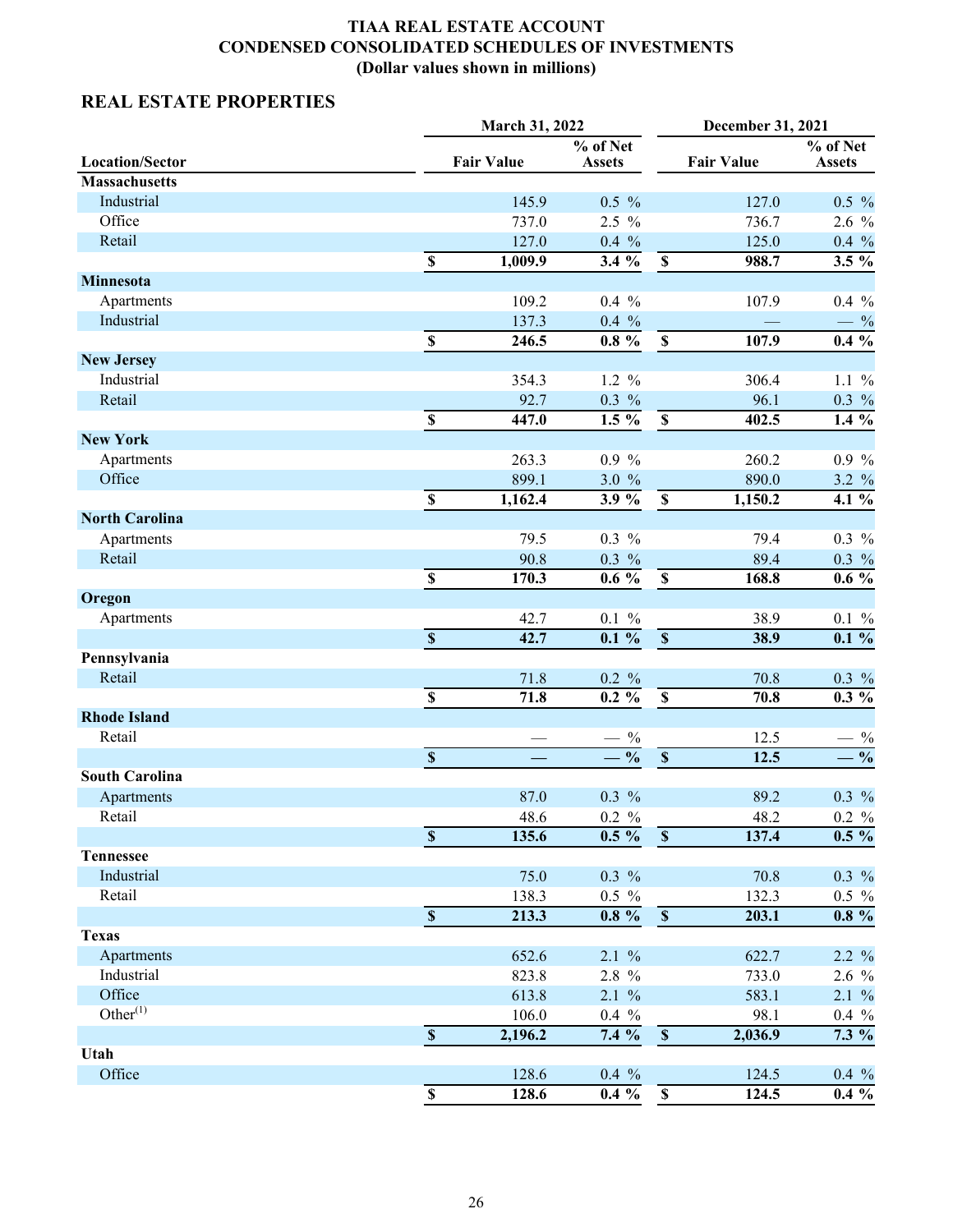## **REAL ESTATE PROPERTIES**

|                           |          |                           | December 31, 2021         |                   |                           |  |
|---------------------------|----------|---------------------------|---------------------------|-------------------|---------------------------|--|
|                           |          | % of Net<br><b>Assets</b> |                           | <b>Fair Value</b> | % of Net<br><b>Assets</b> |  |
|                           |          |                           |                           |                   |                           |  |
|                           | 420.0    | 1.4 $%$                   |                           | 392.6             | 1.4 $%$                   |  |
|                           | 114.0    | $0.4\%$                   |                           | 122.5             | $0.4\%$                   |  |
|                           | 156.0    | $0.5\%$                   |                           | 154.7             | $0.6\%$                   |  |
| $\mathbf S$               | 690.0    | $2.3\%$                   | $\mathbf{s}$              | 669.8             | $2.4\%$                   |  |
|                           |          |                           |                           |                   |                           |  |
|                           | 336.6    | $1.1\%$                   |                           | 330.5             | 1.2 $%$                   |  |
|                           | 582.5    | $2.0 \%$                  |                           | 509.2             | 1.8 %                     |  |
| $\mathbf{\$}$             | 919.1    | 3.1%                      | $\mathbf{s}$              | 839.7             | 3.0%                      |  |
|                           |          |                           |                           |                   |                           |  |
|                           | 351.6    | 1.2 $%$                   |                           | 347.6             | $1.2 \%$                  |  |
|                           | 1,370.7  | 4.6 $%$                   |                           | 1,375.7           | 4.9 $%$                   |  |
| $\boldsymbol{\mathsf{S}}$ | 1,722.3  | 5.8 %                     | $\boldsymbol{\mathsf{S}}$ | 1,723.3           | $6.1 \%$                  |  |
|                           |          |                           |                           |                   |                           |  |
| \$                        | 20,179.1 | 67.8 %                    | \$                        | 18,903.9          | 67.3 %                    |  |
|                           |          | <b>Fair Value</b>         | March 31, 2022            |                   |                           |  |

## **REAL ESTATE JOINT VENTURES**

|                        |                         | March 31, 2022    |                           |                          |                   | <b>December 31, 2021</b>  |  |  |  |
|------------------------|-------------------------|-------------------|---------------------------|--------------------------|-------------------|---------------------------|--|--|--|
| <b>Location/Sector</b> |                         | <b>Fair Value</b> | % of Net<br><b>Assets</b> |                          | <b>Fair Value</b> | % of Net<br><b>Assets</b> |  |  |  |
| California             |                         |                   |                           |                          |                   |                           |  |  |  |
| Office                 |                         | 1,480.0           | 5.0 $%$                   |                          | 1,582.9           | 5.6 %                     |  |  |  |
| Retail                 |                         | 52.9              | 0.2 %                     |                          | 92.4              | $0.3\%$                   |  |  |  |
| Industrial             |                         | 62.2              | $0.2 \%$                  |                          | 59.0              | $0.2 \%$                  |  |  |  |
|                        | $\overline{\mathbf{s}}$ | 1,595.1           | $\overline{5.4\%}$        | $\overline{\mathcal{S}}$ | 1,734.3           | $6.1\%$                   |  |  |  |
| Florida                |                         |                   |                           |                          |                   |                           |  |  |  |
| Retail                 |                         | 654.1             | $2.2\%$                   |                          | 826.8             | 3.0 %                     |  |  |  |
|                        | $\overline{\mathbb{S}}$ | 654.1             | $2.2\%$                   | $\overline{\mathbf{s}}$  | 826.8             | $3.0\%$                   |  |  |  |
| Maryland               |                         |                   |                           |                          |                   |                           |  |  |  |
| Other $(1)$            |                         | 24.2              | $0.1\%$                   |                          | 22.2              | $0.1 \%$                  |  |  |  |
|                        | $\overline{\$}$         | 24.2              | $0.1\%$                   | $\overline{s}$           | $\overline{22.2}$ | $0.1\sqrt[6]{\bullet}$    |  |  |  |
| <b>Massachusetts</b>   |                         |                   |                           |                          |                   |                           |  |  |  |
| Office                 |                         | 468.4             | $1.6\%$                   |                          | 458.0             | 1.6 $%$                   |  |  |  |
|                        | $\overline{\mathbf{s}}$ | 468.4             | $1.6\%$                   | $\overline{\mathbb{S}}$  | 458.0             | $1.6\%$                   |  |  |  |
| <b>Nevada</b>          |                         |                   |                           |                          |                   |                           |  |  |  |
| Retail                 |                         | 568.2             | $1.9 \%$                  |                          | 557.8             | 2.0 %                     |  |  |  |
|                        | $\overline{\$}$         | 568.2             | $1.9\%$                   | $\overline{\mathbb{S}}$  | 557.8             | 2.0%                      |  |  |  |
| <b>New York</b>        |                         |                   |                           |                          |                   |                           |  |  |  |
| Apartments             |                         | 121.9             | $0.4\%$                   |                          | 114.7             | $0.4\%$                   |  |  |  |
| Industrial             |                         | 82.0              | $0.3\%$                   |                          | 82.3              | $0.3\%$                   |  |  |  |
| Office                 |                         | 147.9             | $0.5\%$                   |                          | 148.3             | $0.5\%$                   |  |  |  |
| Retail                 |                         | 30.6              | $0.1\%$                   |                          | 31.2              | $0.1\%$                   |  |  |  |
|                        | $\overline{\$}$         | 382.4             | $1.3\%$                   | $\overline{\mathcal{S}}$ | 376.5             | $1.3\%$                   |  |  |  |
| <b>North Carolina</b>  |                         |                   |                           |                          |                   |                           |  |  |  |
| Office                 |                         | 49.0              | $0.2 \%$                  |                          | 47.4              | $0.2 \%$                  |  |  |  |
| Retail                 |                         | 138.8             | $0.4\%$                   |                          | 127.7             | $0.5\%$                   |  |  |  |
| Other $^{(1)}$         |                         | 27.5              | $0.1\%$                   |                          |                   | $-$ %                     |  |  |  |
|                        | $\overline{\$}$         | 215.3             | $0.7\%$                   | $\overline{\$}$          | 175.1             | $0.7\%$                   |  |  |  |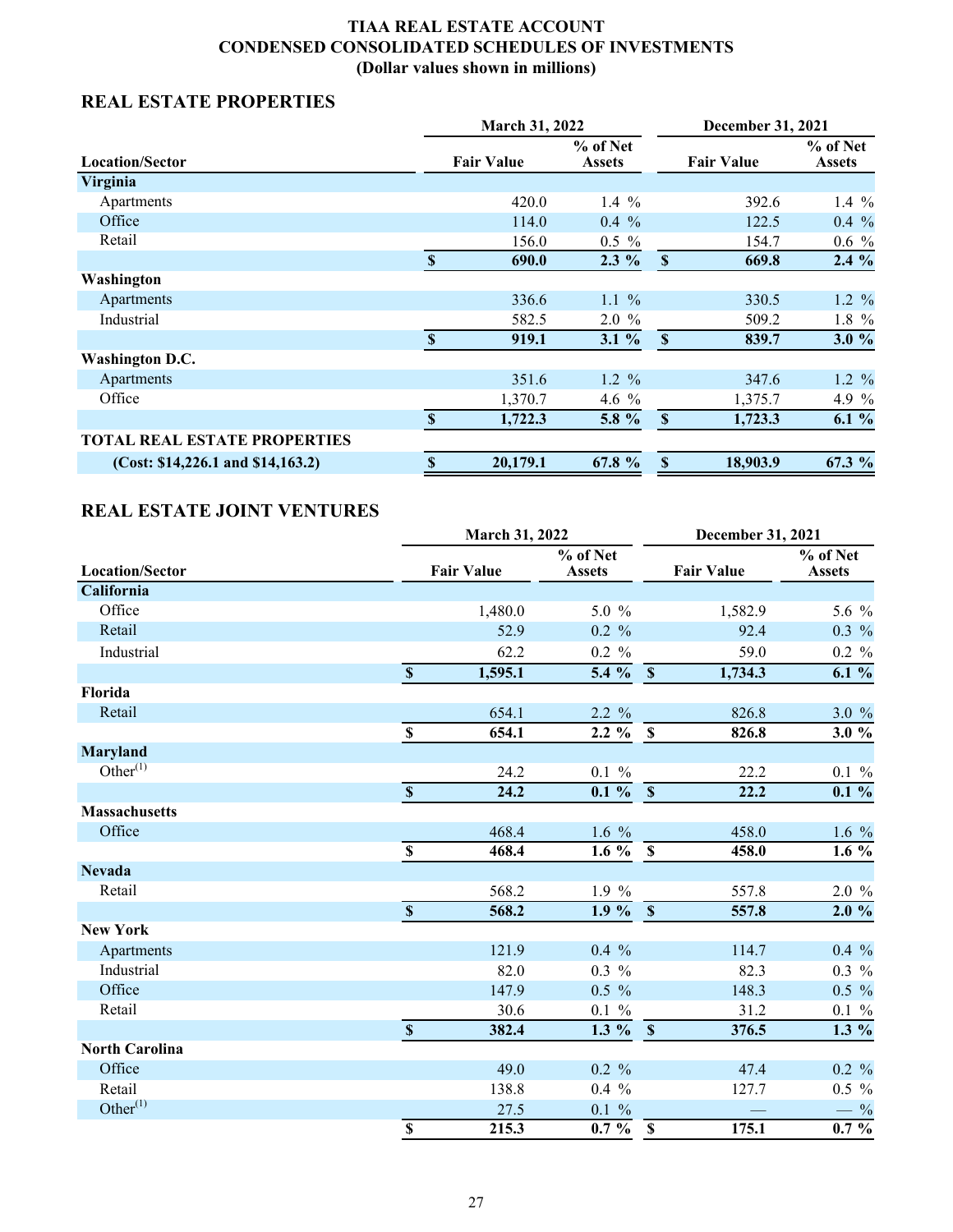## **REAL ESTATE JOINT VENTURES**

|                                          | <b>March 31, 2022</b>     |                   |                           |                    | <b>December 31, 2021</b> |                           |  |  |
|------------------------------------------|---------------------------|-------------------|---------------------------|--------------------|--------------------------|---------------------------|--|--|
| <b>Location/Sector</b>                   |                           | <b>Fair Value</b> | % of Net<br><b>Assets</b> |                    | <b>Fair Value</b>        | % of Net<br><b>Assets</b> |  |  |
| <b>South Carolina</b>                    |                           |                   |                           |                    |                          |                           |  |  |
| Apartments                               |                           | 58.1              | $0.2 \%$                  |                    | 58.7                     | $0.2 \%$                  |  |  |
|                                          | $\mathbf S$               | 58.1              | $0.2 \%$                  | $\mathbf{\hat{s}}$ | 58.7                     | $0.2 \%$                  |  |  |
| <b>Tennessee</b>                         |                           |                   |                           |                    |                          |                           |  |  |
| Retail                                   |                           | 119.1             | $0.4\%$                   |                    | 116.6                    | $0.5\%$                   |  |  |
|                                          | $\mathbb S$               | 119.1             | $0.4\%$                   | $\mathbf S$        | 116.6                    | $0.5 \%$                  |  |  |
| <b>Texas</b>                             |                           |                   |                           |                    |                          |                           |  |  |
| Industrial                               |                           | 59.8              | $0.2 \%$                  |                    | 50.6                     | $0.2 \%$                  |  |  |
| Office                                   |                           | 351.4             | 1.2 $%$                   |                    | 347.4                    | $1.2 \%$                  |  |  |
|                                          | $\boldsymbol{\mathsf{S}}$ | 411.2             | 1.4 $%$                   |                    | 398.0                    | 1.4 $%$                   |  |  |
| Washington                               |                           |                   |                           |                    |                          |                           |  |  |
| Office                                   |                           | 161.8             | $0.5\%$                   |                    | 164.3                    | $0.6\%$                   |  |  |
|                                          | $\overline{\mathbb{S}}$   | 161.8             | $0.5\%$                   | $\mathbf{s}$       | 164.3                    | $0.6\%$                   |  |  |
| $\overline{\mathbf{Various}}^{(2)}$      |                           |                   |                           |                    |                          |                           |  |  |
| Apartments                               |                           | 1,039.8           | $3.5 \%$                  |                    | 938.6                    | $3.3\%$                   |  |  |
| Office                                   |                           | 470.9             | 1.6 $%$                   |                    | 406.4                    | $1.5\%$                   |  |  |
| Other $^{(1)}$                           |                           | 1,048.3           | $3.5\%$                   |                    | 902.7                    | 3.2 %                     |  |  |
|                                          | $\mathbf S$               | 2,559.0           | 8.6 $%$                   | $\mathbf{s}$       | 2,247.7                  | 8.0%                      |  |  |
| Foreign                                  |                           |                   |                           |                    |                          |                           |  |  |
| Other $^{(3)}$                           |                           | 36.4              | $0.1 \%$                  |                    | 39.9                     | $0.1\%$                   |  |  |
|                                          | $\boldsymbol{\mathsf{S}}$ | 36.4              | $0.1 \%$                  | $\mathbf{s}$       | 39.9                     | $0.1 \%$                  |  |  |
| <b>TOTAL REAL ESTATE JOINT VENTURES</b>  |                           |                   |                           |                    |                          |                           |  |  |
| $(Cost: $5,505.6 \text{ and } $5,497.9)$ | $\mathbf S$               | 7,253.3           | $24.4\%$                  | $\mathbf{s}$       | 7,175.9                  | 25.6 %                    |  |  |

 $<sup>(1)</sup>$  Represents investments outside of the Account's core sectors such as storage portfolios, hotels and land.</sup>

 $(2)$  Properties within these investments are located throughout the United States.

(3) Property is located outside of the United States.

## **MARKETABLE SECURITIES**

|                                                       |    | <b>March 31, 2022</b> |                           | <b>December 31, 2021</b> |                   |                           |  |  |  |
|-------------------------------------------------------|----|-----------------------|---------------------------|--------------------------|-------------------|---------------------------|--|--|--|
|                                                       |    | <b>Fair Value</b>     | % of Net<br><b>Assets</b> |                          | <b>Fair Value</b> | % of Net<br><b>Assets</b> |  |  |  |
| Corporate bonds                                       |    | 572.4                 | $1.9\%$                   |                          | 551.8             | $2.0 \%$                  |  |  |  |
| U.S. government agency notes                          |    | 1,076.5               | $3.6\%$                   |                          | 864.1             | $3.1 \%$                  |  |  |  |
| Foreign government agency notes                       |    | 17.1                  | $0.1 \%$                  |                          | 7.6               | $-$ %                     |  |  |  |
| U.S. treasury securities                              |    | 875.2                 | $2.9\%$                   |                          | 784.3             | $2.8\%$                   |  |  |  |
| <b>TOTAL MARKETABLE SECURITIES</b>                    |    |                       |                           |                          |                   |                           |  |  |  |
| $(Cost: $2,579.1 \text{ and } $2,217.0)$              | \$ | 2,541.2               | $8.5\%$                   | - \$                     | 2,207.8           | 7.9 %                     |  |  |  |
| <b>TOTAL REAL ESTATE FUNDS</b>                        |    |                       |                           |                          |                   |                           |  |  |  |
| $(Cost: $696.7 \text{ and } $692.9)$                  | \$ | 805.8                 | $2.7\%$                   | <b>S</b>                 | 811.5             | 2.9%                      |  |  |  |
| <b>TOTAL REAL ESTATE OPERATING</b><br><b>BUSINESS</b> |    |                       |                           |                          |                   |                           |  |  |  |
| (Cost: \$352.5 and \$251.6)                           | S  | 487.6                 | 1.6 $%$                   | <b>S</b>                 | 326.3             | $1.2 \%$                  |  |  |  |
| <b>TOTAL LOANS RECEIVABLE</b>                         |    |                       |                           |                          |                   |                           |  |  |  |
| $(Cost: (\$1,270.0 \text{ and } \$1,434.3)$           | \$ | 1,259.3               | 4.2 $\%$                  | $\mathbf{s}$             | 1,422.7           | $5.1 \%$                  |  |  |  |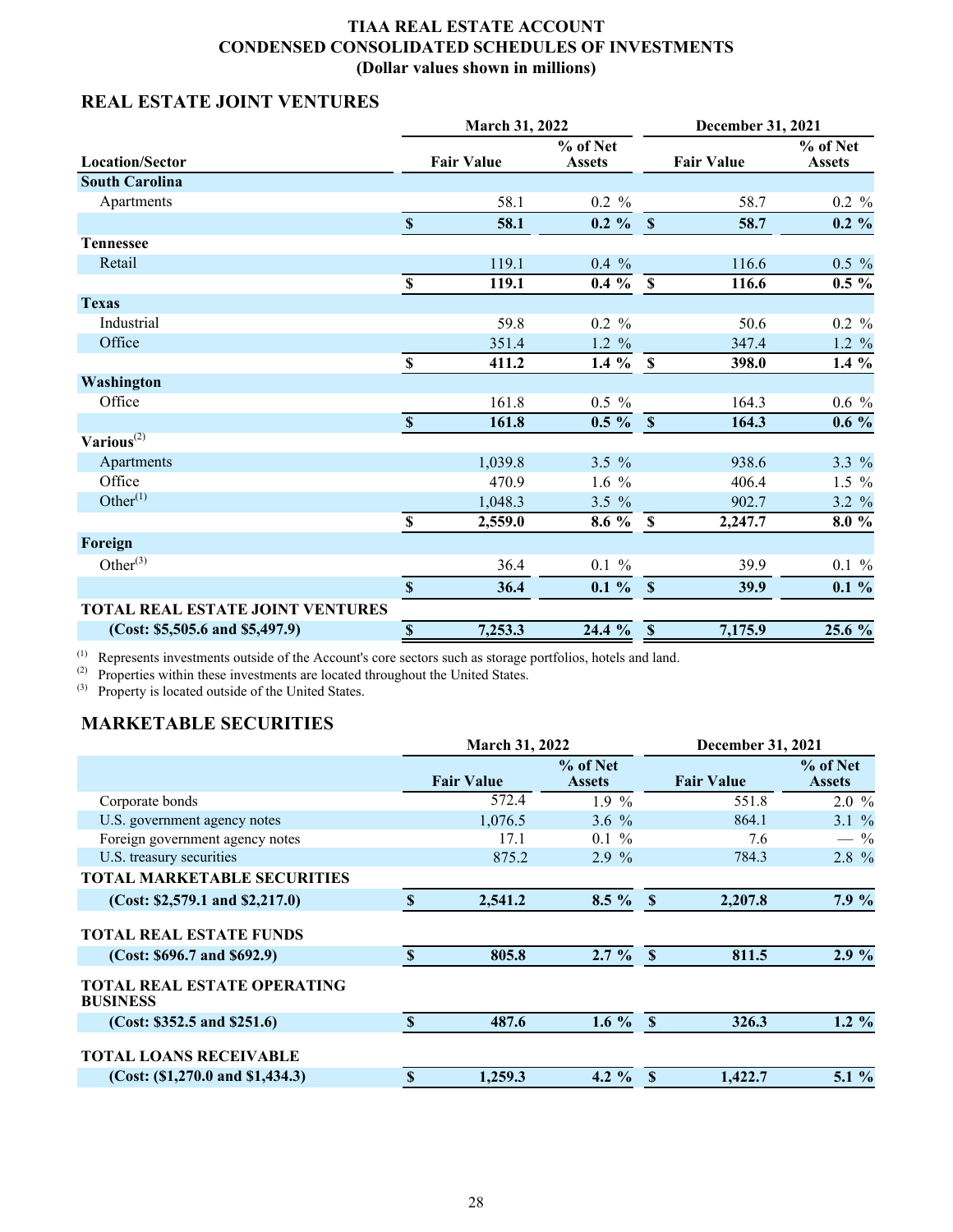|                                                              |   | <b>March 31, 2022</b> |                           | December 31, 2021 |                   |                           |  |  |  |
|--------------------------------------------------------------|---|-----------------------|---------------------------|-------------------|-------------------|---------------------------|--|--|--|
|                                                              |   | <b>Fair Value</b>     | % of Net<br><b>Assets</b> |                   | <b>Fair Value</b> | % of Net<br><b>Assets</b> |  |  |  |
| <b>TOTAL LOANS RECEIVABLE WITH</b><br><b>RELATED PARTIES</b> |   |                       |                           |                   |                   |                           |  |  |  |
| $(Cost: $69.8 \text{ and } $69.8)$                           | œ | 69.9                  | $0.3\%$                   | - \$              | 69.9              | $0.2 \%$                  |  |  |  |
| <b>TOTAL INVESTMENTS</b>                                     |   |                       |                           |                   |                   |                           |  |  |  |
| $(Cost: $24,699.8 \text{ and } $24,326.7)$                   |   | 32,596.2              | $109.5 \%$                |                   | 30,918.0          | $110.2 \%$                |  |  |  |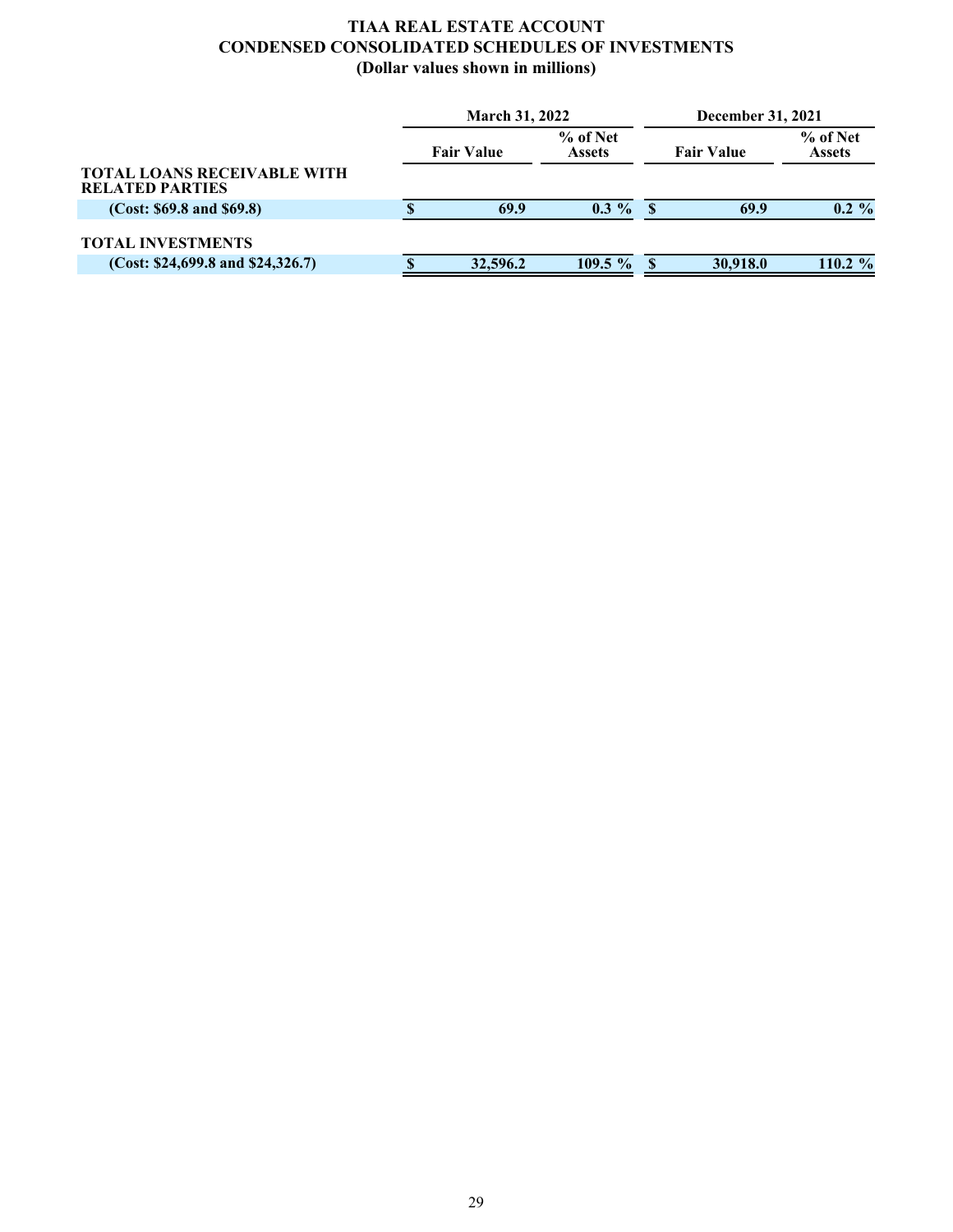## <span id="page-29-0"></span>**ITEM 2. MANAGEMENT'S DISCUSSION AND ANALYSIS OF FINANCIAL CONDITION AND RESULTS OF OPERATIONS**

*The following discussion and analysis of the Account's financial condition and results of operations should be read together with the Consolidated Financial Statements and notes contained in this report and with consideration to the sub-section entitled "Forward-Looking Statements," which begins below, and the section entitled "Item 1A. Risk Factors," of the Account's Annual Report on Form 10-K for the year ended December 31, 2021, filed with the Securities and Exchange Commission on March 10, 2022 (the "Form 10-K"), as such risk factors may be updated in Item 1A of this Form 10-Q or in subsequent reports. The past performance of the Account is not indicative of future results.*

### **Forward-looking Statements**

*Some statements in this Form 10-Q which are not historical facts may be "forward-looking statements" within the meaning of Section 27A of the Securities Act of 1933, Section 21E of the Securities Exchange Act of 1934 and the Private Securities Litigation Reform Act of 1995. Forward-looking statements include statements about management's expectations, beliefs, intentions or strategies for the future, include the assumptions and beliefs underlying these forward-looking statements, and are based on current expectations, estimates and projections about the real estate industry, domestic and global economic conditions, including conditions in the credit and capital markets, the sectors, and markets in which the Account invests and operates, and the transactions described in this Form 10-Q. While management believes the assumptions underlying any of its forward-looking statements and information to be reasonable, such information may be subject to uncertainties and may involve certain risks which may be difficult to predict and are beyond management's control. These risks and uncertainties could cause actual results to differ materially from those contained in any forward-looking statement. These risks and uncertainties include, but are not limited to, the risks associated with the following:*

- Acquiring, owning and selling real property and real estate investments, including risks related to general economic and real estate market conditions, the risk that the Account's properties become too concentrated (whether by geography, sector or by tenant mix) and the risk that the sales price of a property might differ from its estimated or appraised value;
- Property valuations, including the fact that the Account's appraisals are generally obtained on a quarterly basis and there may be periods in between appraisals of a property during which the value attributed to the property for purposes of the Account's daily accumulation unit value may be more or less than the actual realizable value of the property;
- Financing the Account's properties, including the risk of default on loans secured by the Account's properties (which could lead to foreclosure);
- Contract owner transactions, in particular that (i) significant net contract owner transfers out of the Account may impair our ability to pursue or consummate new investment opportunities, (ii) significant net contract owner transfers into the Account may result, on a temporary basis, in our cash holdings and/or holdings in liquid non-real estate-related investments exceeding our long-term targeted holding levels and (iii) high levels of cash and liquid non-real estate-related investments in the Account during times of appreciating real estate values can impair the Account's overall return;
- Joint ventures and real estate funds, including the risk that the Account may gave limited rights with respect to the joint venture or that a co-venturer or fund manager may have financial difficulties;
- Governmental regulatory matters such as zoning laws, rent control laws, and property taxes;
- Potential liability for damage to the environment or injury to individuals caused by hazardous substances used or found on its properties, as well as risks associated with federal and state environmental laws may impose restrictions on the manner in which a property may be used;
- Certain catastrophic losses that may be uninsurable, as well as risks related to climate-related changes and hazards, which could adversely impact the Account's investment returns;
- The utilization of ESG criteria in its commercial real estate underwriting may result in the Account foregoing some commercial real estate market opportunities and subsequently underperforming relative to other investment vehicles that do not utilize such ESG criteria in selecting portfolio properties;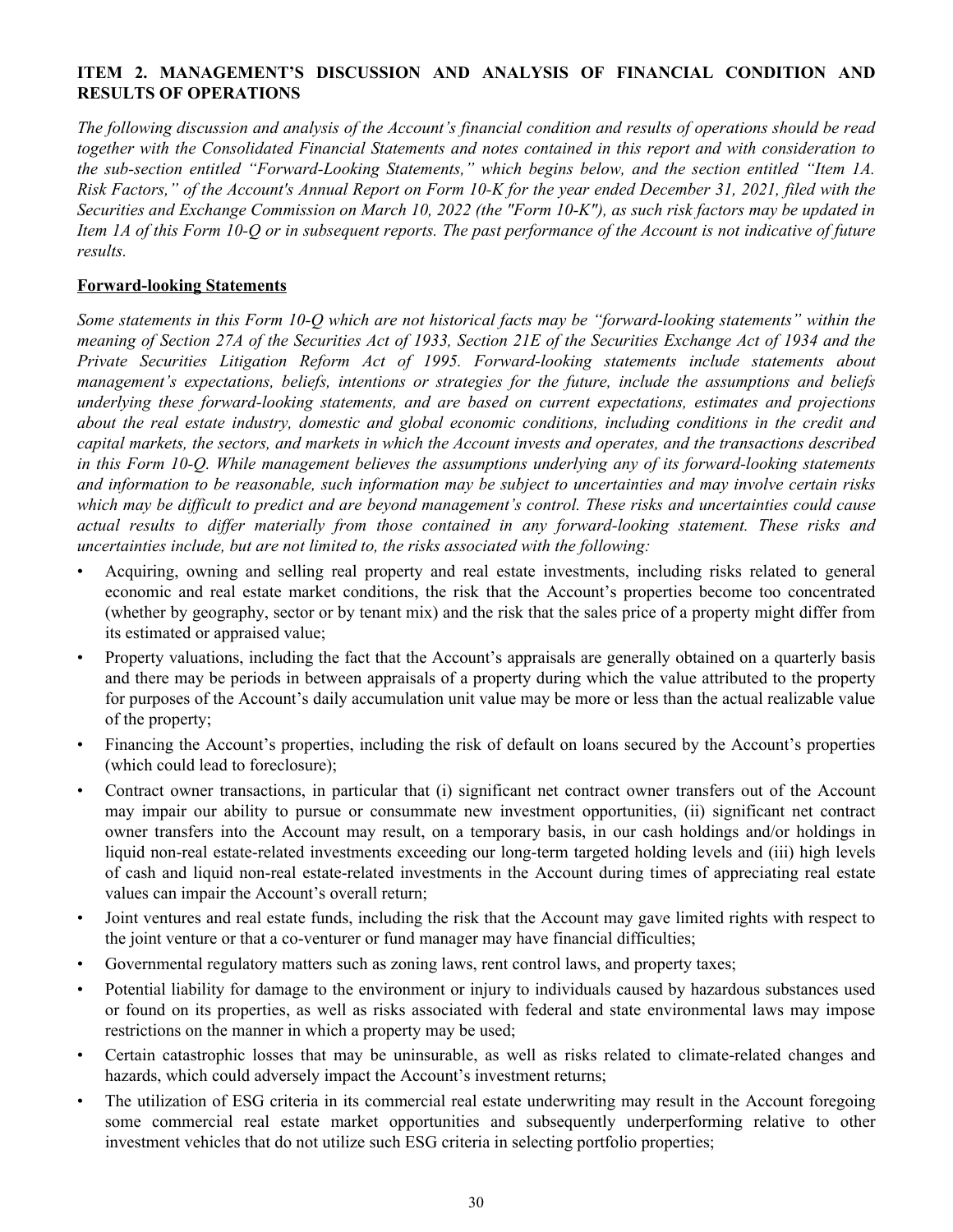- Especially with respect to countries with emerging market, foreign commercial real properties, foreign real estate loans, foreign debt investments and foreign securities investments may experience unique risks such as changes in currency exchange rates, imposition of market controls or currency exchange controls, seizure, expropriation or nationalization of assets, political, social or diplomatic events or unrest, regulatory and taxation risks and risks associated with enforcing judgments in foreign countries that could cause the Account to lose money;
- Investments in REITs, including changes in the value of the underlying properties or by the quality of any credit extended, as well as exposure to market risk due to changing conditions in the financial markets;
- Investments in mortgage-backed securities, which are subject to the same risks inherent in real estate investing, making mortgage loans and investing in debt securities. For example, the underlying mortgage loans may experience defaults, are subject to prepayment risks and are sensitive to economic conditions impacting the credit markets generally;
- Risks associated with the Account's investments in mortgage loans, including (i) borrower default that results in the Account being unable to recover its original investment, (ii) liens that may have priority over the Account's security interest, (iii) a deterioration in the financial condition of tenants, and (iv) changes in interest rates for the Account's variable-rate mortgage loans and other debt instruments;
- Investment securities issued by U.S. Government agencies and U.S. Government-sponsored entities, including the risk that the issuer may not have their securities backed by the full faith and credit of the U.S. Government, which could adversely affect the pricing and value of such securities;
- Risks associated with investments in liquid, fixed-income investments and real estate-related liquid assets (which could include, from time to time, registered or unregistered REIT securities and CMBS), and non-real estate-related liquid assets, including the risk that:
	- the issuer will not be able to pay principal and interest when due (or in the case of structured securities, the risk that the underlying collateral for the security may be insufficient to support such interest or principal payments) or that the issuer's earnings will fall;
	- credit spreads may increase;
	- the changing conditions in financial markets may cause the Account's investments or interest rates to experience volatility;
	- securities (or the underlying collateral in the case of structured securities) are downgraded should TIAA and/or rating agencies believe the issuer's business outlook or creditworthiness has deteriorated;
	- the level of current income from a portfolio of fixed-income investments may decline in certain interest rate environments;
	- during periods of falling interest rates, an issuer may call (or repay) a fixed-income security prior to maturity, or pay off their loans sooner than expected, resulting in a decline in income;
	- during periods of rising interest rates, borrowers may pay off their mortgage and other loans later than expected, preventing the Account from reinvesting principal proceeds at higher interest rates;
	- securities issued by the U.S. Government or one of its agencies or instrumentalities may receive varying levels of support from the U.S. Government, which could affect the Account's ability to recover should they default;
	- events affecting states and municipalities, including severe financial difficulties, may adversely impact the Account's investments and its performance;
	- the issuer of non-U.S. sovereign debt or the governmental authorities that control the repayment of such debt may be unable or unwilling to repay principal or interest when due;
	- the inability to receive the principal or interest collectable on multinational or supranational foreign debt;
	- the Account's investment decisions may cause the Account to underperform relative to others in the marketplace;
	- foreign (non-U.S.) currencies may decline in value relative to the U.S. dollar and adversely affect the value of the Account's investments impacted by foreign currencies;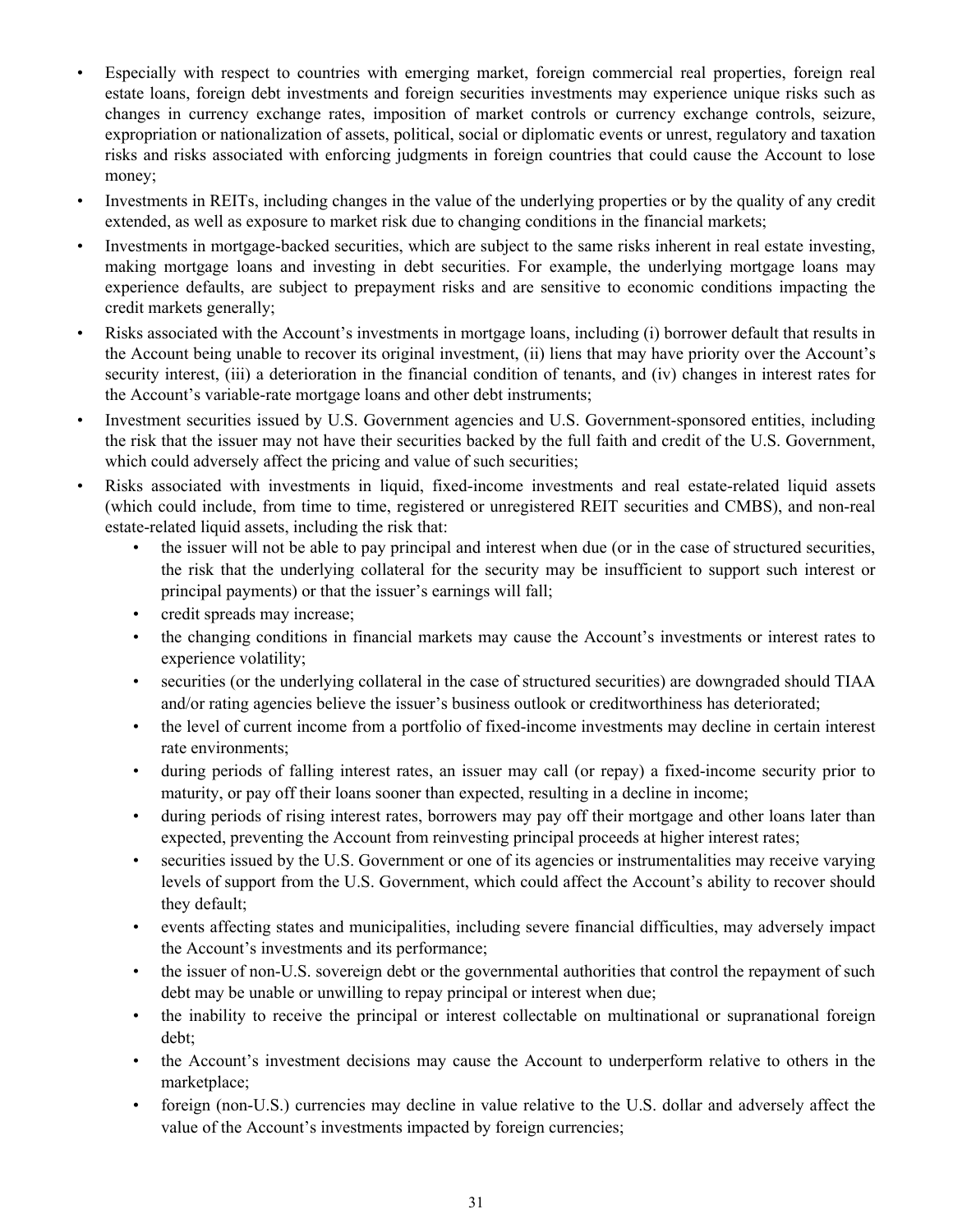- investments in derivatives and other types of hedging strategies may result in the Account losing more than the principal amount invested;
- currency management strategies may substantially change the Account's exposure to currencies and currency exchange rates and could result in losses to the Account;
- transactions involving a counterparty to a derivative or other instrument, or to a third party responsible for servicing the instrument, are subject to the credit risk of the counterparty or third party;
- SEC Rule 144A securities may be less liquid and have less investor protections than publicly traded securities;
- illiquid investments may be difficult for the Account to sell for the value at which they are carried; and
- the Account could experience losses if banks fail;
- Conflicts of interests associated with TIAA serving as investment manager of the Account and provider of the liquidity guarantee while also serving as an investment manager to other real estate accounts or funds;
- Lending securities, which has the Account bear the market risk with respect to the investment of collateral or a portion of the income generated by interest paid by the securities lending agent on the cash collateral balance; and
- The Account's requirement to sell property in the event that TIAA owns too large of a percentage of the Account's accumulation units, which sales could occur at a time or price that is not optimal for the Account's returns.

*More detailed discussions of certain of these risk factors are contained in the section of the Form 10-K entitled "Item 1A. Risk Factors" and "Part II, Item 1A, Risk Factors" in this Report and also in the section below entitled "Quantitative and Qualitative Disclosures About Market Risk." These risks could cause actual results to differ materially from historical experience or management's present expectations.*

*Caution should be taken not to place undue reliance on management's forward-looking statements, which represent management's views only as of the date that this report is filed. Neither management nor the Account undertake any obligation to update publicly or revise any forward-looking statement, whether as a result of new information, changed assumptions, future events or otherwise.*

*Commercial real estate market statistics discussed in this section are obtained by the Account from sources that management considers reliable, but some of the data are preliminary for the period ended March 31, 2022 and may be subsequently revised. Prior period data may have been adjusted to reflect updated calculations. Investors should not rely exclusively on the data presented below in forming a judgment regarding the current or prospective performance of the commercial real estate market generally.*

## **ABOUT THE TIAA REAL ESTATE ACCOUNT**

The Account was established, under the laws of New York, in February 1995 as a separate account of TIAA and interests in the Account were first offered to eligible contract owners on October 2, 1995. The Account offers individual and group accumulating annuity contracts (with contributions made on a pre-tax or after-tax basis), as well as individual lifetime and term-certain variable payout annuity contracts (including the payment of death benefits to beneficiaries). Investors are entitled to transfer funds to or from the Account under certain circumstances. Funds invested in the Account for each category of contract are expressed in terms of units, and unit values will fluctuate depending on the Account's performance.

#### **Investment Objective and Strategy**

The Account seeks to generate favorable total returns primarily through the rental income and appreciation of a diversified portfolio of directly held, private real estate investments and real estate-related investments, while offering investors guaranteed, daily liquidity.

*Real Estate-Related Investments.* The Account intends to have between 75% and 85% of its net assets invested directly in real estate or real estate-related investments with the goal of producing favorable long-term returns primarily through rental income and appreciation. These investments may consist of: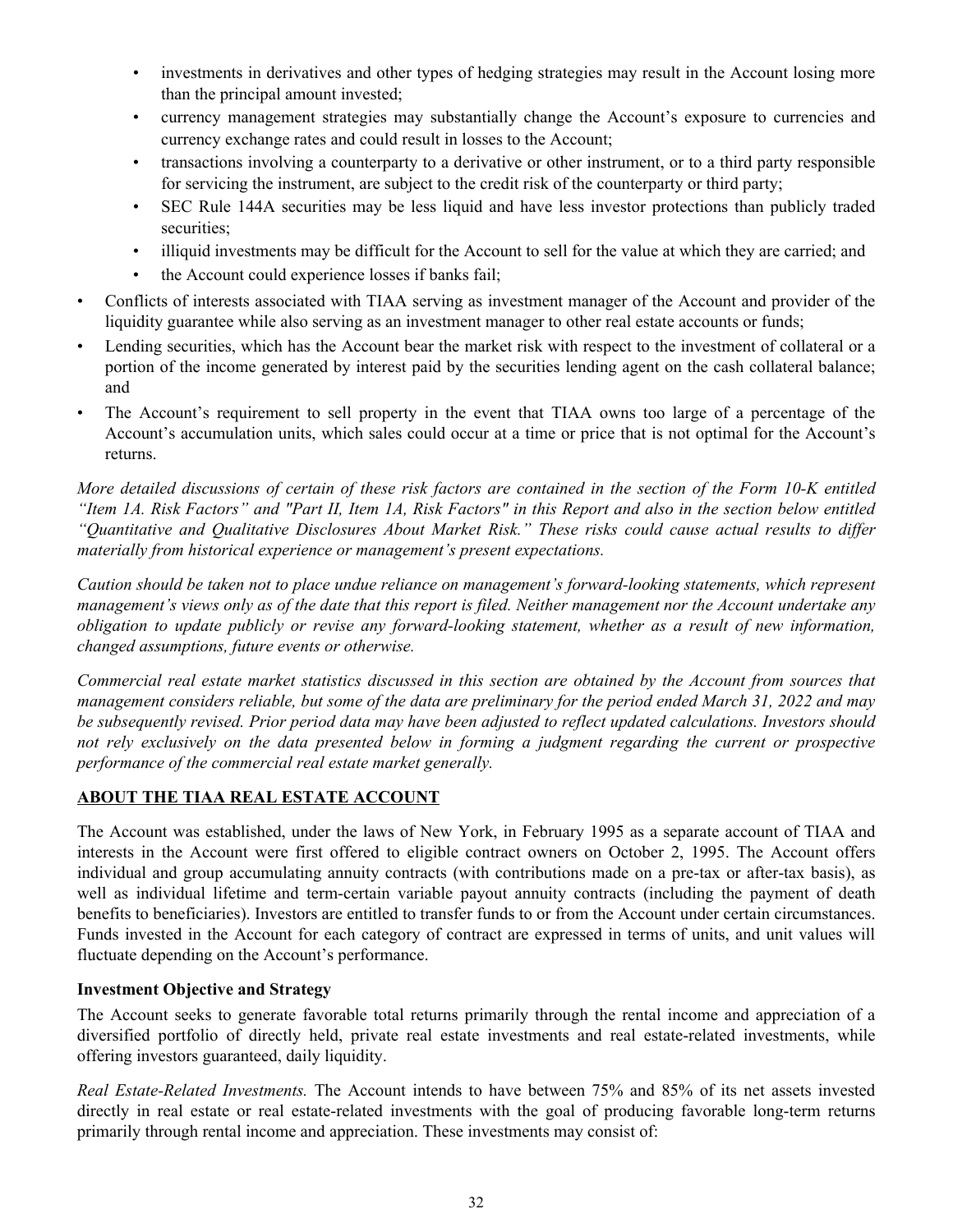- Direct ownership interests in domestic and foreign real estate;
- Direct ownership of real estate through interests in joint ventures; or
- Indirect interests in real estate through real estate-related securities, such as:
	- public and/or privately placed, domestic and foreign, registered and unregistered equity investments in REITs, which investments may consist of registered or unregistered common or preferred stock interests;
	- private real estate limited partnerships and limited liability companies (collectively, "real estate funds");
	- investments in equity or debt securities of domestic and foreign companies whose operations involve real estate (i.e., that primarily own, develop or manage real estate) which may not be REITs; and
	- domestic or foreign loans, including conventional commercial mortgage loans, participating mortgage loans, secured domestic and foreign (including U.K.) mezzanine loans, subordinated loans and collateralized mortgage obligations, including CMBS and other similar investments.

The Account's principal investment strategy is to purchase direct ownership interests in income-producing real estate, primarily office, industrial, retail and multi-family properties. The Account is targeted to hold between 65% and 85% of the Account's net assets in such direct ownership interests.

In addition, the Account is authorized to hold up to 25% of its net assets in liquid real estate-related securities, including publicly traded REITs and CMBS. Management intends that the Account will not hold more than 10% of net assets in such securities on a long-term basis. As of March 31, 2022, the Account did not hold any publicly traded REIT securities or CMBS.

In making commercial real estate investments within the Account, TIAA seeks to make investments that are suitable from a financial perspective and whose activities are generally consistent with industry recognized ESG criteria. The Account intends to promote awareness of these criteria to its joint venture partners, vendors and other stakeholders in connection with portfolio related activity involving commercial real estate transactions. TIAA believes awareness, and, as appropriate, implementation of ESG criteria in commercial real estate holdings is beneficial to total long-term returns for the Account. In its evaluation of commercial real estate opportunities, the Account will take ESG considerations into account as part of the financial assessment of a commercial real estate portfolio asset, and not to achieve a desired outcome or as an investment qualification or screen. Ultimately, the Account will make an investment decision that incorporates ESG criteria only to the extent that the criteria is reasonably expected to enhance the ability to achieve desired returns for the Account.

*Liquid, Fixed-Income Investments*. The Account will invest the remaining portion of its assets (targeted to be between 15% and 25% of its net assets) in the following types of liquid, fixed income investments;

- **•** U.S. Treasury or U.S. Government agency securities;
- Intermediate-term or long-term government related instruments, such as bond or other fixed-income securities issued by U.S. Government agencies, U.S. States or municipalities or U.S. Government-sponsored entities as well as foreign governments and their agencies (including those in emerging markets) and supranational or multinational organizations (e.g., the European Union);
- Intermediate-term or long-term non-government related instruments, such as corporate debt securities or assetbacked securities ("ABS") issued by domestic or foreign entities, including domestic or foreign mezzanine or other debt, MBS, RMBS, debt securities of foreign governments, and collateralized debt ("CDO"), collateralized bond ("CBO") and collateralized loan ("CLO") obligations, but only if such non-government related instruments are investment-grade securities;
- **•** Money market instruments and other cash equivalents. These will usually be high-quality, short-term debt instruments, including U.S. Government or government agency securities, commercial paper, certificates of deposit, bankers' acceptances, repurchase agreements, interest-bearing time deposits, and corporate debt securities: and
- **•** To a limited extent, privately issued (or non-publicly traded) debt securities, including Rule 144A securities, issued by domestic and foreign companies that do not primarily own or manage real estate, but only if such domestic and foreign privately issued debt securities are investment-grade securities.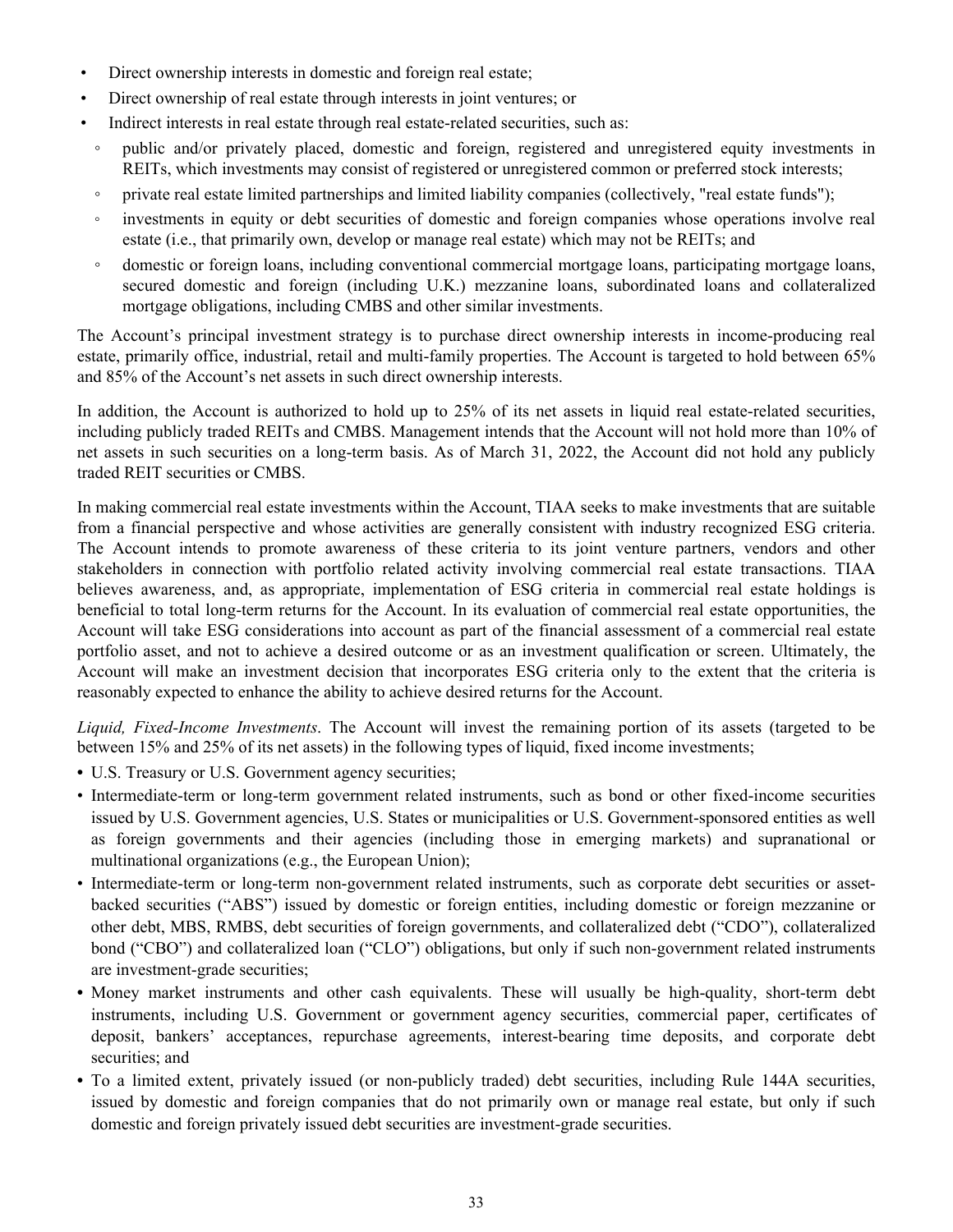The Account's liquid, fixed-income investments may comprise less than 15% (and possibly less than 10%) of its assets (on a net basis), especially during and immediately following periods of significant net contract owner outflows. In addition, the Account, from time to time and on a temporary basis, may hold in excess of 25% of its net assets in liquid, fixed-income investments, particularly during times of significant inflows into the Account and/or a lack of attractive real estate-related investments available in the market.

*Liquid Securities Generally*. Primarily due to management's need to manage fluctuations in cash flows, in particular during and immediately following periods of significant contract owner net transfer activity into or out of the Account, the Account may, on a temporary basis (i) exceed the upper end of its targeted holdings (currently 35% of the Account's net assets) in liquid securities of all types, including both publicly traded non-real estate-related liquid investments and liquid real estate-related securities, such as REITs, ABS, RMBS, CMBS and MBS, or (ii) be below the low end of its targeted holdings in such liquid securities (currently 15% of the Account's net assets).

The portion of the Account's net assets invested in liquid investments of all types may exceed the upper end of its target, for example, if (i) the Account receives a large inflow of money in a short period of time, in particular due to significant contract owner transfer activity into the Account, (ii) the Account receives significant proceeds from sales or financings of direct real estate assets, (iii) there is a lack of attractive direct real estate investments available on the market, and/or (iv) the Account anticipates more near-term cash needs, including to acquire or improve direct real estate investments, pay expenses or repay indebtedness.

*Foreign Investments*. The Account may also make foreign real estate and foreign real estate-related investments and foreign liquid, fixed-income investments. Under the Account's investment guidelines, investments in direct foreign real estate and real estate loans, together with foreign real estate-related securities and foreign liquid, fixed-income investments may not comprise more than 25% of the Account's net assets. However, management doesn't intend such foreign investments, in the aggregate, to exceed 10% of the Account's net assets. As of March 31, 2022, the fair value of the Account's foreign real estate investments was \$36.4 million.

In managing any domestic or foreign mezzanine debt or other domestic or foreign loans or securities, the Account may enter into certain derivatives transactions (including forward currency contracts and swaps, futures contracts, put and call options and other hedging transactions) in order to hedge against the risks of exchange rate uncertainties, interest rate uncertainties and foreign currency or market fluctuations impacting the Account's domestic or foreign investments. The Account does not intend to speculate in such transactions.

#### **FIRST QUARTER 2022 U.S. ECONOMIC AND COMMERCIAL REAL ESTATE OVERVIEW**

The Account invests primarily in high-quality, core real estate in order to meet its investment objective of obtaining favorable long-term returns through rental income and the appreciation of its real estate holdings.

### **Economic Overview and Outlook**

|                                       |         | <b>Actuals</b> |         | Forecast |
|---------------------------------------|---------|----------------|---------|----------|
| <b>Key Macro Economic Indicators*</b> |         | 10 2022        | 2022    | 2023     |
| $E_{\text{conomy}^{(1)}}$             |         |                |         |          |
| Gross Domestic Product ("GDP")        | $5.7\%$ | $(1.4)\%$      | $3.1\%$ | $2.3\%$  |
| Employment Growth <sup>(2)</sup>      | 549     | 562            | 353     | 159      |
| <b>Unemployment Rate</b>              | $5.4\%$ | $3.8\%$        | $4.2\%$ | 3.8%     |
| Interest Rates <sup>(3)</sup>         |         |                |         |          |
| 10 Year Treasury                      | 1.5%    | $2.3\%$        | $2.7\%$ | $2.9\%$  |

*Sources: Bloomberg, BEA, Bureau of Labor Statistics (*"*BLS*"*), Federal Reserve and Moody's Analytics*

\* Data subject to revision

(1) GDP growth rates are annual rates. Quarterly unemployment rates are the reported value for the final month of the quarter while annual values represent a twelve-month average.

<sup>(2)</sup> Values presented in thousands. Forecast values represent average monthly employment growth in the respective periods.

(3) Treasury rates are an average over the stated period.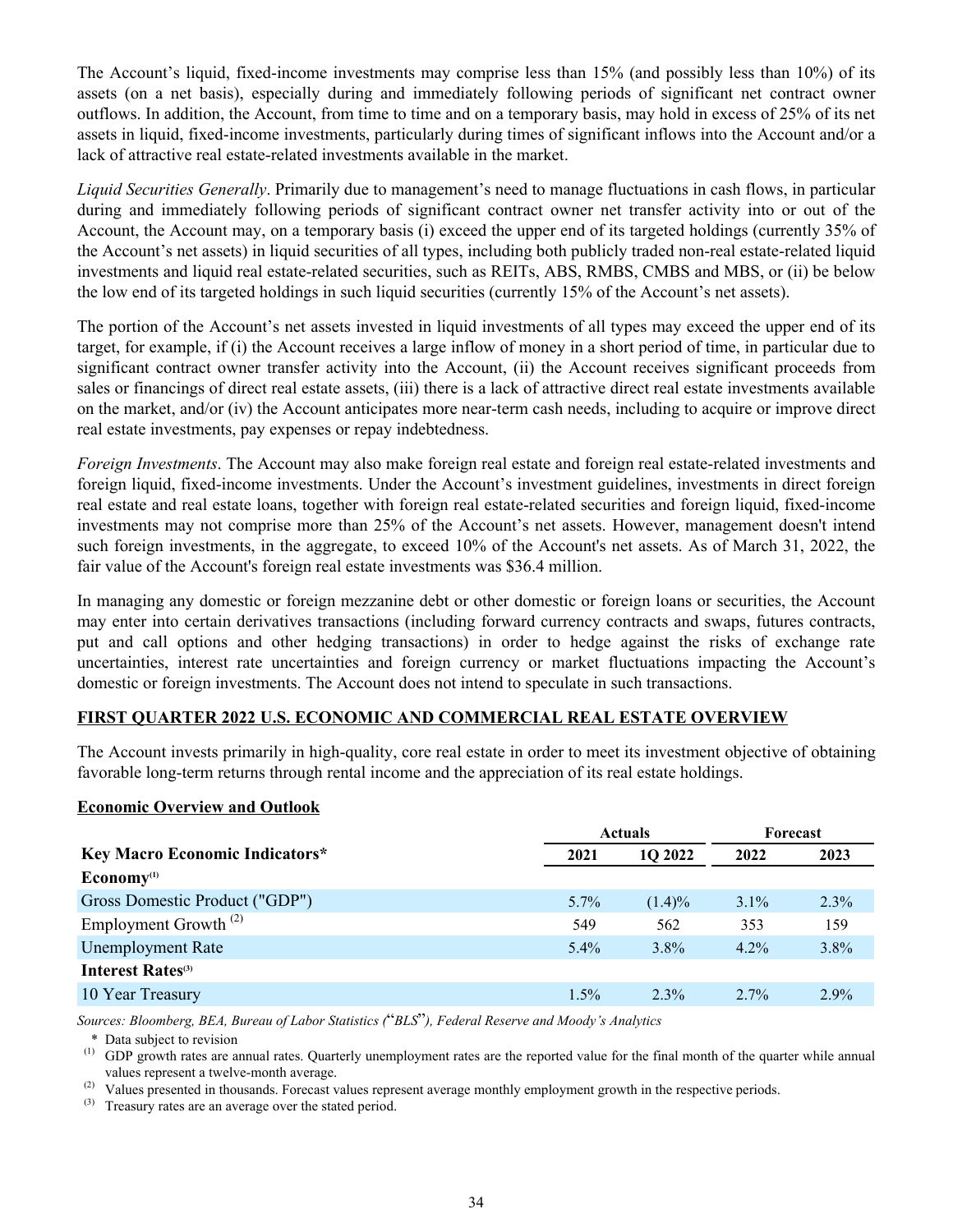Initial 2022 outlook themes generally played out as expected in the first quarter: strong but slower economic growth, persistently higher inflation, the onset of interest rate hikes, and further bouts of elevated market volatility. Two developments were unexpected: The geopolitical and humanitarian crisis unleashed by Russia's invasion of Ukraine and a worsening disconnect between hard economic data and investor sentiment. Risks of a premature end to this young cycle have increased, given the steep path of interest rate increases. U.S. GDP is estimated to have decreased by 1.4% quarter-over-quarter (seasonally adjusted annualized rate) in the first quarter of 2022 but increased 3.6% year-over-year. The U.S. labor market has restored almost all (20.5 million of the 21 million) jobs lost at the beginning of the pandemic, as measured by nonfarm employment, bringing the unemployment rate to 3.8% as of March 2022. The economy gained 1.7 million jobs in the first quarter of 2022, according to the nonfarm payroll measurement from the U.S. Bureau of Labor Statistics.

Russian military activity in Ukraine escalated rapidly in February and has resulted in full-scale armed conflict, with growing uncertainty about how it will continue to impact global markets. Management expects additional volatility should events deteriorate further. While Management does not expect military action to spread beyond the borders of Ukraine, the economic ramifications could be relatively far-reaching. Half of Europe's energy supplies originate in Russia, and Germany has already canceled a planned pipeline due to the current hostilities. This development will increase energy prices and cause further inflationary pressure in the U.S. and globally.

Management does not expect the ongoing turmoil to shift the pattern of a global economic expansion. While further inflationary pressures are a concern, we do not believe the current disruption will shift the Federal Reserve's goal of raising interest rates to a neutral long-term rate. The Federal Reserve may increase interest rates at a faster pace than otherwise expected due to increased inflationary pressures, or it could hold off if the potentially rising cost of energy slows the economy. Management does not believe broad economic contagion will be a concern, but supply chain disruptions, sanctions and higher energy prices could cause some regions and economic sectors to suffer. If the situation deteriorates, however, with sanctions being added, there could be an increased risk of spreading economic effects.

The energy price shock has arguably boosted already high inflation across developed and emerging markets. March likely marked the peak for headline and core inflation in most major economies, with many goods prices likely to fall outright and wage pressures showing signs of easing. Disinflation would be welcomed by policymakers and investors alike, and falling inflation would seem to go hand in hand with falling interest rates; however, we expect 10-year government bond yields to rise further from here. While rates are already up considerably — and by much more than we expected — this is mainly due to higher inflation expectations. We expect real rates to rise as policy turns more hawkish and inflation moderates, producing slightly higher nominal yields by the end of the year.

While geopolitical and inflation concerns remain, the coronavirus pandemic has become a much more minor risk to the economy. As of March 31, 2022, the 7-day averages of COVID-19 cases and deaths, 28,814 and 630, respectively, according to the Center for Disease Control and Prevention, have decreased significantly from the winter highs caused by the spread of the Omicron variant of COVID-19. Deaths from COVID-19 are still considerably lower than they were in January 2021, when the 7-day average death rate peaked at 3,500. As of March 31, 2022, 218 million Americans have been fully vaccinated against COVID-19, and 98 million have received the COVID-19 vaccine booster. Most states are now removing the remaining mitigation strategies that were in place to control the spread of COVID-19 due to the low spread of the virus.

#### **Real Estate Market Conditions and Outlook**

The strong U.S. economic recovery is benefiting real estate prices overall. The COVID-19 vaccine has been widely administered, and pandemic-related restrictions have largely been removed. Private real estate investments have been relatively insulated from recent market volatility, and we believe continuing global economic reopening and strong capital flows should provide ongoing tailwinds. U.S. commercial real estate should benefit even during a rising interest rate environment. Management believes real-estate assets will continue to be a higher-yielding alternative to fixed-income holdings in the short term.

The pandemic severely impacted real estate property types dependent on social interactions, such as retail, office, and lodging. While the mall and office sectors have continued to underperform, the lodging and strip center sectors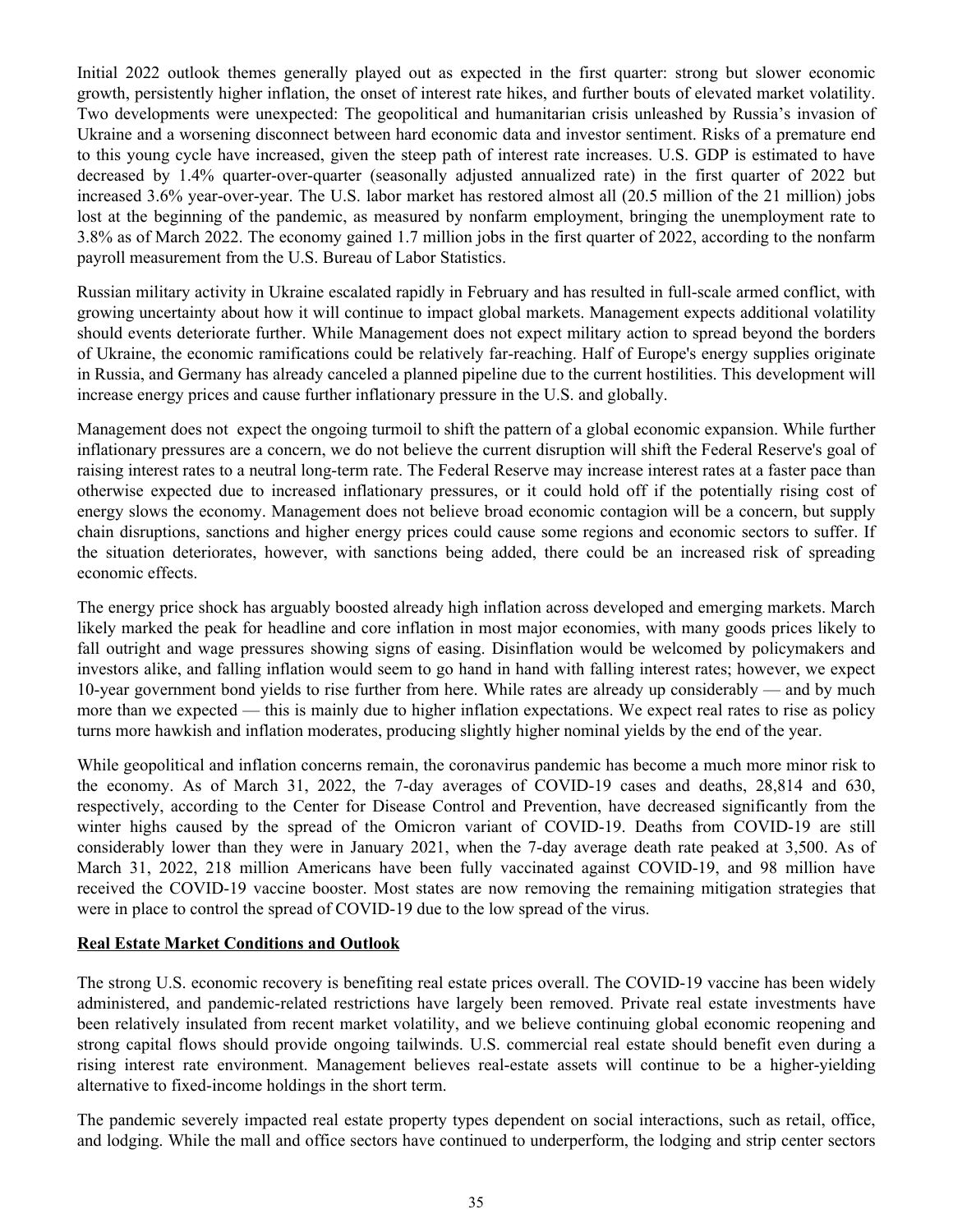have recovered quickly, with prices exceeding pre-pandemic levels in particular sub-sectors. Simultaneously, the pandemic accelerated online shopping, the movement to the suburbs and Sunbelt cities, and the shift to the digital economy. As a result, warehouse, storage, single-family rentals, and data center values have risen since the onset of the pandemic and have continued to outperform during recent quarters. Additionally, health care and medical research spending is increasing, which has benefited the life science and medical office sectors. According to Real Capital Analytics, U.S. real estate transaction volumes are up 34% year-to-year as of February 2022. In 2021, apartments and industrial property transactions captured approximately 62% of total U.S. transaction volumes, illustrating the strong investor interest in these two property types.

The Account experienced materially positive appreciation within the warehouse, apartment, and alternative real estate sectors during the first quarter of 2022, driving a net participant return of 5.44%. Attractive supply and demand fundamentals, favorable borrowing costs, and heightened investor appetite for the industrial and apartment sectors, in particular, have largely contributed to property appreciation in the first quarter. As of March 31, 2022, the Account's leverage position was 17.4%. This low level of leverage and ability to access financing at attractive rates allows the Account to opportunistically deploy capital during periods of market volatility when other funds may focus on shoring up balance sheets. The Account expects to continue to seek opportunities that improve portfolio diversification throughout 2022 by selling lower productivity assets and acquiring assets with higher growth potential and economic resiliency.

Data for the Account's top five markets in terms of market value as of March 31, 2022 are provided below. The five markets presented below represent 42.9% of the Account's total real estate portfolio. Across all markets, the Account's properties are 91.2% leased.

| Top 5 Metro Areas by Fair Market Value <sup>(1)</sup> | Account %<br><b>Leased Fair</b><br>Value<br>Weighted $^{(2)}$ | Number of<br><b>Property</b><br>Investments | Metro Area Fair<br>Value as a % of<br><b>Total RE</b><br>Portfolio <sup>(3)</sup> | <b>Metro Area Fair</b><br>Value as a % of<br>Total<br>Investments |
|-------------------------------------------------------|---------------------------------------------------------------|---------------------------------------------|-----------------------------------------------------------------------------------|-------------------------------------------------------------------|
| Los Angeles-Long Beach-Anaheim, CA                    | $86.2\%$                                                      | 22                                          | $10.7\%$                                                                          | $9.0\%$                                                           |
| Washington-Arlington-Alexandria, DC-VA-MD-WV          | $85.7\%$                                                      | 18                                          | $9.8\%$                                                                           | $8.3\%$                                                           |
| Riverside-San Bernardino-Ontario, CA                  | 100.0%                                                        |                                             | 87%                                                                               | $7.3\%$                                                           |
| New York-Newark-Jersey City, NY-NJ-PA                 | $82.5\%$                                                      | 12                                          | 69%                                                                               | 5.8%                                                              |
| Miami-Fort Lauderdale-West Palm Beach, FL             | 94.7%                                                         | 14                                          | $6.8\%$                                                                           | $5.7\%$                                                           |

(1) The table above has been standardized to depict metropolitan statistical area ("MSA") definitions.

<sup>(2)</sup> Weighted by fair value, which differs from the calculations provided for market comparisons to CoStar and RealPage data and are used here to reflect the fair value of the Account's monetary investments in those markets.

<sup>(3)</sup> Wholly-owned properties are represented at fair value and gross of any debt, while joint venture properties are represented at the net equity value.

#### **Office**

The effects of the COVID-19 pandemic can still be seen in the office sector as concerns over infections remain. Many companies are still moving cautiously in regards to reentry into the office and are continuing to invest in telecommuting options and infrastructure to facilitate remote work (e.g. new hardware, additional data storage), which will likely persist after the pandemic subsides. Companies may begin requiring less space due to reduced onsite employee presence; however, some companies may require additional space to better facilitate open-office concepts that incorporate distancing between employees. Current uncertainty surrounding the geopolitical climate and inflation have also contributed to the delay of long-term commitment for space; however, despite these uncertainties, the demand for space is expected improve throughout 2022.

Vacancy nationwide remained relatively flat with a slight increase from 12.2% in the fourth quarter of 2021 to 12.3% in the first quarter of 2022, as reported by CoStar. Vacancy rates have remained high in large downtown markets, such as New York and Los Angeles. New construction effectively stalled with the arrival of the COVID-19 pandemic, but the completion of construction already underway has continued to deliver new supply into a weak leasing environment; although, the first quarter of 2022 saw net positive absorption. The vacancy rate of the Account's office portfolio increased to 18.0% in the first quarter of 2022, as compared to 16.9% in the prior quarter. The above-average vacancy rate in the New York metro area is driven by two properties currently undergoing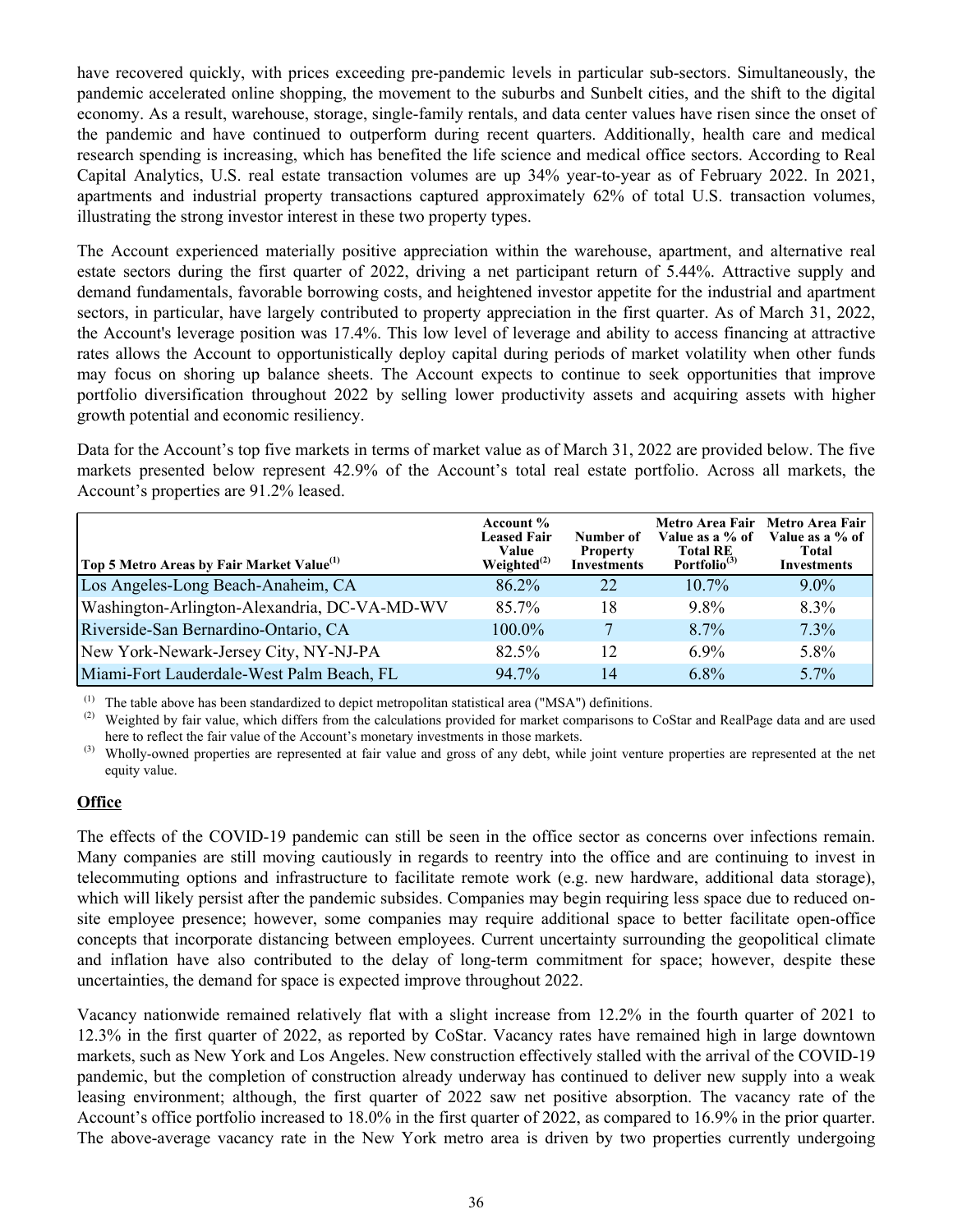redevelopment to increase the long term value of the properties. The vacancy rate in the New York metro is expected to remain elevated over the near term as legacy tenants fully vacate the properties and redevelopment efforts continue. The increased vacancy rate in the Los Angeles and Washington D.C. metro areas can both be attributed to expired leases.

As of March 31, 2022, the Account's rents from office tenants were not materially affected by the COVID-19 pandemic, but the duration of the effects of the COVID-19 pandemic remain unknown. Tenants requesting rent relief have generally requested rent deferrals for a limited period of time (i.e., less than six months), with the unpaid rent to be paid over the duration of the remaining lease. Additionally, if tenants vacate due to lease expirations, redeployment of the vacated space may be challenging in the near term due to unfavorable leasing conditions.

|                                                 |                                              |                           | <b>Account Square</b><br><b>Foot Weighted</b><br><b>Average Vacancy</b> |                     | <b>Market</b><br>Vacancy <sup>(2)</sup> |              |  |  |  |
|-------------------------------------------------|----------------------------------------------|---------------------------|-------------------------------------------------------------------------|---------------------|-----------------------------------------|--------------|--|--|--|
| Top 5 Office Metropolitan Areas <sup>(1)</sup>  | <b>Total Sector</b><br>by Metro Area<br>(SM) | % of Total<br>Investments | O1 2022                                                                 | O <sub>4</sub> 2021 | O1 2022                                 | O4 2021      |  |  |  |
|                                                 |                                              |                           | 18.0 %                                                                  | 16.9 $%$            | $12.3\%$                                | 12.2 %       |  |  |  |
| Washington-Arlington-Alexandria,<br>DC-VA-MD-WV | \$<br>1,484.6                                | 4.6 $\%$                  | 15.3 $%$                                                                | 11.0 $%$            | 14.8 %                                  | 14.7 $%$     |  |  |  |
| Boston-Cambridge-Newton, MA-NH                  | 1,205.4                                      | $3.7\%$                   | 21.6%                                                                   | 21.7 %              | 9.2 %                                   | $9.3 \%$     |  |  |  |
| New York-Newark-Jersey City, NY-<br>NJ-PA       | 1,047.0                                      | $3.2 \%$                  | $30.7 \%$                                                               | 28.3 %              | 12.3 %                                  | 12.2 %       |  |  |  |
| Los Angeles-Long Beach-Anaheim,<br>CA           | 942.6                                        | $2.9\%$                   | 17.7%                                                                   | 16.0 $%$            | 13.6 %                                  | 13.5 $%$     |  |  |  |
| San Diego-Carlsbad, CA                          | 775.9                                        | $2.4\%$                   | $2.7\%$                                                                 | $2.7\%$             | 11.3 $%$                                | 11.3<br>$\%$ |  |  |  |

(1) The table above has been standardized to depict metropolitan statistical area ("MSA") definitions.<br>(2) Source: CoStar, Market vacancy is the percentage of space available for rent. Account vacancy is

Source: CoStar. Market vacancy is the percentage of space available for rent. Account vacancy is the square foot-weighted percentage of unleased space. Market vacancy rates are subject to change.

#### **Industrial**

The industrial sector saw record-breaking activity in the first quarter of 2022. The pandemic has accelerated consumers' long-term shift to e-commerce, and this shift has caused demand for industrial space to rise to unprecedented levels. Construction of industrial properties is also at a record high as developers try to keep up with the demand but timing of delivery remains uncertain as supply chain issues are creating challenges.

The national industrial availability rate for the first quarter of 2022 was 4.1%, which is the lowest level ever recorded, as compared to 4.2% during the prior quarter, as reported by CoStar. The average vacancy rate of the industrial properties held by the Account dropped from 4.2% in the fourth quarter of 2021 to 3.9% in the first quarter of 2022, due to new leases.

As of March 31, 2022, the Account's rents from industrial tenants were not materially affected by the COVID-19 pandemic, but the duration of the effects of the COVID-19 pandemic remain unknown. Tenants requesting rent relief have generally requested rent deferrals for a limited period of time (i.e., less than six months), with the unpaid rent to be paid over the duration of the remaining lease. Additionally, if tenants vacate due to lease expirations, redeployment of the vacated space may be challenging in the near term due to unfavorable leasing conditions, though demand for industrial space has been relatively steady throughout the pandemic.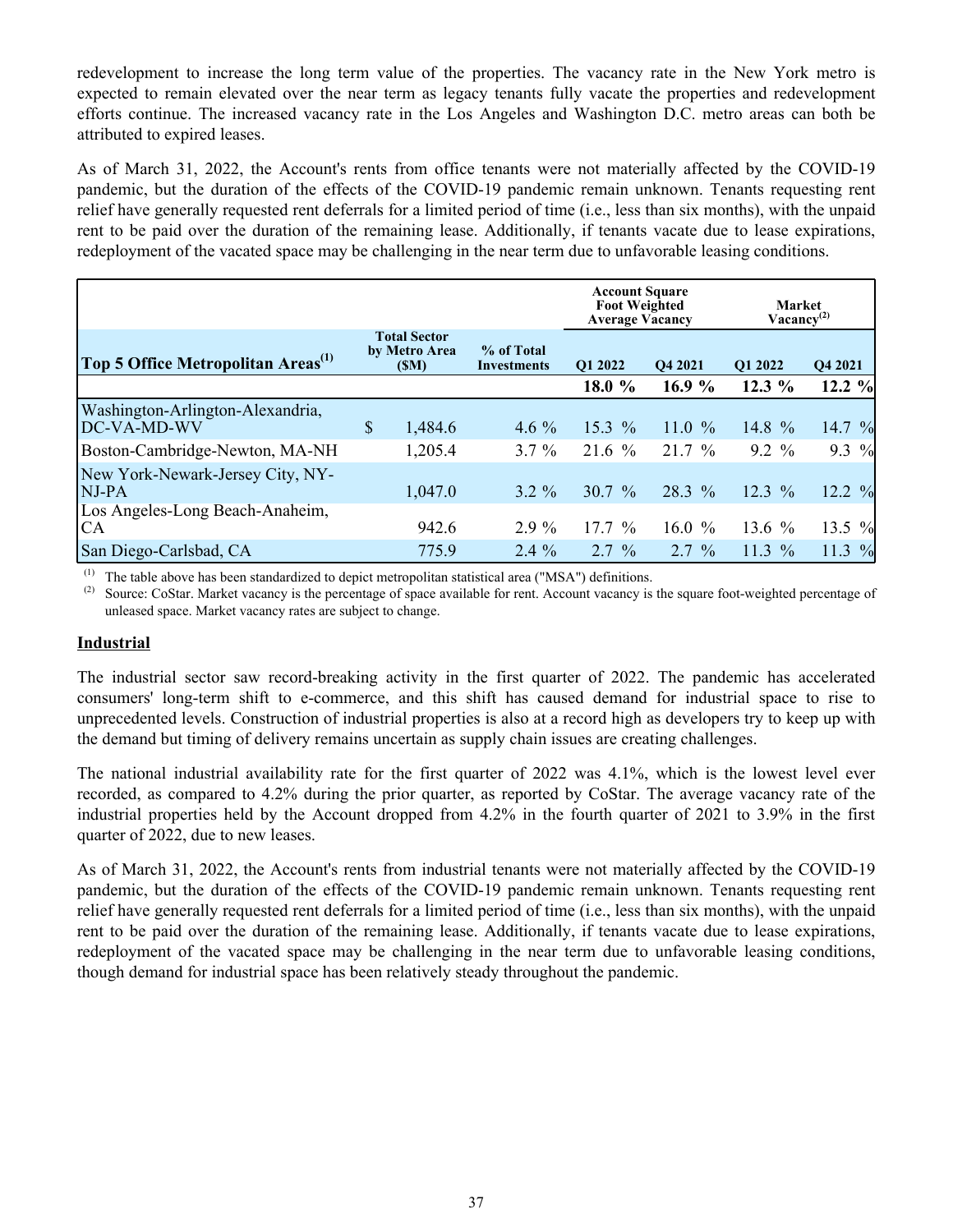|                                                             |              |                                              |                                  | <b>Account Square</b><br><b>Foot Weighted</b><br><b>Average Vacancy</b> |                     | <b>Market</b><br>Vacancy $(2)$ |                     |
|-------------------------------------------------------------|--------------|----------------------------------------------|----------------------------------|-------------------------------------------------------------------------|---------------------|--------------------------------|---------------------|
| <b>Top 5 Industrial Metropolitan</b><br>Area <sup>(1)</sup> |              | <b>Total Sector</b><br>by Metro Area<br>(SM) | % of Total<br><b>Investments</b> | O1 2022                                                                 | O <sub>4</sub> 2021 | O1 2022                        | O <sub>4</sub> 2021 |
| Account / Nation                                            |              |                                              |                                  | 3.9%                                                                    | 4.2 $\%$            | 4.1 $%$                        | 4.2 $%$             |
| Riverside-San Bernardino-Ontario, CA                        | $\mathbb{S}$ | 2,264.4                                      | $6.9\%$                          | $-$ %                                                                   | $-$ %               | 1.3 $%$                        | 1.4 $%$             |
| Los Angeles-Long Beach-Anaheim, CA                          |              | 719.9                                        | $2.2\%$                          | 1.6 $%$                                                                 | $1.8 \%$            | 1.6 $%$                        | $1.7 \%$            |
| Seattle-Tacoma-Bellevue, WA                                 |              | 582.5                                        | $1.8 \%$                         | $-$ %                                                                   | $-$ %               | 4.0 $%$                        | 4.3 $%$             |
| Dallas-Fort Worth-Arlington, TX                             |              | 502.9                                        | $1.5\%$                          | $-$ %                                                                   | $-$ %               | 5.7 $%$                        | 5.3 %               |
| Miami-Fort Lauderdale-West Palm<br>Beach, FL                |              | 500.6                                        | $1.5\%$                          | $12\%$                                                                  | $1.5\%$             | $3.1\%$                        | $3.2 \%$            |

(1) The table above has been standardized to depict MSA definitions.<br>(2) Source:  $CoStart$  Market vacanous is the percentage of space available

Source: CoStar. Market vacancy is the percentage of space available for rent. Account vacancy is the square foot-weighted percentage of unleased space. Market vacancy rates are subject to change.

#### **Multi-Family**

The national apartment vacancy rate decreased from 2.6% in the fourth quarter of 2021 to 2.5% in the first quarter of 2022, as reported by RealPage. This can be attributed to moderate growth in the more affordable markets, although, urban submarkets are recovering as renters are coming back to the cities to return to the office, or in anticipation of returning to office, allowing them to take advantage of the favorable leasing environment created by the COVID-19 pandemic. The vacancy rate of the Account's apartment properties increased to 6.4% in the first quarter of 2022 as compared to 5.9% in the prior quarter driven by expiring leases.

As of March 31, 2022, the Account's rents from multifamily tenants were not materially affected by the COVID-19 pandemic, but the duration of the effects of the COVID-19 pandemic remain unknown. Additionally, if tenants vacate due to lease expirations, redeployment of the vacated space may be challenging in the near term due to unfavorable leasing conditions. Rent concessions for new and existing tenants have moderately increased in recent months in an effort to generate and keep occupancy.

|                                                          |                                              |       |                                  |         | <b>Account Units</b><br>Weighted<br><b>Average Vacancy</b> |          | Market<br>Vacancy <sup>(2)</sup> |
|----------------------------------------------------------|----------------------------------------------|-------|----------------------------------|---------|------------------------------------------------------------|----------|----------------------------------|
| <b>Top 5 Apartment Metropolitan</b><br>Area <sub>1</sub> | <b>Total Sector</b><br>by Metro Area<br>(SM) |       | % of Total<br><b>Investments</b> | O1 2022 | O <sub>4</sub> 2021                                        | O1 2022  | O4 2021                          |
| Account / Nation                                         |                                              |       |                                  | $6.4\%$ | 5.9 %                                                      | $2.5\%$  | $2.6 \%$                         |
| Los Angeles-Long Beach-Anaheim,<br>CA                    | \$                                           | 951.9 | $2.9\%$                          | 6.2 $%$ | 5.3 $%$                                                    | $2.1\%$  | $2.3 \%$                         |
| Washington-Arlington-Alexandria, DC-<br>VA-MD-WV         |                                              | 860.4 | $2.6\%$                          | $8.4\%$ | 6.8 $%$                                                    | $2.6\%$  | $2.9 \%$                         |
| Miami-Fort Lauderdale-West Palm<br>Beach, FL             |                                              | 712.0 | $2.2\%$                          | $6.4\%$ | 4.5 $\%$                                                   | $1.5\%$  | $2.0\%$                          |
| Atlanta-Sandy Springs-Roswell, GA                        |                                              | 422.9 | $1.3\%$                          | 11.9%   | $7.6\%$                                                    | $3.1 \%$ | 3.0%                             |
| New York-Newark-Jersey City, NY-<br>NJ-PA                |                                              | 385.2 | $1.2 \%$                         | $2.2\%$ | $\frac{0}{0}$                                              | $1.5\%$  | $2.1\%$                          |

(1) The table above has been standardized to depict MSA definitions.<br>(2) Source: BeelBage Market usespay is the persentage of units uses

Source: RealPage. Market vacancy is the percentage of units vacant. The Account's vacancy is the percentage of unleased units. Market vacancy rates are subject to change.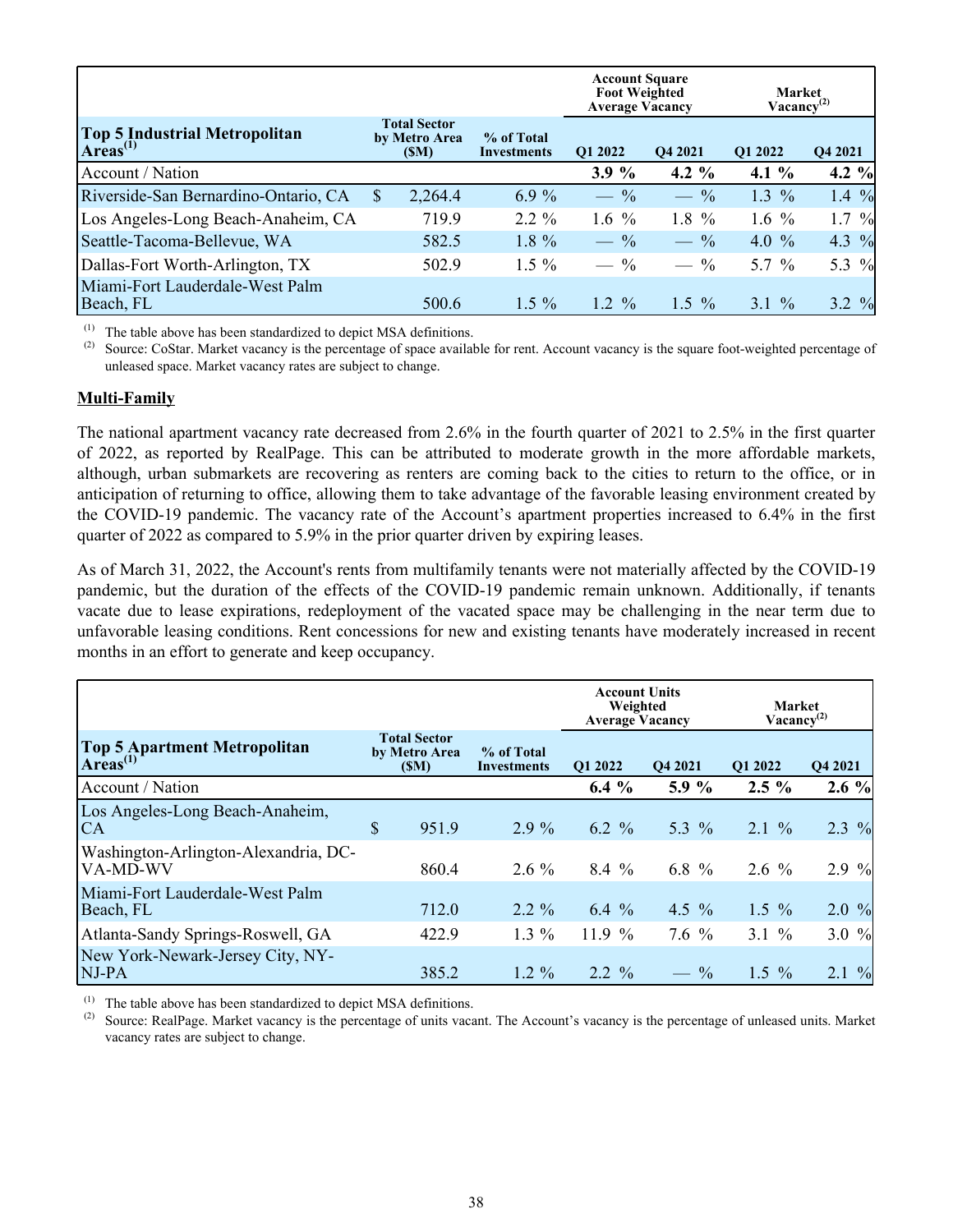## **Retail**

While all core real estate sectors have been negatively impacted by the COVID-19 pandemic to some degree, the impact to the retail sector has been especially pronounced since traditional retail was facing ongoing challenges from e-commerce platforms long before the COVID-19 pandemic. However, the sector continued to strengthen in the first quarter of 2022 despite the lingering effects of the pandemic, supply chain challenges, and economic uncertainty created by the Russian invasion of Ukraine.

The Account's retail portfolio is composed primarily of high-end lifestyle shopping centers and regional malls in large metropolitan or tourist centers. The retail portfolio is managed to minimize significant exposure to any single retailer. The Account has over 1,100 retailers across its portfolio, with its largest retail exposure comprising less than 5.0% of total retail rentable area. The Account's retail vacancy was 10.8% in the first quarter of 2022, up from 10.2% in the prior quarter. The increase can be attributed to lease expirations.

Retail tenants requesting rent relief have generally requested rent deferrals for a limited period of time (i.e., less than six months), with the unpaid rent to be paid over the duration of the remaining lease. The duration of the effects of the COVID-19 pandemic remain unknown; the Account is closely monitoring the collectability of accrued rental income and adjusting its allowances for uncollectible rent as needed.

|                                 |                                         |                                  | <b>Account Units</b><br>Weighted<br><b>Average Vacancy</b> |                     | Market<br>Vacancv |                      |
|---------------------------------|-----------------------------------------|----------------------------------|------------------------------------------------------------|---------------------|-------------------|----------------------|
|                                 | <b>Total</b><br><b>Exposure</b><br>(SM) | % of Total<br><b>Investments</b> | O1 2022                                                    | O <sub>4</sub> 2021 | O1 2022           | Q4 2021              |
| All Retail                      |                                         |                                  | 10.8 %                                                     | $10.2 \%$           | 4.6 $%$           | 4.6 $%$              |
| Lifestyle & Mall                | \$<br>1,572.1                           | 4.8 $%$                          | 14.0 $%$                                                   | 12.6 $%$            | $7.3\%$           | $\frac{0}{0}$<br>7.4 |
| Neighborhood, Community & Strip | 1,340.6                                 | 4.1 $\%$                         | $7.3\%$                                                    | $8.7\%$             | 6.6 $%$           | 6.7 $%$              |
| Power Center**                  | 467.0                                   | $1.4\%$                          | $15.2 \%$                                                  | $13.3\%$            | 5.2 $%$           | $\frac{0}{0}$<br>5.3 |

\*Source: CoStar. Market vacancy is defined as the percentage of space available for rent. The Account's vacancy is the square foot-weighted percentage of unleased space. Market vacancy rates are subject to change.

\*\*The Power Center designation is reserved for properties with three or more anchor units. Anchor units are leased to large retailers such as department stores, home improvement stores, and warehouse clubs. Properties with the Neighborhood, Community and Strip designation consist of two or less anchor units.

## **Hotel**

The impact of the COVID-19 pandemic on the hospitality sector has been especially severe among hotels that cater primarily to business travelers. Business travel has been curtailed significantly, with travel limited primarily to those who must travel for essential reasons. Business travel remained depressed during the first quarter of 2022 but is expected to grow significantly in 2022 as more employees return to office and conferences shift back to inperson. Leisure travel has continued to increase and is expected to remain steady, especially with the approaching summer season, which generally sees an influx of travelers.

The Account's exposure to the hospitality sector is limited to one hotel in the Dallas metro area. The hotel is located in a business park in the Dallas metro area and caters largely to business travelers. Key metrics to track hotel performance include occupancy, the average daily rate ("ADR") and revenue per available room ("RevPAR"). For the quarter ended March 31, 2022, occupancy of the property increased to 35.5%, as compared to 34.2% in the previous quarter. ADR and RevPAR were \$126.66 and \$69.03, respectively, for the first quarter of 2022, as compared to \$111.73 and \$50.63, respectively, in the prior quarter.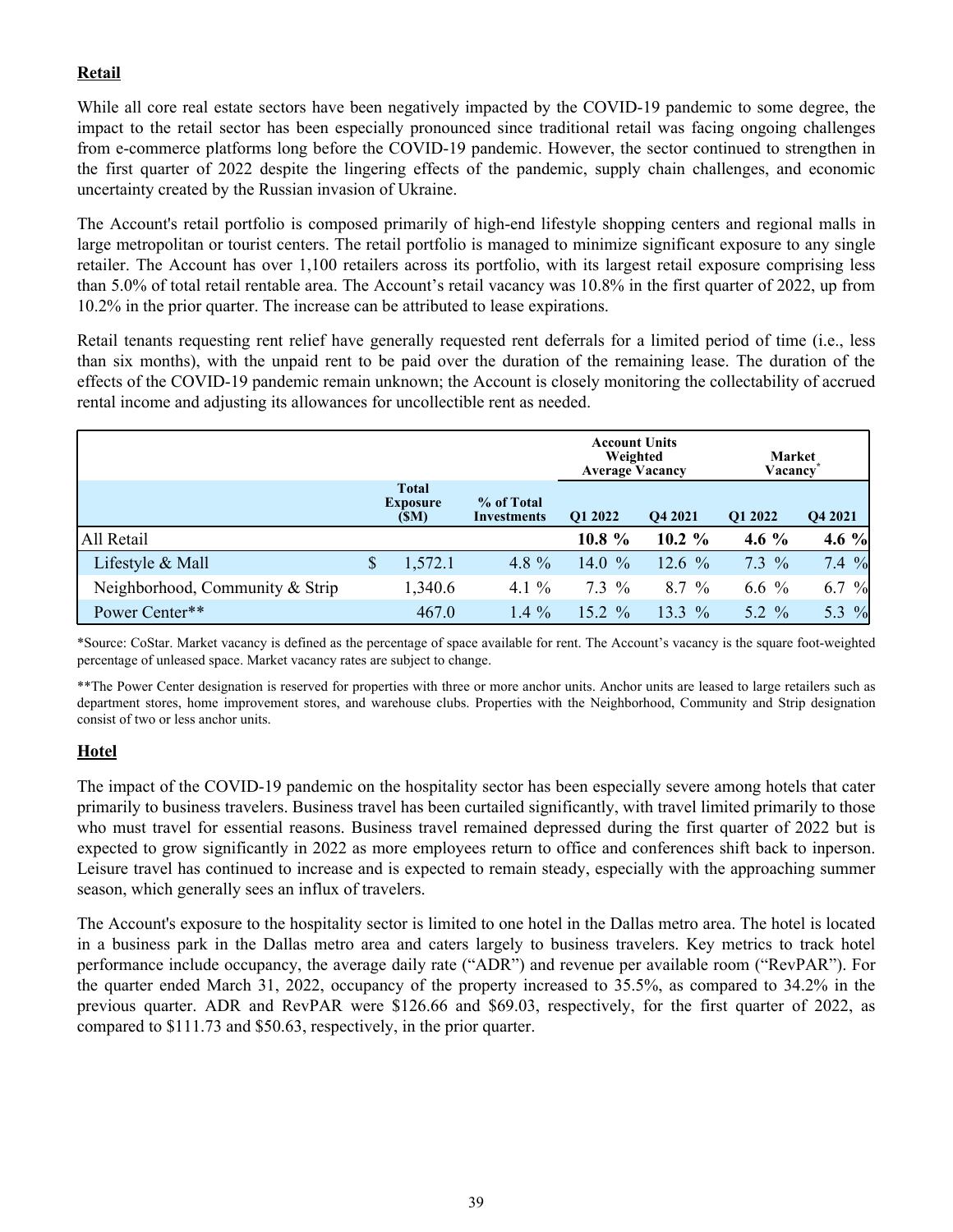## **INVESTMENTS**

As of March 31, 2022, the Account held 84.1% of its total investments in real estate and real estate joint ventures. The Account also held investments in loans receivable, including those with related parties, representing 4.1% of total investments, U.S. treasury securities representing 2.7% of total investments, real estate funds representing 2.5% of total investments, U.S. government agency notes representing 3.3% of total investments, corporate bonds representing 1.7% of total investments, a real estate operating business representing 1.5% of total investments and foreign government agency notes representing 0.1% of total investments,

The outstanding principal on loans payable on the Account's wholly-owned real estate portfolio as of March 31, 2022 was \$2.1 billion. The Account's proportionate share of outstanding principal on loans payable within its joint venture investments was \$3.5 billion, which is netted against the underlying properties when determining the joint venture investment's fair value presented on the Consolidated Schedules of Investments. Total outstanding principal on the Account's portfolio as of March 31, 2022, inclusive of loans payable within the joint venture investments, \$243.3 million in loans collateralized by a loan receivable and \$500.00 million outstanding on the Account's line of credit, was \$6.4 billion, which represented a loan-to-value ratio of 17.4%.

Management believes that the Account's real estate portfolio is diversified by location and property type. The Account does not intend to buy and sell its real estate investments simply to make short-term profits. Rather, the Account's general strategy in selling real estate investments is to dispose of those assets that management believes (i) have maximized in value, (ii) have underperformed or face deteriorating property-specific or market conditions, (iii) need significant capital infusions in the future, (iv) are appropriate to dispose of in order to remain consistent with the Account's intent to diversify the Account by property type and geographic location (including reallocating the Account's exposure to or away from certain property types in certain geographic locations), or (v) otherwise do not satisfy the investment objectives of the Account. Management, from time to time, will evaluate the need to manage liquidity in the Account as part of its analysis as to whether to undertake a particular asset sale. The Account may reinvest any sale proceeds that it does not need to pay operating expenses or to meet debt service or redemption requests (e.g*.*, contract owner withdrawals or benefit payments).

|                                           | <b>Ten Largest Real Estate Investments</b> |                 |              |             |                                                                       |                                             |                                                           |                                                                                             |                                                           |  |  |  |  |  |
|-------------------------------------------|--------------------------------------------|-----------------|--------------|-------------|-----------------------------------------------------------------------|---------------------------------------------|-----------------------------------------------------------|---------------------------------------------------------------------------------------------|-----------------------------------------------------------|--|--|--|--|--|
| <b>Property</b><br><b>Investment Name</b> | Ownership<br>Percentage                    | City            | <b>State</b> | <b>Type</b> | <b>Gross</b><br>Real<br><b>Estate</b><br>Fair<br>Value <sup>(1)</sup> | <b>Debt</b><br>Fair<br>Value <sup>(2)</sup> | <b>Net Real</b><br><b>Estate</b><br>Fair<br>$Value^{(3)}$ | <b>Property</b><br>as a<br>% of Total<br>Real<br><b>Estate</b><br>Port folio <sup>(4)</sup> | Property as a<br>% of Total<br>Investments <sup>(5)</sup> |  |  |  |  |  |
| Ontario Industrial<br>Portfolio           | 100%                                       | Ontario         | CA           | Industrial  | \$1,095.0                                                             | $\mathbf S$                                 | \$1,095.0                                                 | 3.6%                                                                                        | $3.0\%$                                                   |  |  |  |  |  |
| Simpson Housing<br>Portfolio              | 80%                                        | Various         | U.S.A.       | Apartment   | 1,048.0                                                               | 392.9                                       | 655.1                                                     | 3.4%                                                                                        | 2.9%                                                      |  |  |  |  |  |
| <b>Fashion Show</b>                       | 50%                                        | Las Vegas       | NV           | Retail      | 979.4                                                                 | 420.1                                       | 559.3                                                     | $3.2\%$                                                                                     | 2.7%                                                      |  |  |  |  |  |
| 1001 Pennsylvania<br>Avenue               | 100%                                       | Washington      | DC           | Office      | 800.9                                                                 | 306.4                                       | 494.5                                                     | 2.6%                                                                                        | 2.2%                                                      |  |  |  |  |  |
| The Florida Mall                          | 50%                                        | Orlando         | FL           | Retail      | 736.1                                                                 | 299.8                                       | 436.3                                                     | 2.4%                                                                                        | $2.0\%$                                                   |  |  |  |  |  |
| Colorado Center                           | 50%                                        | Santa<br>Monica | <b>CA</b>    | Office      | 634.0                                                                 | 276.8                                       | 357.2                                                     | 2.1%                                                                                        | 1.8%                                                      |  |  |  |  |  |
| <b>Lincoln Centre</b>                     | 100%                                       | Dallas          | <b>TX</b>    | Office      | 566.8                                                                 |                                             | 566.8                                                     | 1.8%                                                                                        | 1.6%                                                      |  |  |  |  |  |
| 99 High Street                            | 100%                                       | <b>Boston</b>   | MA           | Office      | 531.2                                                                 | 282.6                                       | 248.6                                                     | 1.7%                                                                                        | 1.5%                                                      |  |  |  |  |  |
| Storage Portfolio<br>$\mathbf{H}$         | 90%                                        | Various         | <b>USA</b>   | Other       | 502.3                                                                 | 183.0                                       | 319.3                                                     | 1.6%                                                                                        | $1.4\%$                                                   |  |  |  |  |  |
| 701 Brickell<br>Avenue                    | 100%                                       | Miami           | FL           | Office      | 489.9                                                                 | 182.5                                       | 307.4                                                     | 1.6%                                                                                        | $1.4\%$                                                   |  |  |  |  |  |

The following table lists the Account's ten largest investments as of March 31, 2022. For information regarding the Account's diversification of real estate assets by region and property type, see *Note 3—Concentrations of Risk.*

(1) The Account's share of the fair value of the property investment, gross of debt.

(2) Debt fair values are presented at the Account's ownership interest.<br>(3) The Account's share of the fair value of the preparty investment n

The Account's share of the fair value of the property investment, net of debt.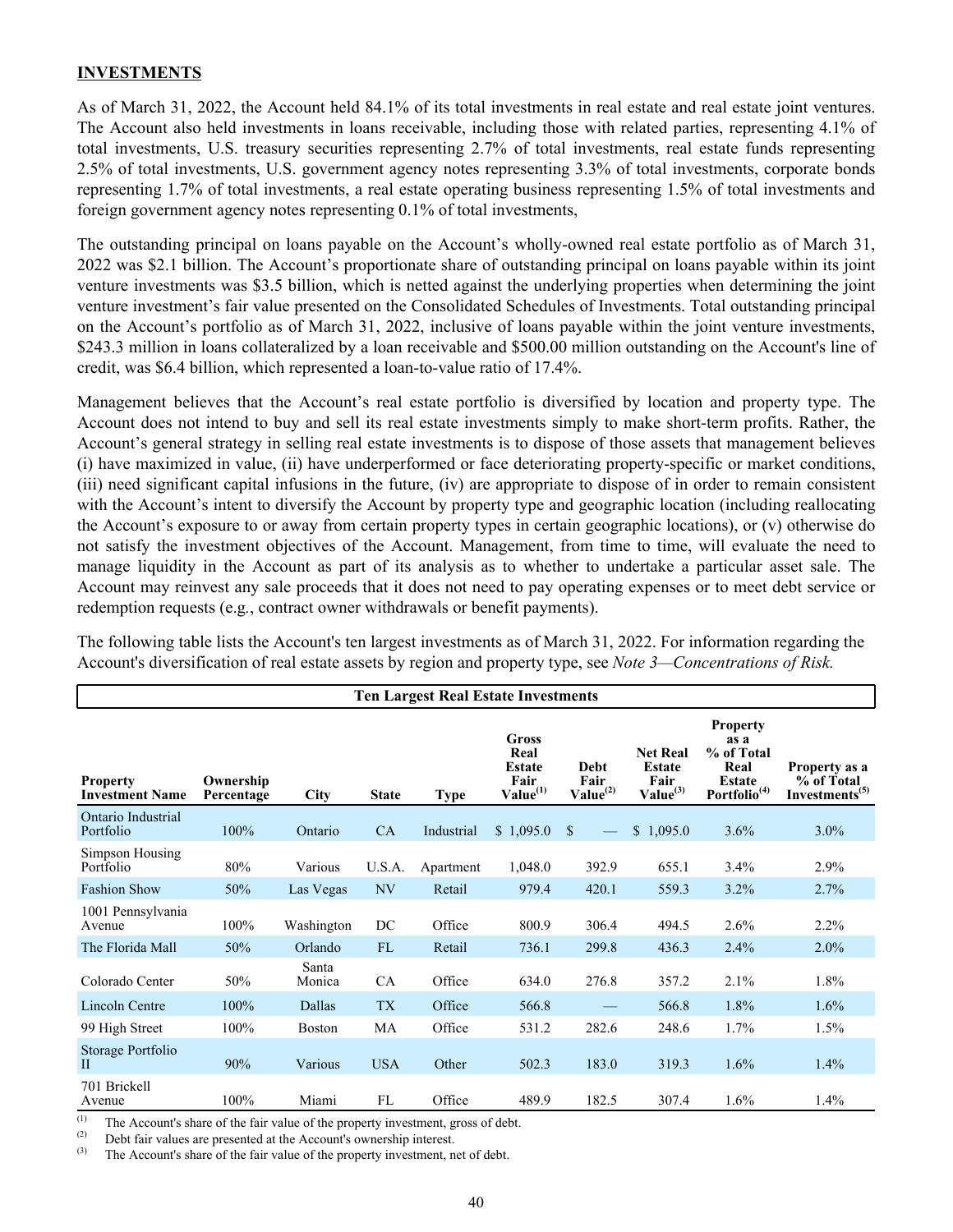- (4) Total real estate portfolio is the aggregate fair value of the Account's wholly-owned properties and the properties held within a joint venture, gross of debt.
- $\overline{5}$  Total investments are the aggregate fair value of all investments held by the Account, gross of debt. Total investments, as calculated within this table, will vary from total investments, as calculated in the Account's Schedule of Investments, as joint venture investments are presented in the Schedule of Investments at their net equity position in accordance with U.S. Generally Accepted Accounting Principals ("GAAP").

#### **Results of Operations**

#### *Three months ended March 31, 2022 compared to three months ended March 31, 2021*

#### **Net Investment Income**

The following table shows the results of operations for the three months ended March 31, 2022 and 2021 and the dollar and percentage changes for those periods (dollars in millions).

|                                           |    | <b>For the Three Months</b><br><b>Ended March 31,</b> |             |               | Change |               |  |
|-------------------------------------------|----|-------------------------------------------------------|-------------|---------------|--------|---------------|--|
|                                           |    | 2022                                                  | 2021        |               | \$     | $\frac{0}{0}$ |  |
| <b>INVESTMENT INCOME</b>                  |    |                                                       |             |               |        |               |  |
| Real estate income, net:                  |    |                                                       |             |               |        |               |  |
| Rental income                             | \$ | 303.7                                                 | \$<br>288.8 | <sup>\$</sup> | 14.9   | 5.2 %         |  |
| Real estate property level expenses:      |    |                                                       |             |               |        |               |  |
| Operating expenses                        |    | 73.6                                                  | 69.0        |               | 4.6    | $6.7 \%$      |  |
| Real estate taxes                         |    | 51.7                                                  | 54.8        |               | (3.1)  | $(5.7)\%$     |  |
| Interest expense                          |    | 20.9                                                  | 22.9        |               | (2.0)  | $(8.7)\%$     |  |
| Total real estate property level expenses |    | 146.2                                                 | 146.7       |               | (0.5)  | $(0.3)\%$     |  |
| Real estate income, net                   |    | 157.5                                                 | 142.1       |               | 15.4   | 10.8 %        |  |
| Income from real estate joint ventures    |    | 60.5                                                  | 43.0        |               | 17.5   | 40.7 %        |  |
| Income from real estate funds             |    | 6.0                                                   | 2.1         |               | 3.9    | N/M           |  |
| Interest                                  |    | 20.7                                                  | 19.9        |               | 0.8    | 4.0 %         |  |
| Other                                     |    | 0.8                                                   |             |               | 0.8    | N/M           |  |
| <b>TOTAL INVESTMENT INCOME</b>            |    | 245.5                                                 | 207.1       |               | 38.4   | 18.5 %        |  |
| <b>Expenses:</b>                          |    |                                                       |             |               |        |               |  |
| Investment management charges             |    | 22.5                                                  | 17.2        |               | 5.3    | 30.8 %        |  |
| Administrative charges                    |    | 13.5                                                  | 14.8        |               | (1.3)  | $(8.8)\%$     |  |
| Distribution charges                      |    | 7.3                                                   | 8.3         |               | (1.0)  | $(12.0)\%$    |  |
| Mortality and expense risk charges        |    | 0.4                                                   | 0.3         |               | 0.1    | 33.3 %        |  |
| Liquidity guarantee charges               |    | 22.7                                                  | 13.9        |               | 8.8    | 63.3 %        |  |
| <b>TOTAL EXPENSES</b>                     |    | 66.4                                                  | 54.5        |               | 11.9   | 21.8 %        |  |
| <b>INVESTMENT INCOME, NET</b>             | S  | 179.1                                                 | \$<br>152.6 | <sup>\$</sup> | 26.5   | 17.4 %        |  |

The following table illustrates and compares rental income, operating expenses and real estate taxes for properties held by the Account for the three months ended March 31, 2022 and 2021. The comparative increases or decreases associated with the acquisition and disposition of properties made in either period is compared to "same property" (dollars in millions).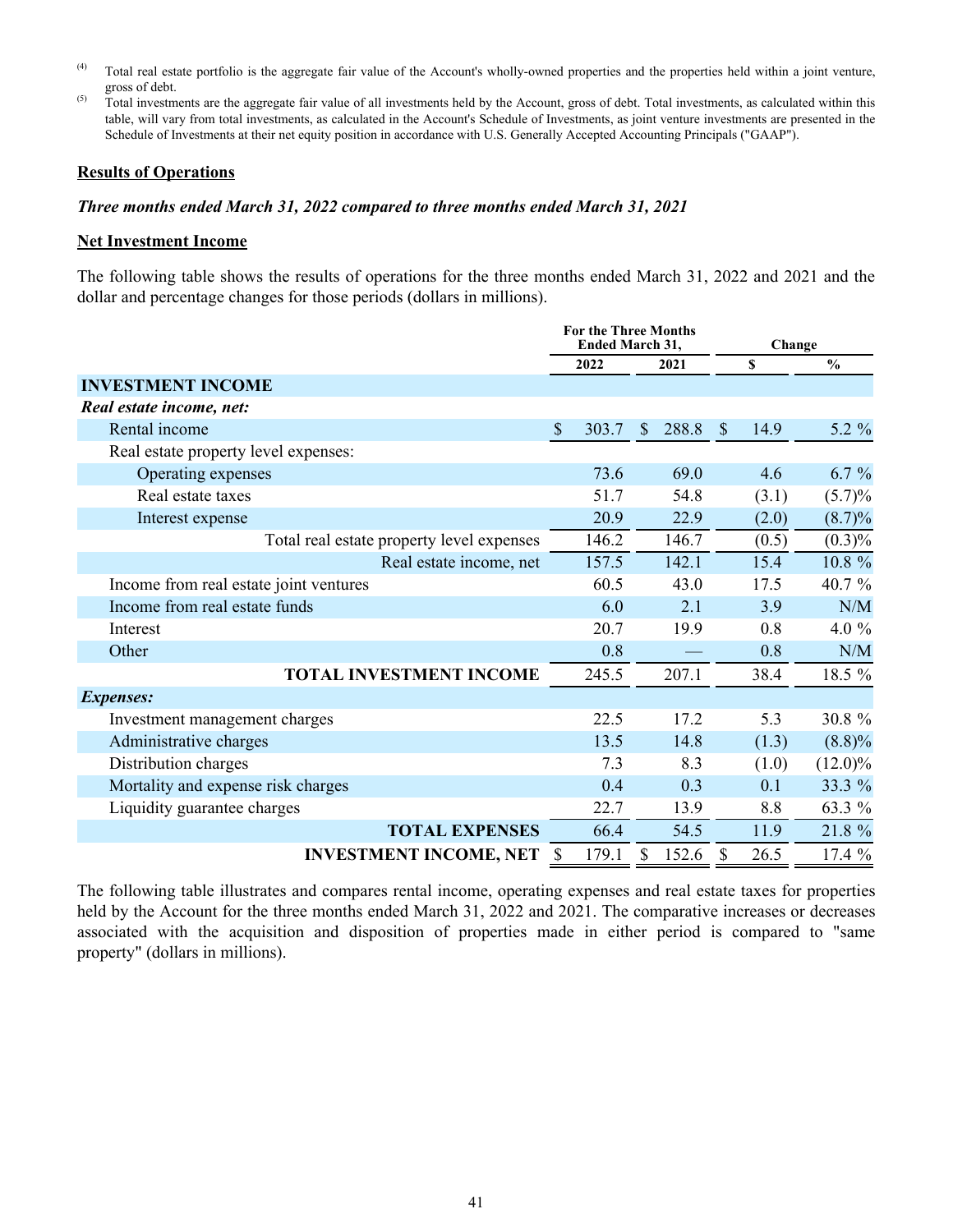|                                                     | <b>Rental Income</b> |         |                       |               | <b>Operating Expenses</b> |        |    |      |    |     |                    | <b>Real Estate Taxes</b> |      |    |         |              |       |               |
|-----------------------------------------------------|----------------------|---------|-----------------------|---------------|---------------------------|--------|----|------|----|-----|--------------------|--------------------------|------|----|---------|--------------|-------|---------------|
|                                                     |                      |         | Change                |               |                           | Change |    |      |    |     |                    |                          |      |    |         |              |       | Change        |
|                                                     | 2022                 | 2021    | S                     | $\frac{0}{0}$ |                           | 2022   |    | 2021 |    | S   | $\frac{6}{6}$      |                          | 2022 |    | 2021    |              | S     | $\frac{0}{0}$ |
| Same Property                                       | \$290.2              | \$266.0 | 24.2<br><sup>\$</sup> | $9.1\%$       |                           | 70.9   | S. | 64.3 | S  | 6.6 | $10.3 \%$          | S                        | 49.4 | S  | 51.3    | <sup>S</sup> | (1.9) | $(3.7)\%$     |
| Properties Acquired                                 | 8.1                  | 22.8    | (14.7)                | $(64.5)\%$    |                           | 1.4    |    | 4.7  |    |     | $(3.3)$ $(70.2)\%$ |                          | 1.1  |    | 3.5     |              | (2.4) | $(68.6)\%$    |
| Properties Sold                                     | 5.4                  |         | 5.4                   | N/M           |                           | 1.3    |    |      |    | 1.3 | N/M                |                          | 1.2  |    |         |              | 1.2   | N/M           |
| <b>Impact of Properties</b><br><b>Acquired/Sold</b> | 13.5                 | 22.8    | (9.3)                 | $(40.8)\%$    |                           | 2.7    |    | 4.7  |    |     | $(2.0)$ $(42.6)\%$ |                          | 2.3  |    | 3.5     |              | (1.2) | $(34.3)\%$    |
| <b>Total Property</b><br>Portfolio                  | \$ 303.7             | \$288.8 | \$14.9                | 5.2 $\%$      |                           | 73.6 S |    | 69.0 | -S | 4.6 | $6.7 \%$           | <sup>S</sup>             | 51.7 | S. | 54.8 \$ |              | (3.1) | (5.7)%        |

## N/M—Not meaningful

#### *Rental Income:*

Rental income increased by \$14.9 million, or 5.2%, when compared to the first quarter of 2021, driven by increases across the industrial, apartment and retail sectors due to reductions in bad debt expenses and decreases in rent concessions. The Account's hotel property also experienced an increase in income which can be attributed to an increase in occupancy, which was previously stifled by the restrictions placed on the hotel industry due to the COVID-19 pandemic.

#### *Operating Expenses:*

Operating expenses increased \$4.6 million, or 6.7%, when compared to the first quarter of 2021.The increase is attributed to increases in repair and maintenance costs, as well as utility costs, across the office, industrial, and apartment sectors. The Account's hotel property also saw a large increase in operating expenses as occupancy increased.

#### *Real Estate Taxes:*

Real estate taxes decreased \$3.1 million, or 5.7%, when compared to the same period in 2021, due to slight decreases in property taxes across the office sector.

#### *Interest Expense:*

Interest expense decreased \$2.0 million, or 8.7%, when compared to the same period in 2021, as a result of lower average interest rates and outstanding principal balances on loans payable.

#### *Income from Real Estate Joint Ventures:*

Income from real estate joint ventures increased \$17.5 million, when compared to the same period in 2021, as a result of higher distributed income, most notably from the Account's storage portfolios.

#### *Income from Real Estate Funds:*

Income from real estate funds increased \$3.9 million, when compared to the same period in 2021, primarily as a result of the increase in investments in real estate funds and the purchase of additional interests pursuant to existing commitments.

#### *Interest Income:*

Interest income remained relatively flat in comparison to the same period of 2021.

#### *Expenses:*

Investment management, administrative and distribution costs charged to the Account are associated with managing the Account. Investment management charges are comprised primarily of fixed components, but fluctuate based on the size of the Account's portfolio of investments, whereas administrative and distribution charges are comprised of more variable components that generally correspond with movements in net assets. Both distribution services (pursuant to the Distribution Agreement) and administrative services are provided to the Account by Services and TIAA, respectively, on an at cost basis. These expenses increased \$3.0 million over the comparable period of 2021.

Mortality and expense risk and liquidity guarantee expenses are contractual charges to the Account from TIAA for TIAA's assumption of these risks and provision of the liquidity guarantee. The rate for these charges is established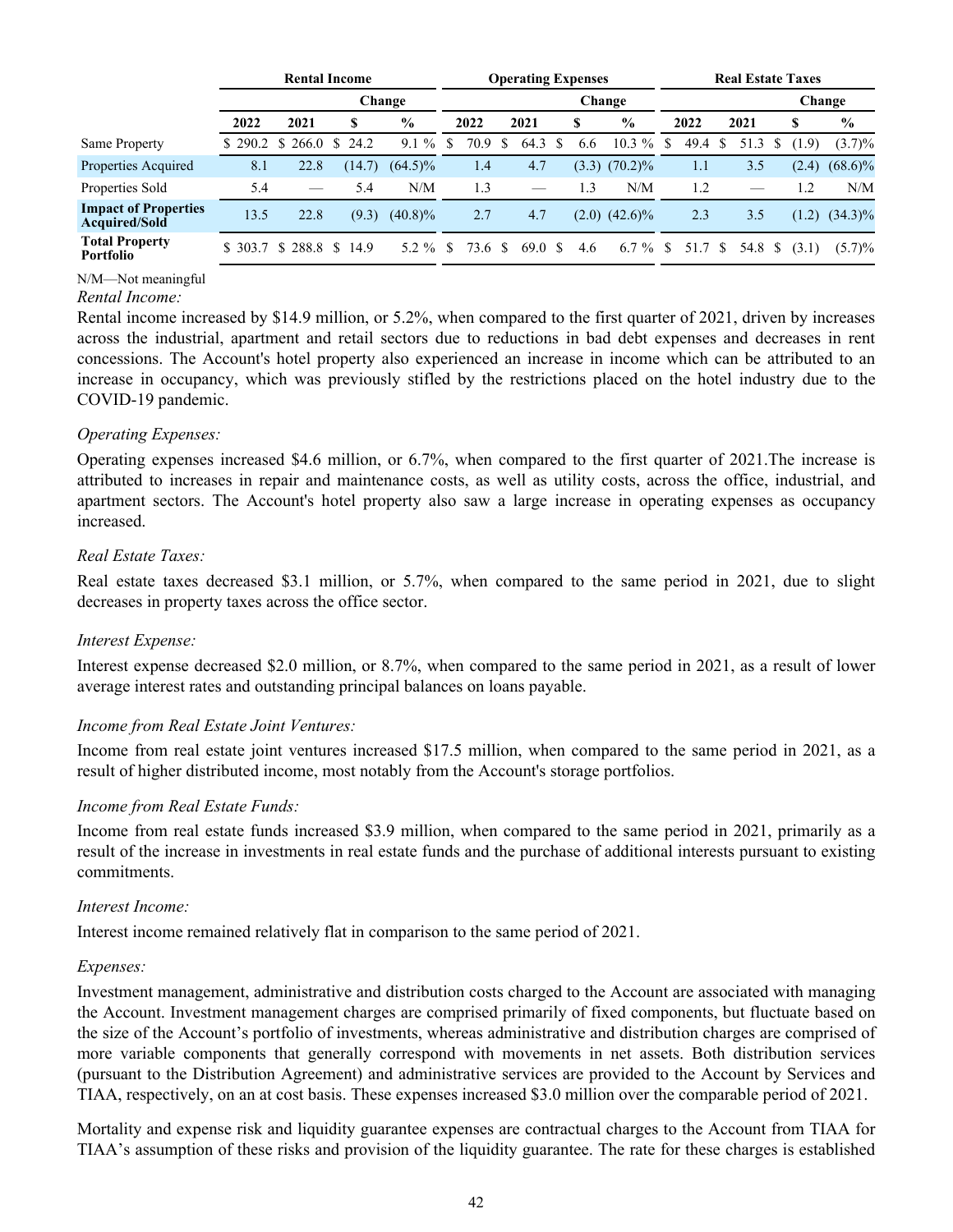annually and are charged at a fixed rate based on the Account's net assets. Mortality and expense risk expenses remained relatively unchanged between the comparative periods. Liquidity guarantee expenses were \$8.8 million higher than the comparable period of 2021 as a result of a higher liquidity guarantee expense charge and higher average net assets.

#### **Net Realized and Unrealized Gains and Losses on Investments and Loans Payable**

The following table shows the net realized and unrealized gains and losses on investments and loans payable for the three months ended March 31, 2022 and 2021 and the dollar and percentage changes for those periods (dollars in millions).

|                                                                                    | <b>For the Three Months</b><br>Ended March 31, |            |  |         |              |         | Change        |
|------------------------------------------------------------------------------------|------------------------------------------------|------------|--|---------|--------------|---------|---------------|
|                                                                                    | 2022                                           |            |  | 2021    |              | S       | $\frac{0}{0}$ |
| NET REALIZED AND UNREALIZED GAIN (LOSS) ON<br><b>INVESTMENTS AND LOANS PAYABLE</b> |                                                |            |  |         |              |         |               |
| Net realized gain (loss) on investments:                                           |                                                |            |  |         |              |         |               |
| Real estate properties                                                             | $\mathbf{\$}$                                  | $(8.4)$ \$ |  | 3.0     | $\mathbb{S}$ | (11.4)  | N/M           |
| Real estate joint ventures                                                         |                                                | 50.9       |  |         |              | 50.9    | N/M           |
| Marketable securities                                                              |                                                | (1.0)      |  |         |              | (1.0)   | N/M           |
| Loans receivable                                                                   |                                                |            |  | (0.7)   |              | 0.7     | N/M           |
| Total realized gain on investments:                                                |                                                | 41.5       |  | 2.3     |              | 39.2    | N/M           |
| Net change in unrealized gain (loss) on:                                           |                                                |            |  |         |              |         |               |
| Real estate properties                                                             |                                                | 1,212.4    |  | 287.8   |              | 924.6   | N/M           |
| Real estate joint ventures                                                         |                                                | 71.9       |  | 65.9    |              | 6.0     | $9.1\%$       |
| Real estate funds                                                                  |                                                | (9.4)      |  | (7.6)   |              | (1.8)   | 23.7 %        |
| Real estate operating business                                                     |                                                | 60.4       |  |         |              | 60.4    | N/M           |
| Marketable securities                                                              |                                                | (28.6)     |  |         |              | (28.6)  | N/M           |
| Loans receivable                                                                   |                                                | 1.0        |  | 13.3    |              | (12.3)  | $(92.5)\%$    |
| Loans payable                                                                      |                                                | 3.7        |  | 3.5     |              | 0.2     | $5.7\%$       |
| Net change in unrealized gain on investments and loans payable                     |                                                | 1,311.4    |  | 362.9   |              | 948.5   | N/M           |
| <b>NET REALIZED AND UNREALIZED GAIN ON</b><br><b>INVESTMENTS AND LOANS PAYABLE</b> | \$1,352.9                                      |            |  | \$365.2 |              | \$987.7 | N/M           |

N/M—Not meaningful

#### *Real Estate Properties:*

Wholly-owned real estate investments experienced net realized and unrealized gains of \$1.2 billion during the first quarter of 2022, compared to \$290.8 million of net realized and unrealized gains during the comparable period of 2021. While the Account saw appreciation across various real estate sectors in the first quarter of 2022, unrealized gains were primarily driven by industrial properties in the Western region due to increased average market and contract rents, reflective of increased demand.

#### *Real Estate Joint Ventures:*

Real estate joint ventures experienced net realized and unrealized gains of \$122.8 million during the first quarter of 2022, compared to \$65.9 million during the first quarter of 2021. Net gains in the first quarter of 2022 were primarily driven by the Account's joint venture investments in storage facilities, which saw a large increase in appreciation, reflective of capitalization rate compression in the self-storage industry, coupled with gains from sales.

#### *Real Estate Funds:*

Real estate funds experienced unrealized losses of \$9.4 million during the first quarter of 2022, compared to \$7.6 net unrealized losses during the first quarter of 2021. Unrealized losses were driven by unfavorable valuations of two of the funds.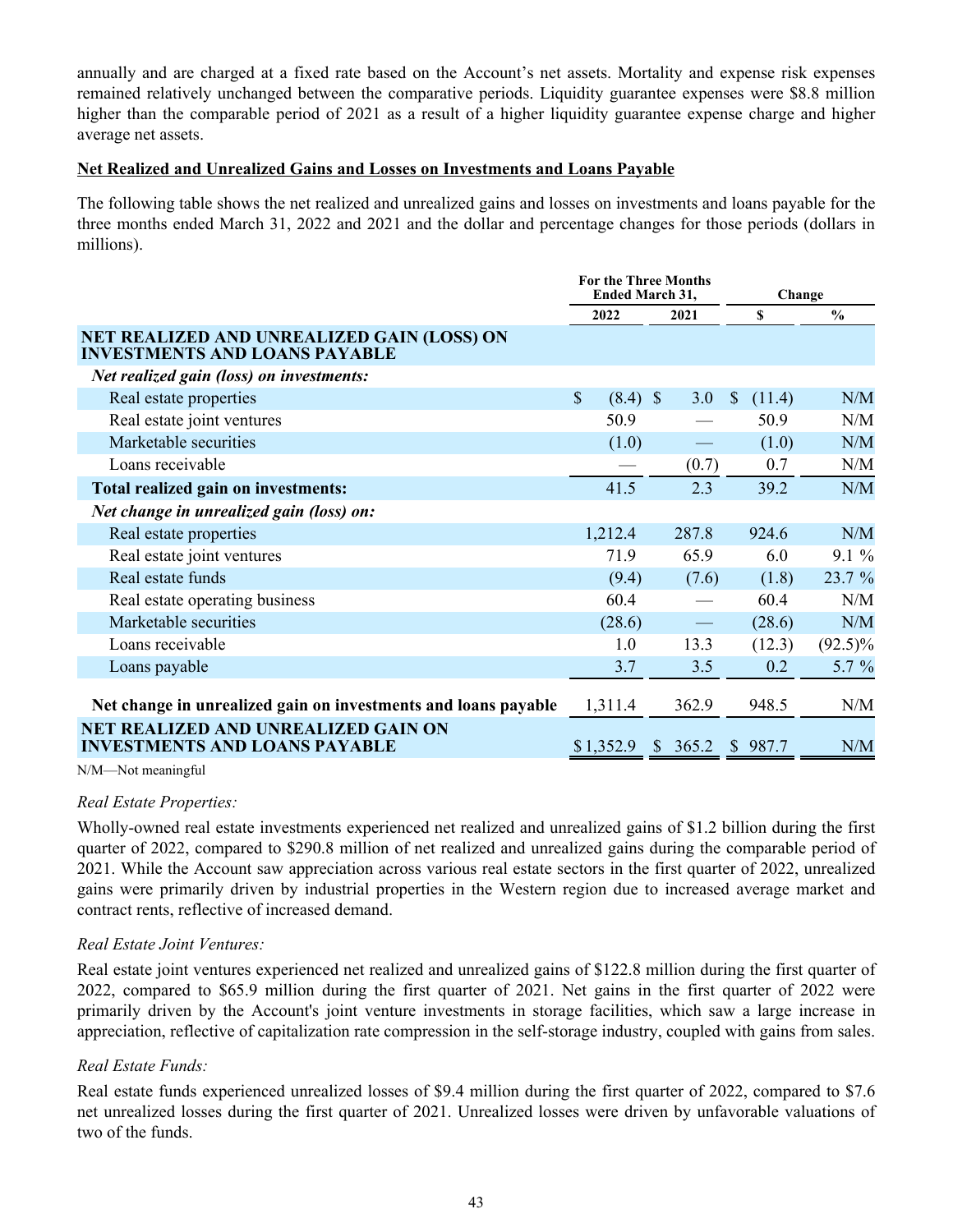## *Real Estate Operating Business:*

The Account's real estate operating business experienced unrealized gains of \$60.4 million during the first quarter of 2022, which were primarily attributed to favorable projected cash flow and industry share price growth.

#### *Marketable Securities:*

The Account's marketable securities positions experienced net realized and unrealized losses of \$29.6 million in the first quarter of 2022, The change is a result of the short and intermediate-term nature of the Account's U.S. Treasuries, government agency notes and corporate bond holdings, paired with a nominal fluctuation in U.S. Treasury rates during the quarter.

### *Loans Receivable, including those with related parties:*

Loans receivable, including those with related parties, experienced unrealized gains of \$1.0 million during the first quarter of 2022 compared to a \$12.6 million of net realized and unrealized gains during the comparable period of 2021. Net gains in the first quarter of 2022 are attributed to favorable valuations on loans associated with two office properties.

### *Loans Payable:*

Loans payable experienced unrealized gains of \$3.7 million in the first quarter of 2022, compared to \$3.5 million of unrealized gains during the comparable period of 2021. The unrealized gains in 2022 were attributable to increases in U.S. Treasury yields driven by inflation risk, partially offset by narrowing of credit spreads.

### **Liquidity and Capital Resources**

As of March 31, 2022 and December 31, 2021, the Account's cash and cash equivalents and marketable securities had a value of \$2.6 billion and \$2.2 billion representing 8.7% and 7.9% of the Account's net assets at such dates, respectively. The Account's liquid assets continue to be available to purchase suitable real estate properties, meet the Account's debt obligations, expense needs, and contract owner redemption requests (i.e., contract owner withdrawals or benefit payments). In addition, as disclosed in the Account's Form 10-K for the period ended December 31, 2021, the Account is able to meet its short-term and long-term liquidity needs through the Liquidity Guarantee provided by TIAA.

#### *Net Income and Debt Outstanding*

The Account's net investment income is a source of liquidity for the Account. Net investment income was \$179.1 million for the three months ended March 31, 2022, as compared to \$152.6 million for the comparable period of 2021. The decrease in total net investment income is described more fully in the *Results of Operations* section.

The Account has a \$500 million unsecured line of credit, accessible as needed to fund the Account's near-term investment objectives, as further described in *Note 10—Line of Credit.* As of March 31, 2022, the Account's line of credit was fully drawn.

The Account may from time to time borrow money and assume or obtain a mortgage on a property to make leveraged real estate investments. The Account is authorized to borrow money in accordance with its investment guidelines. Under the Account's current investment guidelines, the Account's loan to value ratio (as described below) is to be maintained at or below 30% (measured at the time of incurrence and after giving effect thereto). Such incurrence of debt from time to time may include:

- placing new debt on properties;
- refinancing outstanding debt;
- assuming debt on acquired properties or interests in the Account's properties;
- extending the maturity date of outstanding debt;
- an unsecured line of credit, credit facility or bank loan; or
- the issuance of debt securities.

As of March 31, 2022, the Account's loan-to-value ratio was 17.4%. The Account's loan-to-value ratio at any time is based on the outstanding principal amount of debt to the Account's total gross asset value, and excludes leverage, if any, employed by REITs and real estate funds in which the Account invests. The ratio will be measured at the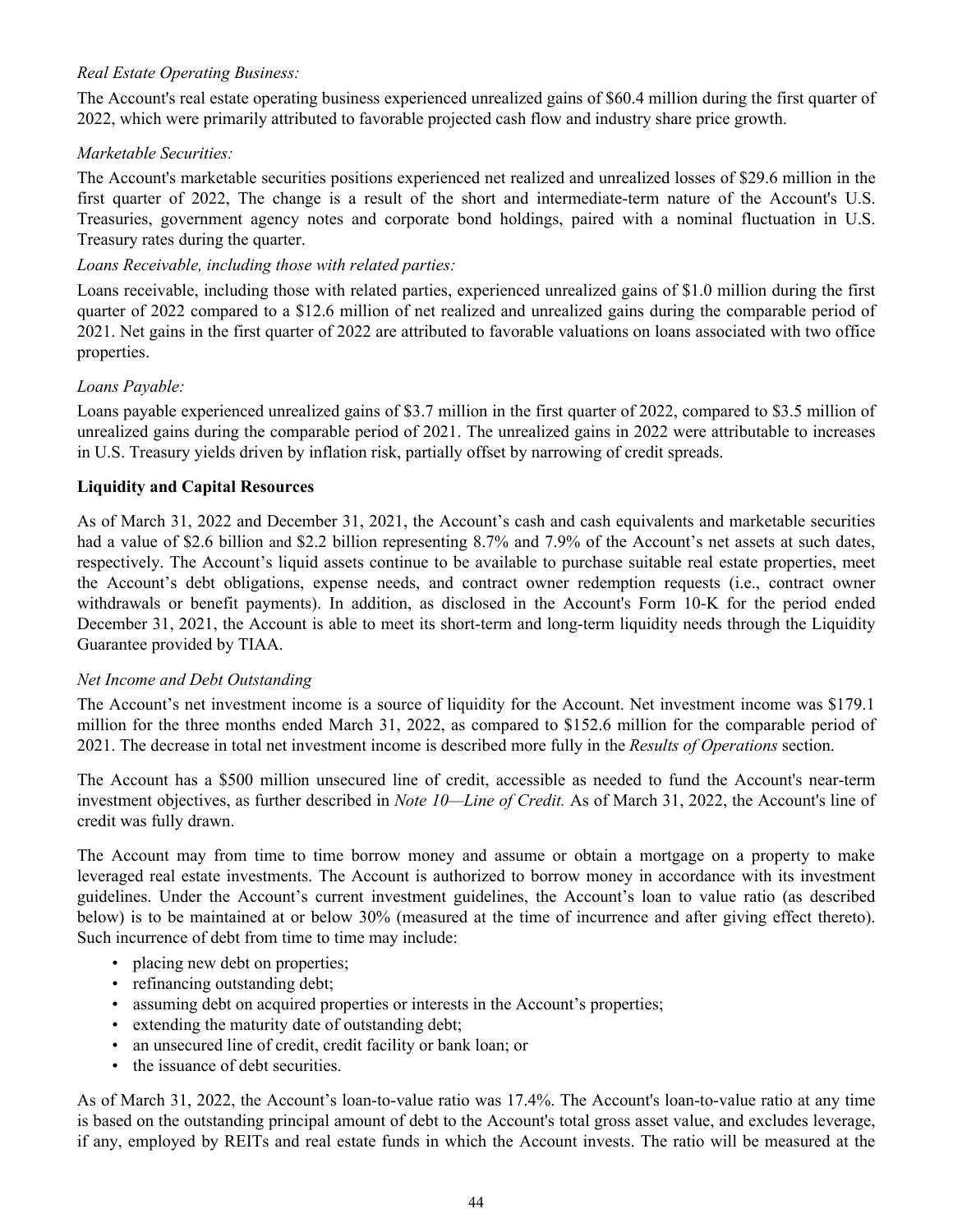time of any debt incurrence and will be assessed after giving effect thereto. The Account's total gross asset value, for these purposes, is equal to the total fair value of the Account's assets (including the fair value of the Account's interest in joint ventures), with no reduction associated with any indebtedness on such assets. In calculating outstanding indebtedness, we include only the Account's actual percentage interest in any borrowings on a joint venture investment and not that of any joint venture partner. Also, at the time the Account (or a joint venture in which the Account is a partner) enters into a revolving or other line of credit, management includes only amounts outstanding when calculating outstanding indebtedness.

The Account may borrow up to 70% of the then-current value of a property, although construction loans may be for 100% of costs incurred in developing the property. Except for construction loans, any mortgage loans on a property will be non-recourse to the Account. For this purpose, non-recourse means that if there is a default on a loan in respect to a specific property, the lender will have recourse to (i.e., be able to foreclose on) only the property encumbered (or the joint venture owning the property), or to other specific Account properties that may have been pledged as security for the defaulted loan, but not to any other assets of the Account. Currently, TIAA, on behalf of the Account, maintains a senior revolving unsecured line of credit with a syndicate of third-party bank lenders, including JPMorgan Chase Bank, N.A. (the "Credit Agreement"). The Account may use the proceeds of borrowings under the Credit Agreement for funding general organizational purposes of the Account in the ordinary course of business, including financing certain real estate portfolio investments. The Account may enter into additional unsecured lines of credit, credit facilities and term bank loans underwritten by one or more third-party lenders. In addition, from time to time, the Account may, if permitted by applicable insurance laws, borrow capital for operating or other needs by offering debt securities

As of March 31, 2022, there are four mortgage obligations secured by real estate investments wholly-owned by the Account that mature within the next twelve months. The Account has sufficient liquidity to meet its mortgage obligations.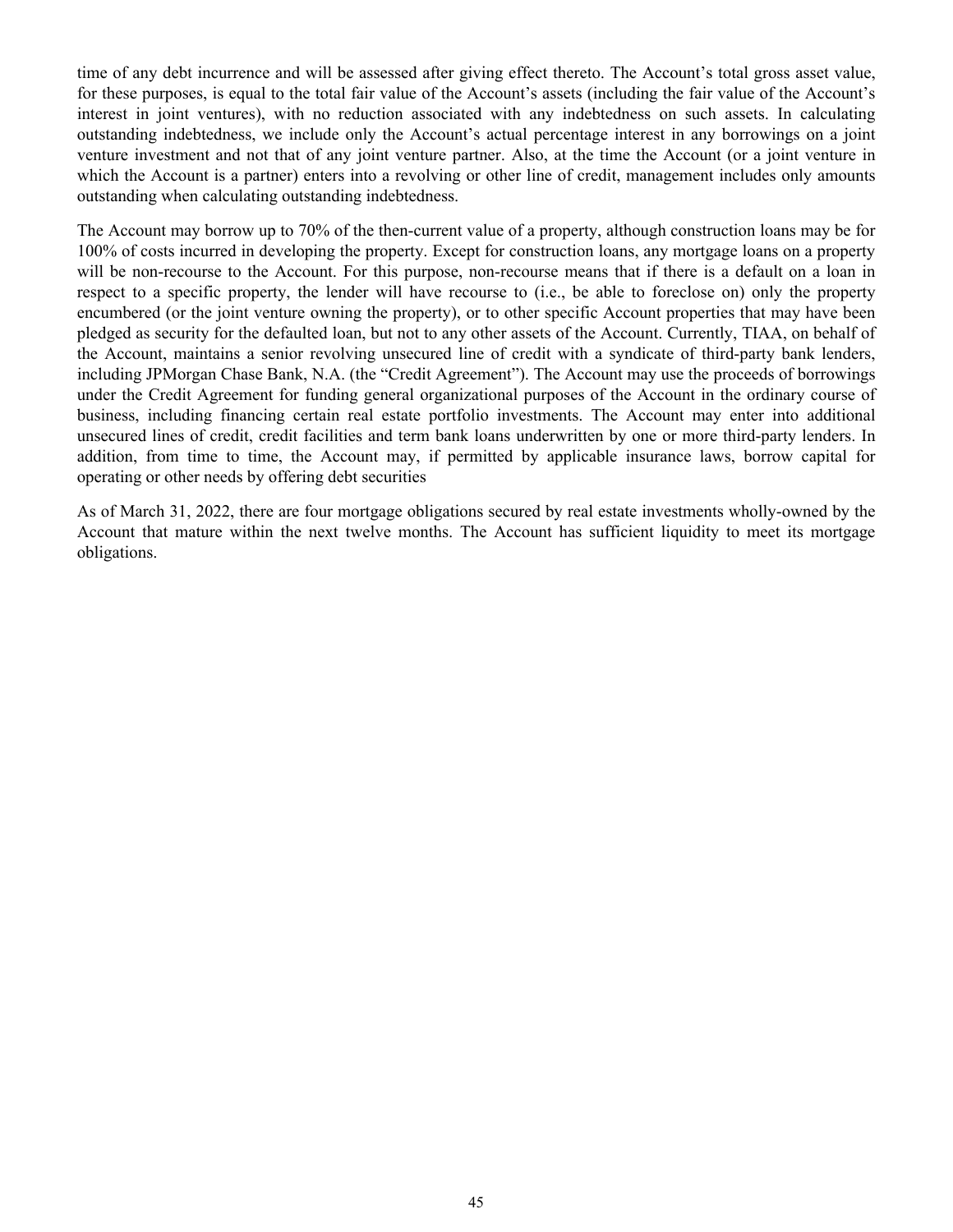#### **Recent Transactions**

*The following describes transactions occurring during the first quarter of 2022 related to real estate properties, real estate joint ventures, real estate funds, loans receivable, and loans payable. Except as noted, expenses for operating the properties purchased are either borne or reimbursed, in whole or in part, by the property tenants, although the terms vary under each lease. Dollar amounts are shown in millions.*

#### **Real Estate Properties and Joint Ventures**

#### *Purchases*

| <b>Property Name</b>                                          | <b>Transaction</b><br>Date | Ownership<br>Percentage | <b>Sector</b> | Location          |             | <b>Net Purchase</b><br>Price <sup>(1)</sup> |
|---------------------------------------------------------------|----------------------------|-------------------------|---------------|-------------------|-------------|---------------------------------------------|
| Sun Holdings Multifamily Portfolio                            | 01/06/2022                 | 95.00%                  | Apartments    | Atlanta, GA       | \$          | 87.0                                        |
| Sun Holdings Multifamily Portfolio                            | 01/06/2022                 | 95.00%                  | Apartments    | Lawrenceville, GA | \$          | 70.1                                        |
| Sun Holdings Multifamily Portfolio                            | 01/06/2022                 | 95.00%                  | Apartments    | San Marcos, TX    | \$          | 62.5                                        |
| Sun Holdings Multifamily Portfolio                            | 01/06/2022                 | 95.00%                  | Apartments    | Katy, TX          | \$          | 67.0                                        |
| Storage Portfolio $IV^{(2)}$                                  | 01/12/2022                 | 90.00%                  | Storage       | Marietta, GA      | \$          | 20.9                                        |
| Storage Portfolio $IV^{(2)}$                                  | 01/12/2022                 | 90.00%                  | Storage       | Tucker, GA        | \$          | 17.7                                        |
| Minneapolis Core Portfolio (Northpark<br>$III$ )              | 02/04/2022                 | 100.00%                 | Industrial    | Brooklyn Park, MN | \$          | 38.9                                        |
| Minneapolis Core Portfolio (Northpark<br>V)                   | 02/04/2022                 | 100.00%                 | Industrial    | Brooklyn Park, MN | $\mathbf S$ | 27.9                                        |
| Minneapolis Core Portfolio (Park 81<br>East)                  | 02/04/2022                 | 100.00%                 | Industrial    | Brooklyn Park, MN | \$          | 56.3                                        |
| Minneapolis Core Portfolio<br>(Constellation Business Center) | 02/04/2022                 | 100.00%                 | Industrial    | Brooklyn Park, MN | \$          | 14.0                                        |
| Carson South End Co-GP Development                            | 02/18/2022                 | 75.00%                  | Land          | Charlotte, NC     | \$          | 28.9                                        |
| Bethpage Land <sup>(3)</sup>                                  | 03/03/2022                 | 98.30%                  | Land          | Bethpage, NY      | $\$$        | 0.3                                         |
| Marin Cancer Institute <sup>(4)</sup>                         | 03/07/2022                 | 50.00%                  | Office        | Greenbrae, CA     | \$          | 18.4                                        |
| Lakeside Medical Building <sup>(4)</sup>                      | 03/07/2022                 | 50.00%                  | Office        | San Francisco, CA | \$          | 10.2                                        |
| Valley Medical Building $I^{(4)}$                             | 03/07/2022                 | 50.00%                  | Office        | Van Nuvs, CA      | \$          | 8.6                                         |
| Valley Medical Building $II^{(4)}$                            | 03/07/2022                 | 50.00%                  | Office        | Van Nuys, CA      | \$          | 7.8                                         |
| Fountain Grove Medical Building <sup>(4)</sup>                | 03/07/2022                 | 50.00%                  | Office        | Santa Rosa, CA    | \$          | 5.0                                         |
| Archway Baytown                                               | 03/30/2022                 | 95.00%                  | Land          | Baytown, TX       | \$          | 8.6                                         |

(1) The net purchase price represents the purchase price and closing costs.<br>(2) During the first quarter of 2022, the Account purchased multiple storage

During the first quarter of 2022, the Account purchased multiple storage properties located in various cities throughout the United States. These properties are held in the Account's Storage Portfolio IV joint venture investment, in which the Account has a 90% interest.

(3) Property held in Seavest MOB Portfolio.<br>
Property held in Juniper MOB Portfolio.

Property held in Juniper MOB Portfolio.

#### *Sales*

| <b>Property Name</b>     | <b>Transaction</b><br>Date | Ownership<br>Percentage | <b>Sector</b> | Location          |   | <b>Net Sales</b><br>Price <sup>(1)</sup> |      | <b>Realized</b><br>Gain (Loss)<br>on Sale <sup>(2)</sup> |
|--------------------------|----------------------------|-------------------------|---------------|-------------------|---|------------------------------------------|------|----------------------------------------------------------|
| 150 Industrial Road      | 02/01/2022                 | 98.00%                  | Office        | San Carlos, CA    | S | 147.7                                    | -S   | 49.5                                                     |
| Warwick Center           | 03/03/2022                 | 100.00%                 | Retail        | Warwick, RI       | S | 11.8                                     |      | 0.3                                                      |
| South Denver Marketplace | 03/03/2022                 | $100.00\%$              | Retail        | Lone Tree, CO     | S | 73.0                                     | - \$ | 1.0                                                      |
| <b>Charleston Plaza</b>  | 03/30/2022                 | 100.00%                 | Retail        | Mountain View, CA |   | 71.1                                     |      | (9.8)                                                    |

(1) The net sales price represents the sales price, less selling expenses.<br>  $\frac{1}{2}$  Majority of the realized gain (loss) has been previously recognized

(2) Majority of the realized gain (loss) has been previously recognized as unrealized gains (losses) in the Account's Consolidated Statements of Operations.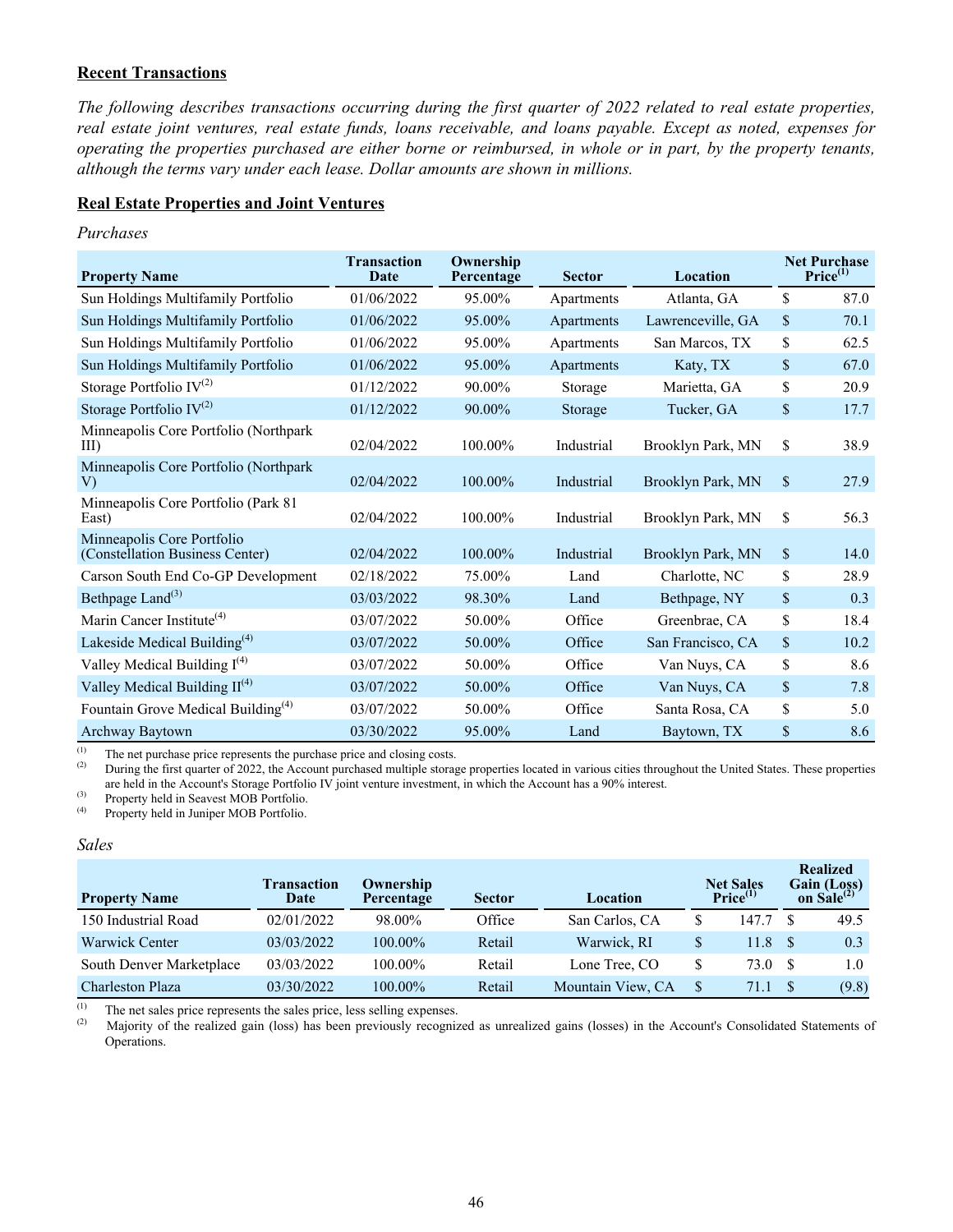## **Loans Receivable**

*Payoffs and Sales*

| <b>Description</b>                           | <b>Transaction</b><br>Date | <b>Interest Rate</b> | Sector     | <b>Maturity</b><br>Date | Amount |
|----------------------------------------------|----------------------------|----------------------|------------|-------------------------|--------|
| BREP VIII Industrial Loan Facility Mezzanine | 03/29/2022                 | $5.00\% + LIBOR$     | Industrial | 03/09/2023              | 61.8   |
| Project Glacier Mezzanine                    | 03/29/2022                 | $4.40\% + LIBOR$     | Industrial | 10/09/2022              | 98.7   |

## **Financings**

*New Debt*

| <b>Description</b>                 | Transaction<br>Date | <b>Interest Rate</b> | <b>Sector</b> | <b>Maturity</b><br>Date | Amount |
|------------------------------------|---------------------|----------------------|---------------|-------------------------|--------|
| Sun Holdings Multifamily Portfolio | 01/06/2022          | $1.92\% + SOFR$      | Apartments    | 02/01/2029              | 56.7   |
| Sun Holdings Multifamily Portfolio | 01/06/2022          | $1.92\% + SOFR$      | Apartments    | 02/01/2029              | 45.9   |
| Sun Holdings Multifamily Portfolio | 01/06/2022          | $1.92\% + SOFR$      | Apartments    | 02/01/2029              | 41.8   |
| Sun Holdings Multifamily Portfolio | 01/06/2022          | $1.92\% + SOFR$      | Apartments    | 02/01/2029              | 45.5   |

(\*) Secured Overnight Financing Rate ("SOFR").

#### *Debt Payoff*

| <b>Description</b> | <b>Transaction</b><br>Date<br><b>Interest Rate</b> |      | Sector     | <b>Maturity</b><br>Date<br>Amount |  |      |  |
|--------------------|----------------------------------------------------|------|------------|-----------------------------------|--|------|--|
| Fusion 1560        | 02/22/2022                                         | 42%. | Apartments | 06/10/2022                        |  | 37.4 |  |

*Debt Re-finance*

| <b>Description</b> | <b>Transaction</b><br><b>Date</b> | <b>Interest Rate</b> | <b>Sector</b> | <b>Maturity</b><br>Date | Amount |
|--------------------|-----------------------------------|----------------------|---------------|-------------------------|--------|
| Florida Mall       | 02/04/2022                        | 2.02%                | Retail        | 02/09/2024              | 300.0  |

## **Critical Accounting Estimates**

Management's discussion and analysis of the Account's financial condition and results of operations is based on the Account's Consolidated Financial Statements, which have been prepared in accordance with GAAP. The preparation of the Account's financial statements requires management to make estimates and assumptions that affect the reported amounts of assets, liabilities, income and expenses. Management considers the valuation of real estate properties and valuation of real estate joint ventures to be critical accounting estimates because they involve a significant level of estimation uncertainty and have a material impact on the Account's financial condition and results of operations.

There have been no material changes to the Account's critical accounting policies described in the Account's Annual Report on Form 10-K for the year ended December 31, 2021.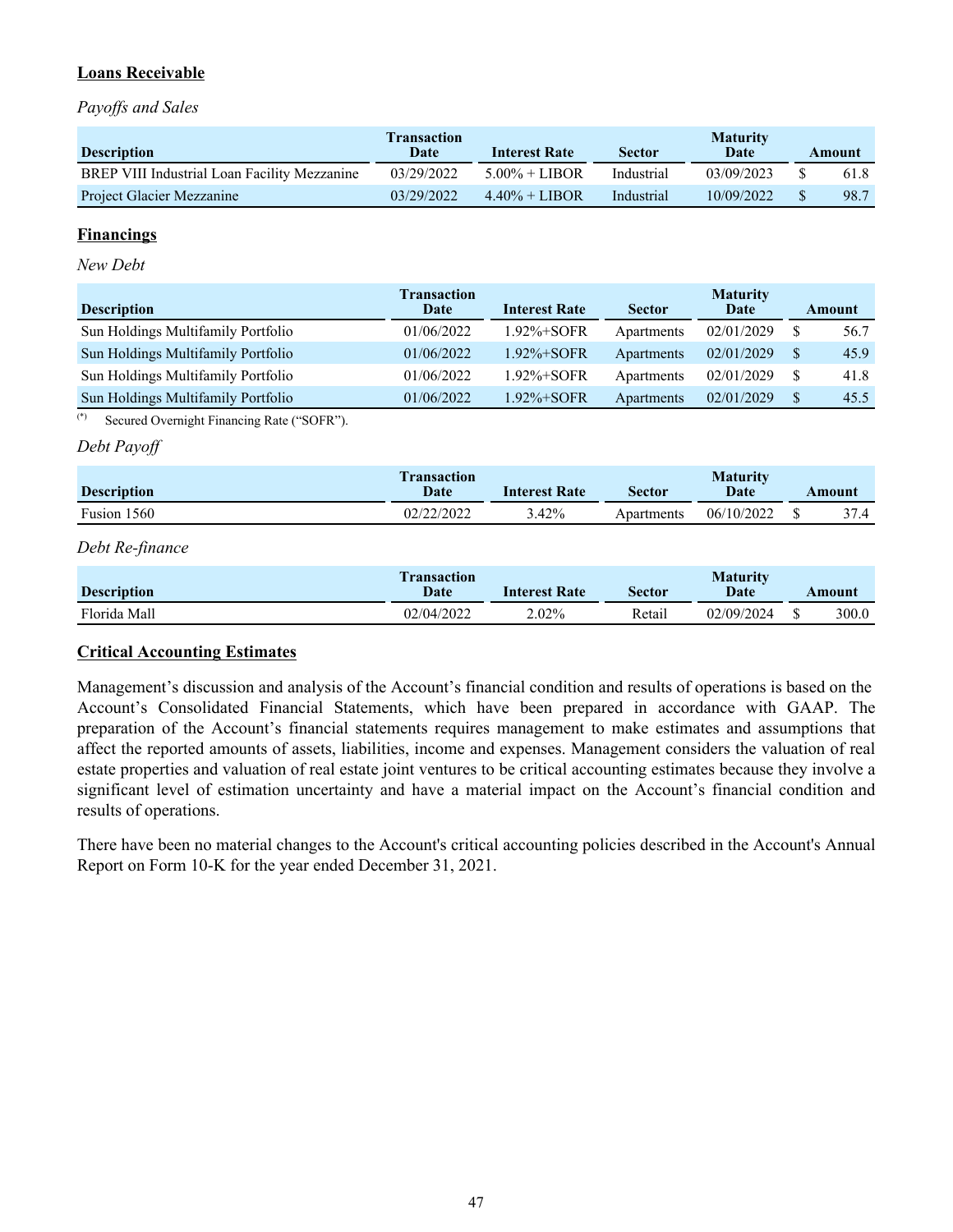## <span id="page-47-0"></span>**ITEM 3. QUANTITATIVE AND QUALITATIVE DISCLOSURES ABOUT MARKET RISK**

The Account's real estate holdings, including real estate joint ventures, funds, an operating business and loans receivable, including those with related parties, which, as of March 31, 2022, represented 92.2% of the Account's total investments, expose the Account to a variety of risks. These risks include, but are not limited to:

- General Real Estate Risk—The risk that the Account's property values or rental and occupancy rates could go down due to general economic conditions, a weak market for real estate generally and/or in specific locations where the Account may own property, including, among other reasons, as a result of an epidemic, pandemic or other health-related issue in one or more markets where the Account owns property, disruptions in the credit and/or capital markets, or changes in supply and demand for certain types of properties;
- Appraisal Risk—The risk that the sale price of an Account property (i.e*.*, the value that would be determined by negotiations between independent parties) might differ substantially from its estimated or appraised value, leading to losses or reduced profits to the Account upon sale;
- Risk Relating to Property Sales—The risk that the Account might not be able to sell a property at a particular time for its full value, particularly in a poor market. This might make it difficult to raise cash quickly and also could lead to Account losses;
- Risks of Borrowing—The risk that interest rate changes may impact Account returns if the Account borrows against a credit facility, takes out a mortgage on a property, buys a property subject to a mortgage or holds a property subject to a mortgage, and hedging against such interest rate changes, if undertaken by the Account, may entail additional costs and be unsuccessful; and
- Foreign Currency Risk—The risk that the value of the Account's foreign investments, related debt, or rental income could increase or decrease due to changes in foreign currency exchange rates or foreign currency exchange control regulations, and hedging against such currency changes, if undertaken by the Account, may entail additional costs and be unsuccessful.

The Account believes the diversification of its real estate portfolio, both geographically and by sector, along with its quarterly valuation procedure, helps manage the real estate and appraisal risks described above.

As of March 31, 2022, 7.8% of the Account's total investments were comprised of marketable securities. Marketable securities include high-quality debt instruments (i.e*.*, government agency notes and corporate bond securities) and, when applicable, REIT securities. The Account's Consolidated Statements of Investments sets forth the general financial terms of these instruments, along with their fair values, as determined in accordance with procedures described in *Note 1–Organization and Significant Accounting Policies* to the Account's Consolidated Financial Statements of the Account's 2021 Form 10-K.

During the first quarter of 2022, the Account entered into currency forward contracts to hedge foreign currency risks.

Risks associated with investments in real estate-related liquid assets (which could include, from time to time, REIT securities and CMBS), and non-real estate-related liquid assets, include the following:

- Financial/Credit Risk—The risk, for debt securities, that the issuer will not be able to pay principal and interest when due (and/or declare bankruptcy or be subject to receivership) and, for equity securities such as common or preferred stock, that the issuer's current earnings will fall or that its overall financial soundness will decline, reducing the security's value.
- Market Volatility Risk—The risk that the Account's investments will experience price volatility due to changing conditions in the financial markets regardless of the credit quality or financial condition of the underlying issuer. This risk is particularly acute to the extent the Account holds equity securities, which have experienced significant short-term price volatility over the past year. Also, to the extent the Account holds debt securities, changes in overall interest rates can cause price fluctuations.
- Interest Rate Volatility—The risk that interest rate volatility may affect the Account's current income from an investment.
- Deposit/Money Market Risk—The risk that, to the extent the Account's cash held in bank deposit accounts exceeds federally insured limits as to that bank, the Account could experience losses if banks fail. The Account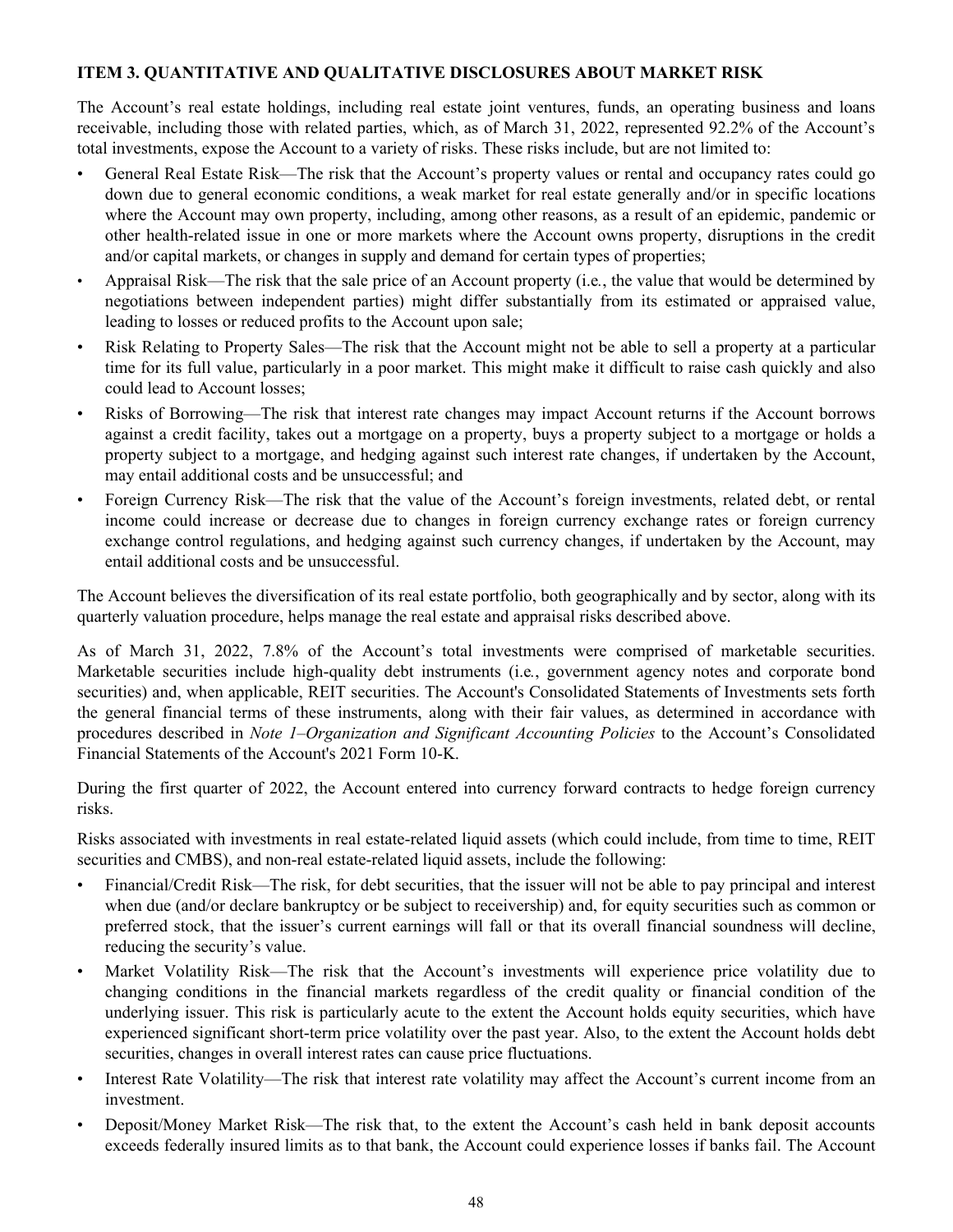<span id="page-48-0"></span>does not believe it has exposure to significant concentration of deposit risk. In addition, there is some risk that investments held in money market accounts can suffer losses.

In addition, to the extent the Account were to hold MBS (including CMBS) these securities are subject to prepayment risk or extension risk (i.e*.*, the risk that borrowers will repay the loans earlier or later than anticipated). If the underlying mortgage assets experience faster than anticipated repayments of principal, the Account could fail to recoup some or all of its initial investment in these securities, since the original price paid by the Account was based in part on assumptions regarding the receipt of interest payments. If the underlying mortgage assets are repaid later than anticipated, the Account could lose the opportunity to reinvest the anticipated cash flows at a time when interest rates might be rising. The rate of prepayment depends on a variety of geographic, social and other functions, including prevailing market interest rates and general economic factors. The fair value of these securities is also highly sensitive to changes in interest rates. Note that the potential for appreciation, which could otherwise be expected to result from a decline in interest rates, may be limited by any increased prepayments. These securities may be harder to sell than other securities.

In addition to these risks, real estate equity securities (such as REIT securities and MBS) would be subject to many of the same general risks inherent in real estate investing, making mortgage loans and investing in debt securities. For more information on the risks associated with all of the Account's investments, see Item 1A. Risk Factors, of the Account's Annual Report on Form 10-K for the year ended December 31, 2021, file with the Securities and Exchange Commission on March 10, 2022, as such risk factors may be updated in Item 1A of this Form 10-Q or in subsequent reports.

## **ITEM 4. CONTROLS AND PROCEDURES**

(a) The registrant maintains a system of disclosure controls and procedures that are designed to provide reasonable assurance that information required to be disclosed in the registrant's reports under the Securities Exchange Act of 1934, as amended (the "Exchange Act"), is recorded, processed, summarized and reported within the time periods specified in the SEC's rules and forms, and that such information is accumulated and communicated to management, including the registrant's Principal Executive Officer ("PEO") and the Principal Financial Officer ("PFO"), as appropriate, to allow timely decisions regarding required disclosure.

Under the supervision and participation of the registrant's management, including the registrant's PEO and PFO, the registrant conducted an evaluation of the effectiveness of the registrant's disclosure controls and procedures as defined in Rule 13a-15(e) under the Exchange Act as of March 31, 2022. Based upon management's review, the PEO and PFO concluded that the registrant's disclosure controls and procedures, as of the end of the period covered by this report, were effective to provide reasonable assurance that material information required to be included in the Account's periodic reports is recorded, processed, summarized and reported within the time periods specified in the relevant SEC rules and forms.

(b) There have been no changes in the registrant's internal control over financial reporting that occurred during the registrant's last fiscal quarter that materially affected, or are reasonably likely to materially affect, the registrant's internal control over financial reporting.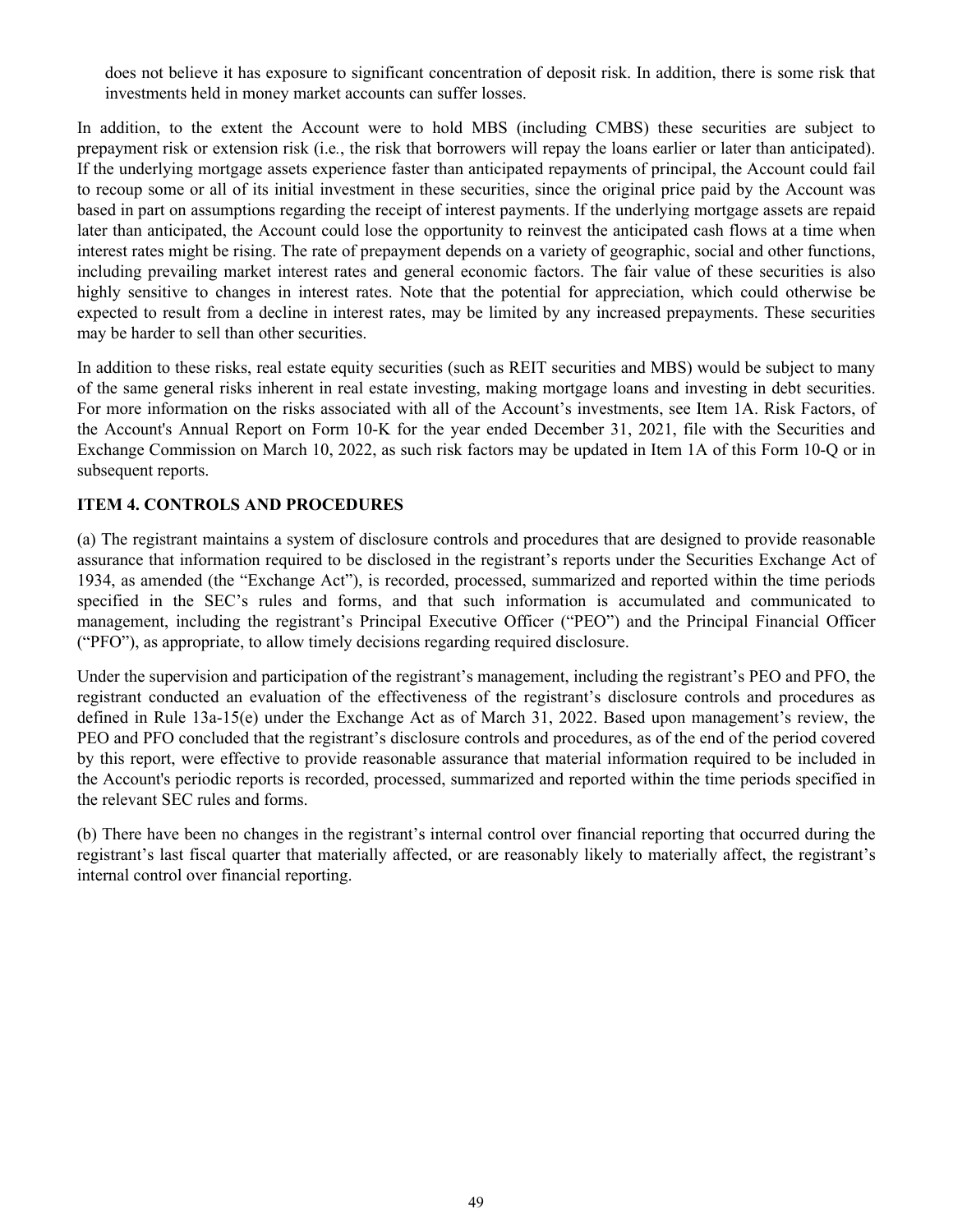## **PART II. OTHER INFORMATION**

## <span id="page-49-0"></span>**ITEM 1. LEGAL PROCEEDINGS.**

In the normal course of business, the Account may be named, from time to time, as a defendant or may be involved in various legal actions, including arbitration, class actions and other litigation.

The Account establishes an accrual for all litigation and regulatory matters when it believes it is probable that a loss has been incurred and the amount of the loss can be reasonably estimated. Once established, accruals are adjusted, as appropriate, in light of additional information. The amount of loss ultimately incurred in relation to those matters may be higher or lower than the amounts accrued for those matters.

As of the date of this report, management of the Account does not believe that the results of any such claims or litigation, individually or in the aggregate, will have a material effect on the Account's business, financial position or results of operations.

## **ITEM 1A. RISK FACTORS.**

There have been no material changes from the Account's risk factors as previously reported in the Account's Annual Report on Form 10-K for the year ended December 31, 2021.

## **ITEM 2. UNREGISTERED SALES OF EQUITY SECURITIES AND USE OF PROCEEDS.**

Not applicable.

## **ITEM 3. DEFAULTS UPON SENIOR SECURITIES.**

Not applicable.

## **ITEM 4. MINE SAFETY DISCLOSURES.**

Not applicable.

## **ITEM 5. OTHER INFORMATION.**

Not applicable.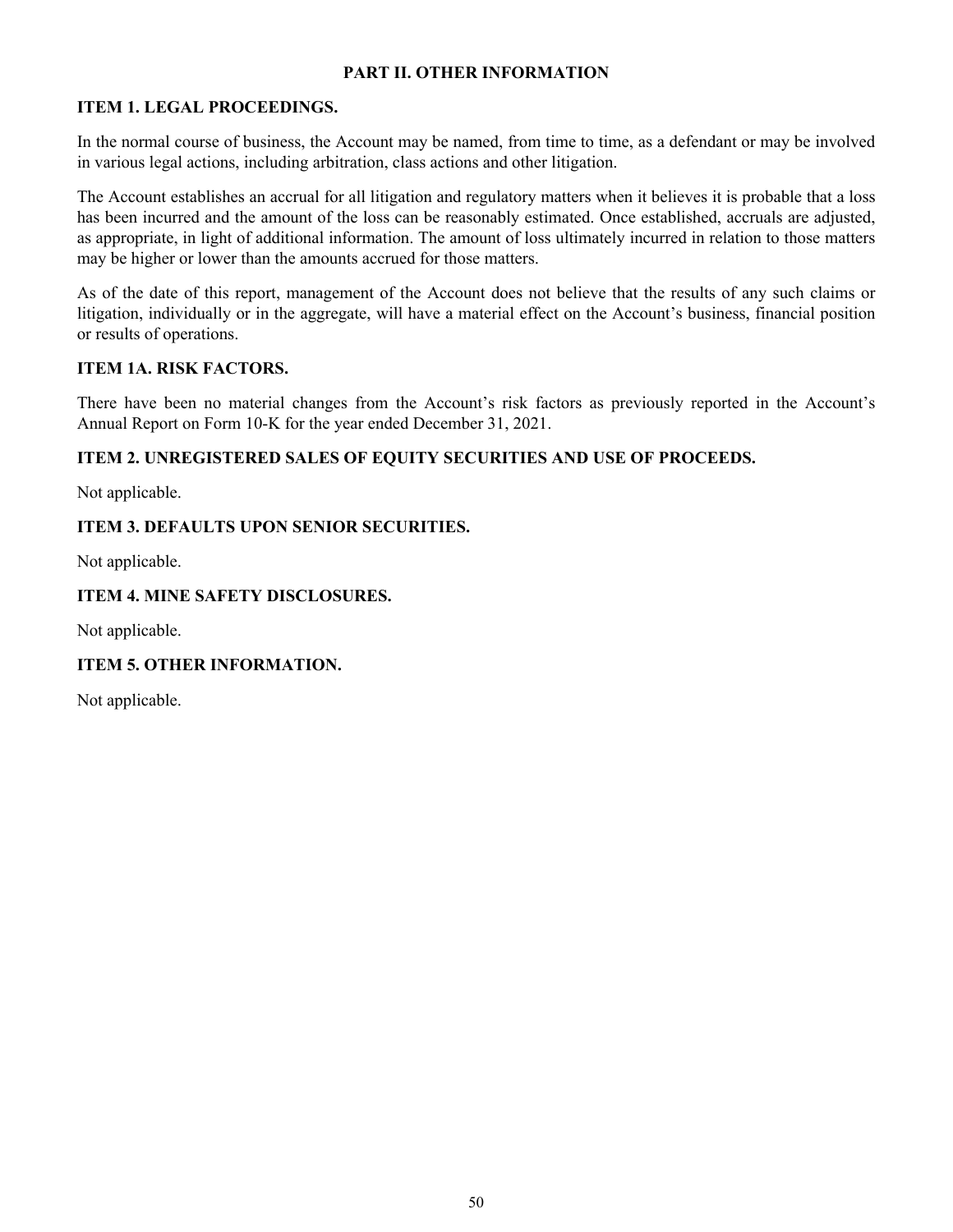## <span id="page-50-0"></span>**ITEM 6. EXHIBITS**

- (1) (A) [Distribution Agreement for the Contracts Funded by the TIAA Real Estate Account, dated as of January](http://www.sec.gov/Archives/edgar/data/946155/000093041313001686/c72835_ex1a.htm)  [1, 2008, by and among Teachers Insurance and Annuity Association of America, for itself and on behalf](http://www.sec.gov/Archives/edgar/data/946155/000093041313001686/c72835_ex1a.htm)  [of the Account, and TIAA-CREF Individual & Institutional Services, LLC](http://www.sec.gov/Archives/edgar/data/946155/000093041313001686/c72835_ex1a.htm)<sup>1</sup>
- (3) (A) [Restated Charter of TIAA \(as amended\)](http://www.sec.gov/Archives/edgar/data/946155/000093041315001888/c80401_ex3a.htm)<sup>2</sup>
	- (B) [Amended Bylaws of TIAA](http://www.sec.gov/Archives/edgar/data/946155/000093041315001888/c80401_ex3b.htm)<sup>3</sup>
- (4) (A) [Forms of RA, GRA, GSRA, SRA, IRA Real Estate Account Endorsements,](http://www.sec.gov/Archives/edgar/data/946155/0000950146-96-000627-index.html)<sup>4</sup> [Keogh Contract,](http://www.sec.gov/Archives/edgar/data/946155/000093041305003249/c35876_ex4.htm)<sup>5</sup> Retirement [Choice and Retirement Choice Plus Contracts](http://www.sec.gov/Archives/edgar/data/946155/000093041305003249/c35876_ex4.htm)<sup>5</sup> and Retirement Select and Retirement Select Plus [Contracts and Endorsements](http://www.sec.gov/Archives/edgar/data/946155/000093041304002268/c31392_ex4-a.txt)
	- (B) [Forms of Income-Paying Contracts](http://www.sec.gov/Archives/edgar/data/946155/0000950146-96-000627-index.html)<sup>4</sup>
	- (C) [Form of Contract Endorsement for Internal Transfer Limitation](http://www.sec.gov/Archives/edgar/data/946155/000093041310005579/c62766_ex-4c.htm)<sup>7</sup>
	- (D) (1) [Form of Non-ERISA Retirement Choice Plus Contract](http://www.sec.gov/Archives/edgar/data/946155/000162828017002745/exhibit4d1.htm)<sup>9</sup>
	- (2) [Form of Non-ERISA Retirement Choice Plus Certificate](http://www.sec.gov/Archives/edgar/data/946155/000162828017002745/exhibit4d2.htm)<sup>9</sup>
	- $(E)$  (1) [Form of Trust Company Retirement Choice Contract](http://www.sec.gov/Archives/edgar/data/946155/000162828017002745/exhibit4e1.htm)<sup>10</sup> (2) [Form of Trust Company Retirement Choice Certificate](http://www.sec.gov/Archives/edgar/data/946155/000162828017002745/exhibit4e2.htm)<sup>10</sup>
	- $(F)$  (1) [Form of Trust Company Retirement Choice Plus Certificate](http://www.sec.gov/Archives/edgar/data/946155/000162828017002745/exhibit4f1.htm)<sup>11</sup> (2) [Form of Trust Company Retirement Choice Plus Contract](http://www.sec.gov/Archives/edgar/data/946155/000162828017002745/exhibit4f2.htm)<sup>11</sup>
	- (G) [Form of Income Test Drive Endorsement for Retirement Annuity Contracts. After-Tax Retirement](http://www.sec.gov/Archives/edgar/data/946155/000162828018003214/exhibit4g123117.htm)  [Annuity Contracts, Supplemental Retirement Annuity Contracts and IRA Contracts \(including Rollover](http://www.sec.gov/Archives/edgar/data/946155/000162828018003214/exhibit4g123117.htm)  [IRA, Contributory IRA, Roth IRA, OneIRA\)](http://www.sec.gov/Archives/edgar/data/946155/000162828018003214/exhibit4g123117.htm)<sup>12</sup>
	- (H) [Form of Income Test Drive Endorsement for Group Retirement Annuity Certificates, Group Supplemental](http://www.sec.gov/Archives/edgar/data/946155/000162828018003214/exhibit4h123117.htm)  Retirement Annuity Certificates, Keogh Certificates, Retirement Choice Certificates, Retirement Choice [Plus Certificates, Non-ERISA Retirement Choice Plus Certificates, Trust Retirement Choice Certificates,](http://www.sec.gov/Archives/edgar/data/946155/000162828018003214/exhibit4h123117.htm)  [and Trust Retirement Choice Plus Certificates](http://www.sec.gov/Archives/edgar/data/946155/000162828018003214/exhibit4h123117.htm)
	- (I) [Form of OneIRA Non-Qualified Deferred Annuity Contract \(and Rate Schedule\)](http://www.sec.gov/Archives/edgar/data/946155/000162828018003214/exhibit4i123117.htm)<sup>14</sup>
	- (J) (1) [Form of Endorsement to Retirement Choice and Retirement Choice Plus Contracts for Custom](http://www.sec.gov/Archives/edgar/data/946155/000162828019002918/exhibit4j1123118.htm)  [Portfolios](http://www.sec.gov/Archives/edgar/data/946155/000162828019002918/exhibit4j1123118.htm)

(2) [Form of Endorsement to Retirement Choice and Retirement Choice Plus Certificates for Custom](http://www.sec.gov/Archives/edgar/data/946155/000162828019002918/exhibit4j2123118.htm)  [Portfolios](http://www.sec.gov/Archives/edgar/data/946155/000162828019002918/exhibit4j2123118.htm)

- (K) [Form of Endorsement to Group Supplemental Retirement Annuity \(GSRA\) Certificate](http://www.sec.gov/Archives/edgar/data/946155/000162828019002918/exhibit4k123118.htm)<sup>17</sup>
- (L) (1[\)Form of Contract, Rate Schedule and Certificate for Multiple Employer Plan Retirement Choice](http://www.sec.gov/Archives/edgar/data/946155/000162828020003434/exhibit4l1123119.htm)  [Annuity Contrac](http://www.sec.gov/Archives/edgar/data/946155/000162828020003434/exhibit4l1123119.htm)t<sup>18</sup> (2[\)Form of Contract, Rate Schedule and Certificate for Multiple Employer Plan Retirement Choice Plus](http://www.sec.gov/Archives/edgar/data/946155/000162828020003434/exhibit4l2123119.htm)

[Annuity Contract](http://www.sec.gov/Archives/edgar/data/946155/000162828020003434/exhibit4l2123119.htm)<sup>18</sup>

- (M) [Form of Retirement Plan Loan Endorsement to Group Retirement Annuity Certificate](http://www.sec.gov/Archives/edgar/data/946155/000162828021004496/exhibit4m.htm)<sup>19</sup>
- (N) [Form of Retirement Plan Loan Endorsement to Retirement Annuity Contract](http://www.sec.gov/Archives/edgar/data/946155/000162828021004496/exhibit4n.htm)<sup>20</sup>
- (O) [Form of Retirement Plan Loan Endorsement to Supplemental Retirement Annuity Contract](http://www.sec.gov/Archives/edgar/data/946155/000162828021004496/exhibit4o.htm)<sup>21</sup>
- (P) [Form of Required Minimum Distribution Endorsement to All Annuity Contracts](http://www.sec.gov/Archives/edgar/data/946155/000162828021004496/exhibit4p.htm)<sup>22</sup>
- $(Q)$  [Form of Required Minimum Distribution Endorsement to All Annuity Contracts](http://www.sec.gov/Archives/edgar/data/946155/000162828021004496/exhibit4q.htm)<sup>23</sup>
- (10) (A) Engagement Letter Agreement with Independent Fiduciary, dated February 10, 2022, between TIAA, on [behalf of the Registrant, and SitusAMC Real Estate Valuation Services, LLC](https://www.sec.gov/Archives/edgar/data/946155/000162828022002826/tiaarea_erisafiduciaryse.htm)<sup>15</sup>
	- (B) Custodian Agreement, dated as of March 3, 2008, by and between TIAA, on behalf of the registrant, and [State Street Bank and Trust Company, N.A.](http://www.sec.gov/Archives/edgar/data/946155/000093041313001652/c71842_ex10-b.htm)<sup>8</sup>
- [\(31\)](exhibit3133122.htm) Rule  $13(a)$ Rule  $13(a) 15(e)$ / Rule  $13a 15(e)$ /15d-15(e) Certifications\*(e)/ Rule  $13a 15(e)$ /15d-15(e) [Certifications\\*](exhibit3133122.htm)
- [\(32\)](exhibit3233122.htm) [Section 1350 Certifications\\*](exhibit3233122.htm)
- (101) The following financial information from the Quarterly Report on Form 10-Q for the period ended March 31, 2022 (Unaudited), formatted in XBRL (Extensible Business Reporting Language): (i) the Consolidated Statements of Assets and Liabilities as of March 31, 2022 (Unaudited), (ii) the Consolidated Statements of Operations for the three months ended March 31, 2022 and 2021 (Unaudited), (iii) the Consolidated Statements of Changes in Net Assets for the three months ended March 31, 2022 and 2021 (Unaudited), (iv) the Consolidated Statements of Cash Flows for the three months ended March 31, 2022 and 2021 (Unaudited), and (v) the Notes to the Consolidated Financial Statements (Unaudited).\*\*

Filed herewith.

Furnished electronically herewith.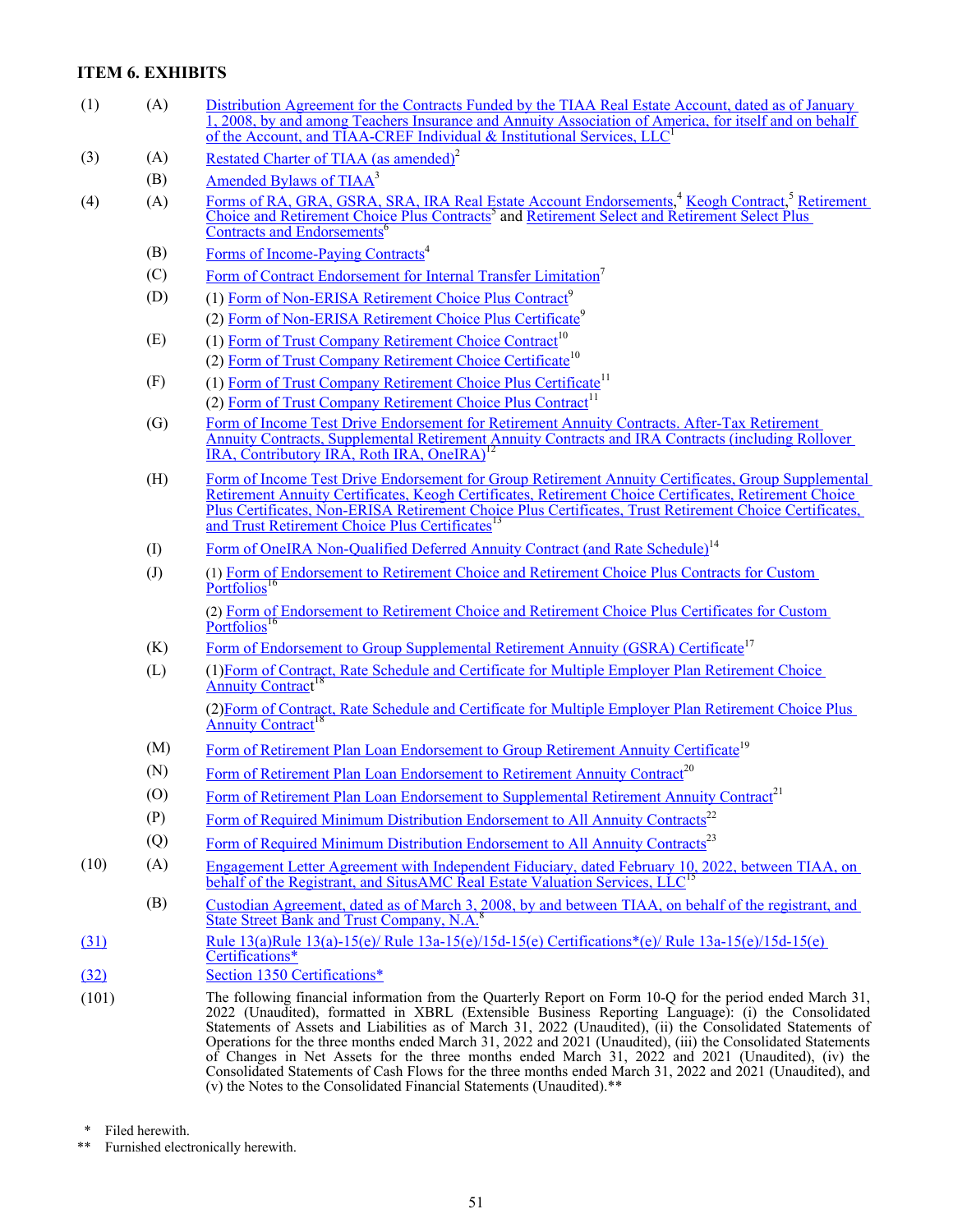- (1) Previously filed and incorporated herein by reference to Exhibit  $1(A)$  to the Account's Registration Statement on Form S-1, filed with the Commission on March 15, 2013 (File No. 333-187309).
- (2) Previously filed and incorporated herein by reference to Exhibit 3(A) to the Account's Registration Statement on Form S-1, filed with the Commission on April 22, 2015 (File No. 333-202583).
- <sup>(3)</sup> Previously filed and incorporated herein by reference to Exhibit 3(B) to the Account's Registration Statement on Form S-1, filed with the Commission on April 22, 2015 (File No. 333-202583).
- (4) Previously filed and incorporated herein by reference to the Account's Post-Effective Amendment No. 2 to the Registration Statement on Form S-1, filed with the Commission on April 30, 1996 (File No. 33-92990).
- <sup>(5)</sup> Previously filed and incorporated herein by reference to Exhibit 4(A) to the Account's Post-Effective Amendment No. 1 to the Registration Statement on Form S-1, filed with the Commission on May 2, 2005 (File No. 333-121493).
- <sup>(6)</sup> Previously filed and incorporated herein by reference to the Account's Pre-Effective Amendment No. 1 to the Registration Statement on Form S-1, filed with the Commission on April 29, 2004 (File No. 333-113602).
- (7) Previously filed and incorporated by reference to Exhibit  $4(C)$  to the Account's Quarterly Report on Form 10-Q for the quarter ended September 30, 2010 and filed with the Commission on November 12, 2010 (File No. 33-92990).
- (8) Previously filed and incorporated herein by reference to Exhibit  $10(B)$  to the Account's Annual Report on Form 10-K for the fiscal year ended December 31, 2012 and filed with the Commission on March 14, 2013 (File No. 33-92990).
- (9) Previously filed and incorporated herein by reference to Exhibit 4(D)(1) and 4(D)(2) to the Account's Registration Statement on Form S-1, filed with the Commission on March 21, 2017 (File No. 333-216849).
- <sup>(10)</sup> Previously filed and incorporated herein by reference to Exhibit  $4(E)(1)$  and  $4(E)(2)$  to the Account's Registration Statement on Form S-1, filed with the Commission on March 21, 2017 (File No. 333-216849).
- <sup>(11)</sup> Previously filed and incorporated herein by reference to Exhibit  $4(F)(1)$  and  $4(F)(2)$  to the Account's Registration Statement on Form S-1, filed with the Commission on March 21, 2017 (File No. 333-216849).
- (12) Previously filed and incorporated herein by reference to Exhibit 4(G) to the Account's Annual Report on Form 10-K, filed with the Commission on March 15, 2018 (File No. 333-216849).
- (13) Previously filed and incorporated herein by reference to Exhibit 4(H) to the Account's Annual Report on Form 10-K, filed with the Commission on March 15, 2018 (File No. 333-216849).
- (14) Previously filed and incorporated herein by reference to Exhibit 4(I) to the Account's Annual Report on Form 10-K, filed with the Commission on March 15, 2018 (File No. 333-216849).
- (15) Previously filed and incorporated by reference to Exhibit 10.1 to the Account's Current Report on Form 8-K, filed with the Commission on February 16, 2022 (File No. 33-92990).
- (16) Previously filed and incorporated herein by reference to Exhibit  $4(J)(1)$  and  $4(J)(2)$  to the Account's Current Report on Form 10-K, filed with the Commission on March 14, 2019 (File No. 33-92990).
- $(17)$  Previously filed and incorporated herein by reference to Exhibit 4(K) to the Account's Current Report on Form 10-K, filed with the Commission on March 14, 2019 (File No. 33-92990).
- <sup>(18)</sup> Previously filed and incorporated herein by reference to Exhibit  $4(L)(1)$  and  $4(L)(2)$  to the Account's Current Report on Form 10-K, filed with the Commission on March 12, 2020 (File No. 33-92990).
- $(19)$  Previously filed and incorporated herein by reference to Exhibit 4(M) to the Account's Current Report on Form 10-K, filed with the Commission on March 11, 2021 (File No. 33-92990).
- (20) Previously filed and incorporated herein by reference to Exhibit 4(N) to the Account's Current Report on Form 10-K, filed with the Commission on March 11, 2021 (File No. 33-92990).
- (21) Previously filed and incorporated herein by reference to Exhibit 4(O) to the Account's Current Report on Form 10-K, filed with the Commission on March 11, 2021 (File No. 33-92990).
- (22) Previously filed and incorporated herein by reference to Exhibit 4(P) to the Account's Current Report on Form 10-K, filed with the Commission on March 11, 2021 (File No. 33-92990).
- (23) Previously filed and incorporated herein by reference to Exhibit 4(Q) to the Account's Current Report on Form 10-K, filed with the Commission on March 11, 2021 (File No. 33-92990).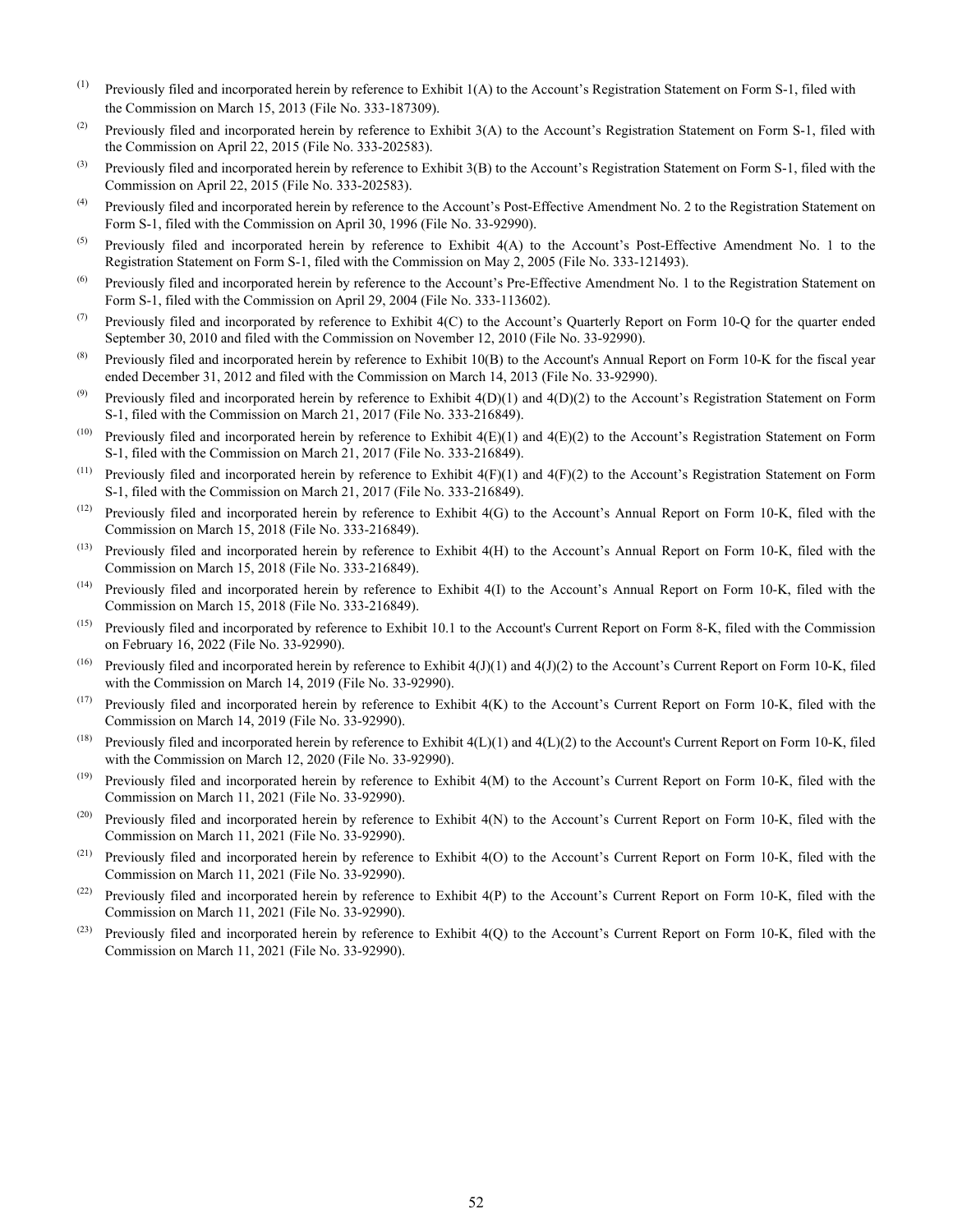### **SIGNATURES**

<span id="page-52-0"></span>Pursuant to the requirements of the Securities Exchange Act of 1934, as amended, the registrant, TIAA Real Estate Account, has duly caused this Report to be signed on its behalf by the undersigned, thereunto duly authorized, on the 6th day of May 2022.

## TIAA REAL ESTATE ACCOUNT By: TEACHERS INSURANCE AND ANNUITY ASSOCIATION OF AMERICA May 6, 2022 By: */s/ Christine E. Dugan* Christine E. Dugan Executive Vice President and Product General Manager – Institutional Lifetime Income, Teachers Insurance and Annuity Association of America (Principal Executive Officer) May 6, 2022 By: /s/ Austin P. Wachter Austin P. Wachter Executive Vice President, Chief Accounting Officer and Corporate Controller of Teachers Insurance and Annuity Association of America (Principal Financial and Accounting Officer)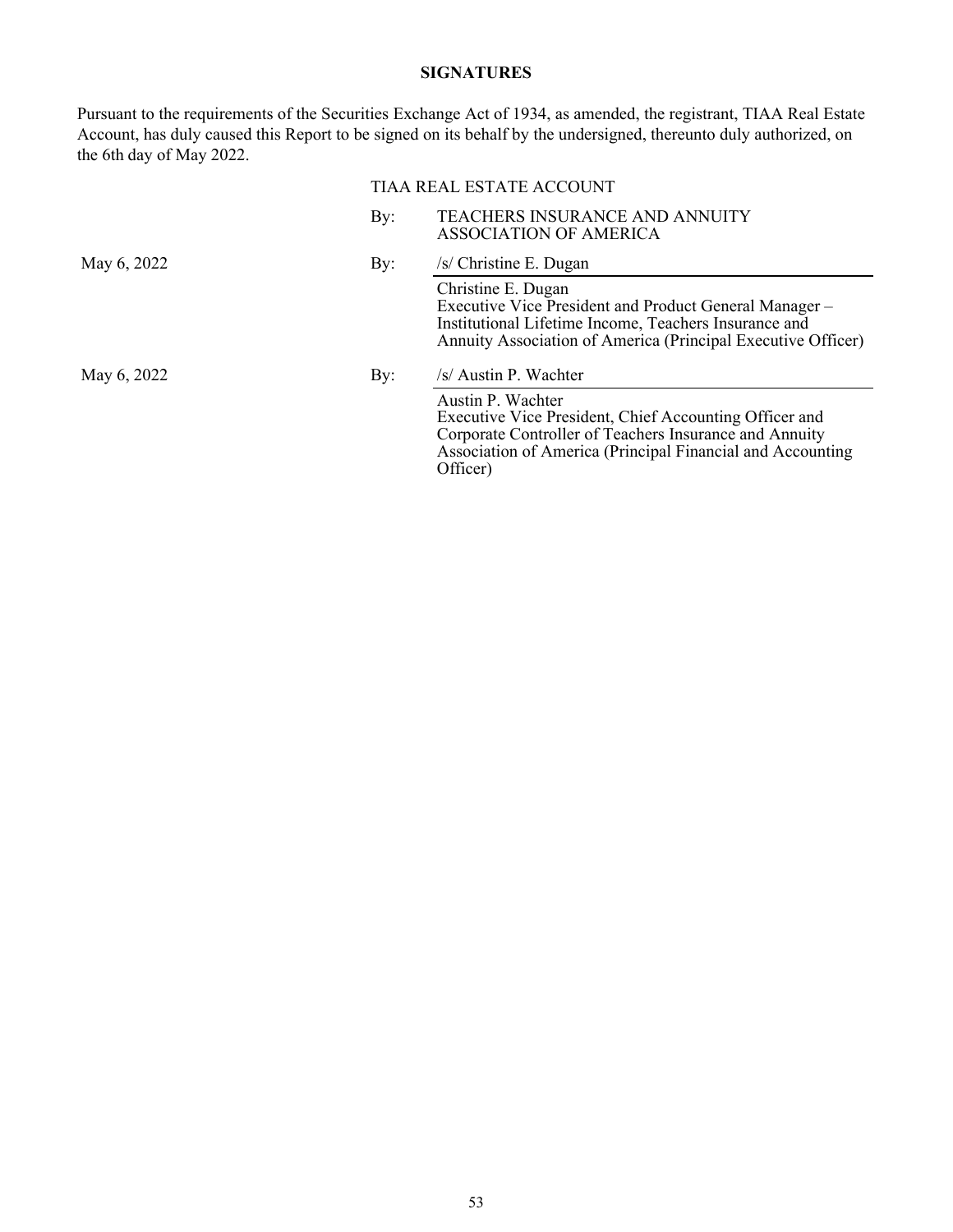#### **CERTIFICATIONS**

I, Christine E. Dugan, certify that:

- 1. I have reviewed this quarterly report on Form 10-Q of the TIAA Real Estate Account;
- 2. Based on my knowledge, this report does not contain any untrue statement of a material fact or omit to state a material fact necessary to make the statements made, in light of the circumstances under which such statements were made, not misleading with respect to the period covered by this report;
- 3. Based on my knowledge, the financial statements, and other financial information included in this report, fairly present in all material respects the financial condition, results of operations and cash flows of the registrant as of, and for, the periods presented in this report;
- 4. The registrant's other certifying officer and I are responsible for establishing and maintaining disclosure controls and procedures (as defined in Exchange Act Rules 13a-15(e) and 15d-15(e)) and internal control over financial reporting (as defined in Exchange Act Rules 13a-15(f) and 15d-15(f)) for the registrant and have:
	- a) Designed such disclosure controls and procedures, or caused such disclosure controls and procedures to be designed under our supervision, to ensure that material information relating to the registrant, including its consolidated subsidiaries, is made known to us by others within those entities, particularly during the period in which this report is being prepared;
	- b) Designed such internal control over financial reporting, or caused such internal control over financial reporting to be designed under our supervision, to provide reasonable assurance regarding the reliability of financial reporting and the preparation of financial statements for external purposes in accordance with generally accepted accounting principles;
	- c) Evaluated the effectiveness of the registrant's disclosure controls and procedures and presented in this report our conclusions about the effectiveness of the disclosure controls and procedures, as of the end of the period covered by this report based on such evaluation; and
	- d) Disclosed in this report any change in the registrant's internal control over financial reporting that occurred during the registrant's most recent fiscal quarter (the registrant's fourth fiscal quarter in the case of an annual report) that has materially affected, or is reasonably likely to materially affect, the registrant's internal control over financial reporting; and
- 5. The registrant's other certifying officer and I have disclosed, based on our most recent evaluation of internal control over financial reporting, to the registrant's auditors and the audit committee of registrant's board of directors (or persons performing the equivalent function):
	- a) all significant deficiencies and material weaknesses in the design or operation of internal control over financial reporting which are reasonably likely to adversely affect the registrant's ability to record, process, summarize and report financial information; and
	- b) any fraud, whether or not material, that involves management or other employees who have a significant role in the registrant's internal control over financial reporting.

May  $6, 2022$  /s/ Christine E. Dugan

Christine E. Dugan

Executive Vice President and Product General Manager – Institutional Lifetime Income, Teachers Insurance and Annuity Association of America

(Principal Executive Officer)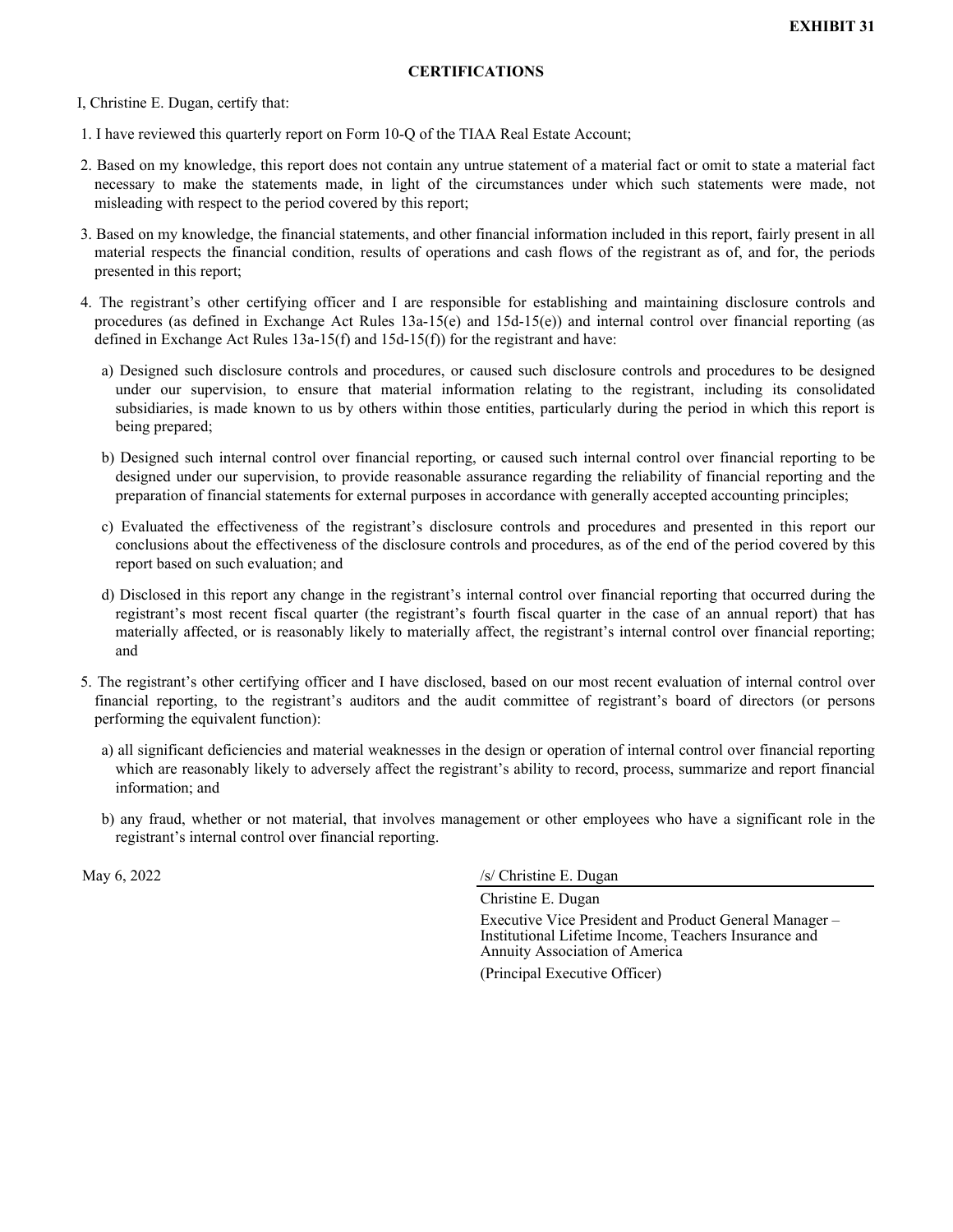- I, Austin P. Wachter, certify that:
- 1. I have reviewed this quarterly report on Form 10-Q of the TIAA Real Estate Account;
- 2. Based on my knowledge, this report does not contain any untrue statement of a material fact or omit to state a material fact necessary to make the statements made, in light of the circumstances under which such statements were made, not misleading with respect to the period covered by this report;
- 3. Based on my knowledge, the financial statements, and other financial information included in this report, fairly present in all material respects the financial condition, results of operations and cash flows of the registrant as of, and for, the periods presented in this report;
- 4. The registrant's other certifying officer and I are responsible for establishing and maintaining disclosure controls and procedures (as defined in Exchange Act Rules 13a-15(e) and 15d-15(e)) and internal control over financial reporting (as defined in Exchange Act Rules 13a-15(f) and 15d-15(f)) for the registrant and have:
	- a) Designed such disclosure controls and procedures, or caused such disclosure controls and procedures to be designed under our supervision, to ensure that material information relating to the registrant, including its consolidated subsidiaries, is made known to us by others within those entities, particularly during the period in which this report is being prepared;
	- b) Designed such internal control over financial reporting, or caused such internal control over financial reporting to be designed under our supervision, to provide reasonable assurance regarding the reliability of financial reporting and the preparation of financial statements for external purposes in accordance with generally accepted accounting principles;
	- c) Evaluated the effectiveness of the registrant's disclosure controls and procedures and presented in this report our conclusions about the effectiveness of the disclosure controls and procedures, as of the end of the period covered by this report based on such evaluation; and
	- d) Disclosed in this report any change in the registrant's internal control over financial reporting that occurred during the registrant's most recent fiscal (the registrant's fourth fiscal quarter in the case of an annual report) quarter that has materially affected, or is reasonably likely to materially affect, the registrant's internal control over financial reporting; and
- 5. The registrant's other certifying officer and I have disclosed, based on our most recent evaluation of internal control over financial reporting, to the registrant's auditors and the audit committee of registrant's board of directors (or persons performing the equivalent function):
	- a) all significant deficiencies and material weaknesses in the design or operation of internal control over financial reporting which are reasonably likely to adversely affect the registrant's ability to record, process, summarize and report financial information; and
	- b) any fraud, whether or not material, that involves management or other employees who have a significant role in the registrant's internal control over financial reporting.

May 6, 2022 /s/ Austin P. Wachter

Austin P. Wachter

Executive Vice President, Chief Accounting Officer and Corporate Controller of Teachers Insurance and Annuity Association of America

(Principal Financial and Accounting Officer)